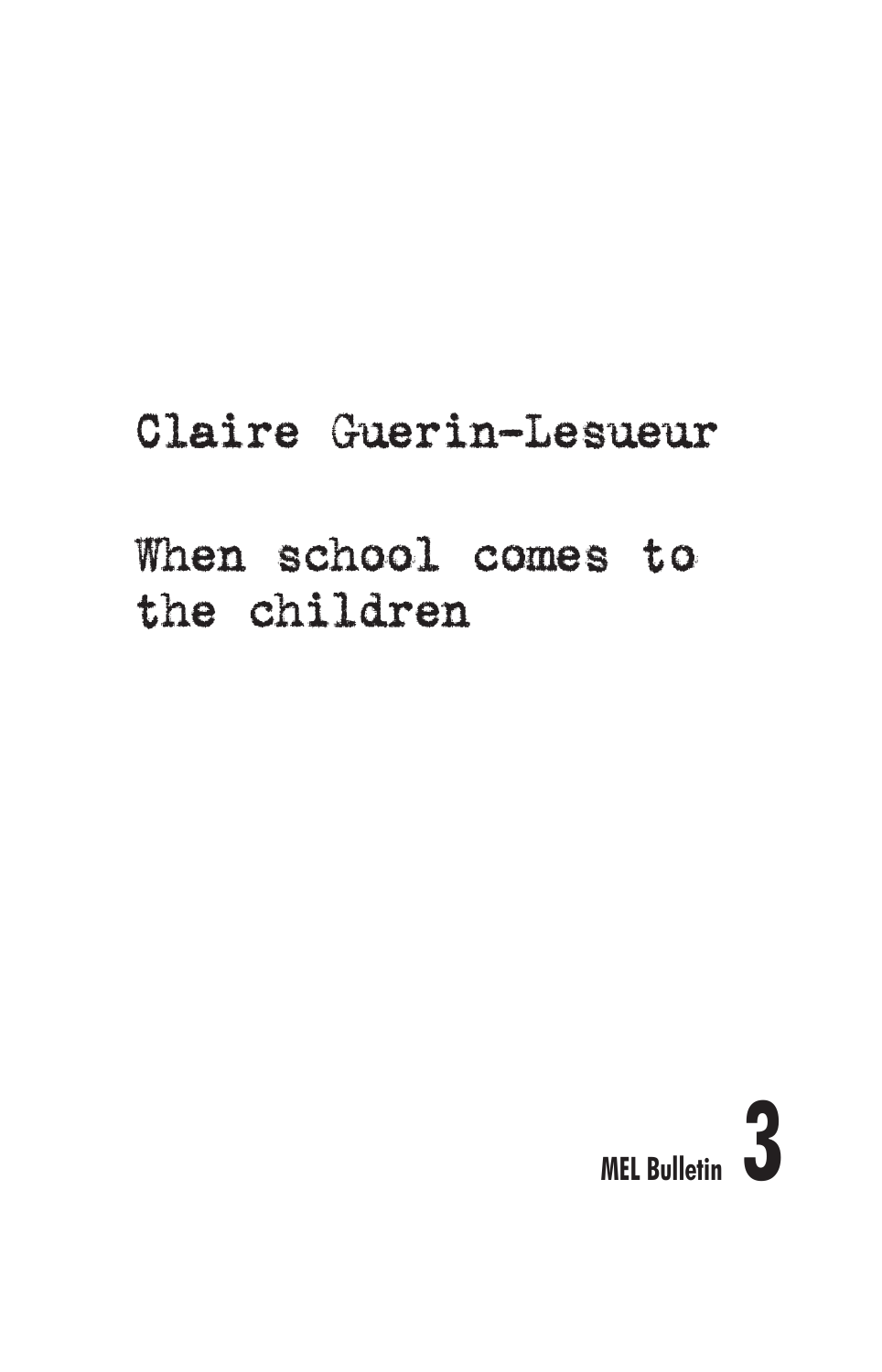Starting in 1980, seven Brothers and some eighty lay persons decided on a social, educational, pedagogic action towards a population which is very marginalised in France: the Gypsies, the Manouches, the Tsiganes and the Roms.

These people, called the Travelling People, have a strong nomadic tradition and resist settling in one place; for centuries they have refused, pure and simple, integration into French society. They therefore refuse the method of integration par excellence, the school.

Lasallians have taken this refusal into account. They have thought up another way. Since the Gypsies don´t come to school, the school will go to them. Quite simply. And taking into account their way of life: the family caravan, the specific halting sites, the movement… but also their wish to read the Bible, to write, to find their way through the administration jungle, to learn to drive, to talk to settle people… to get rid of old reciprocal fears.

A beautiful adventure with a special people. Exciting. Difficult.

But a beautiful adventure which raises again a serious question: What is the role of education?

- to preserve cultures? How? To what extent?
- to help social integration? How far? Why?
- Integration? Assimilation?

Claire Guerin-Lesueur, mother of two young children, has devoted the first 12 years of her professional life to the children of the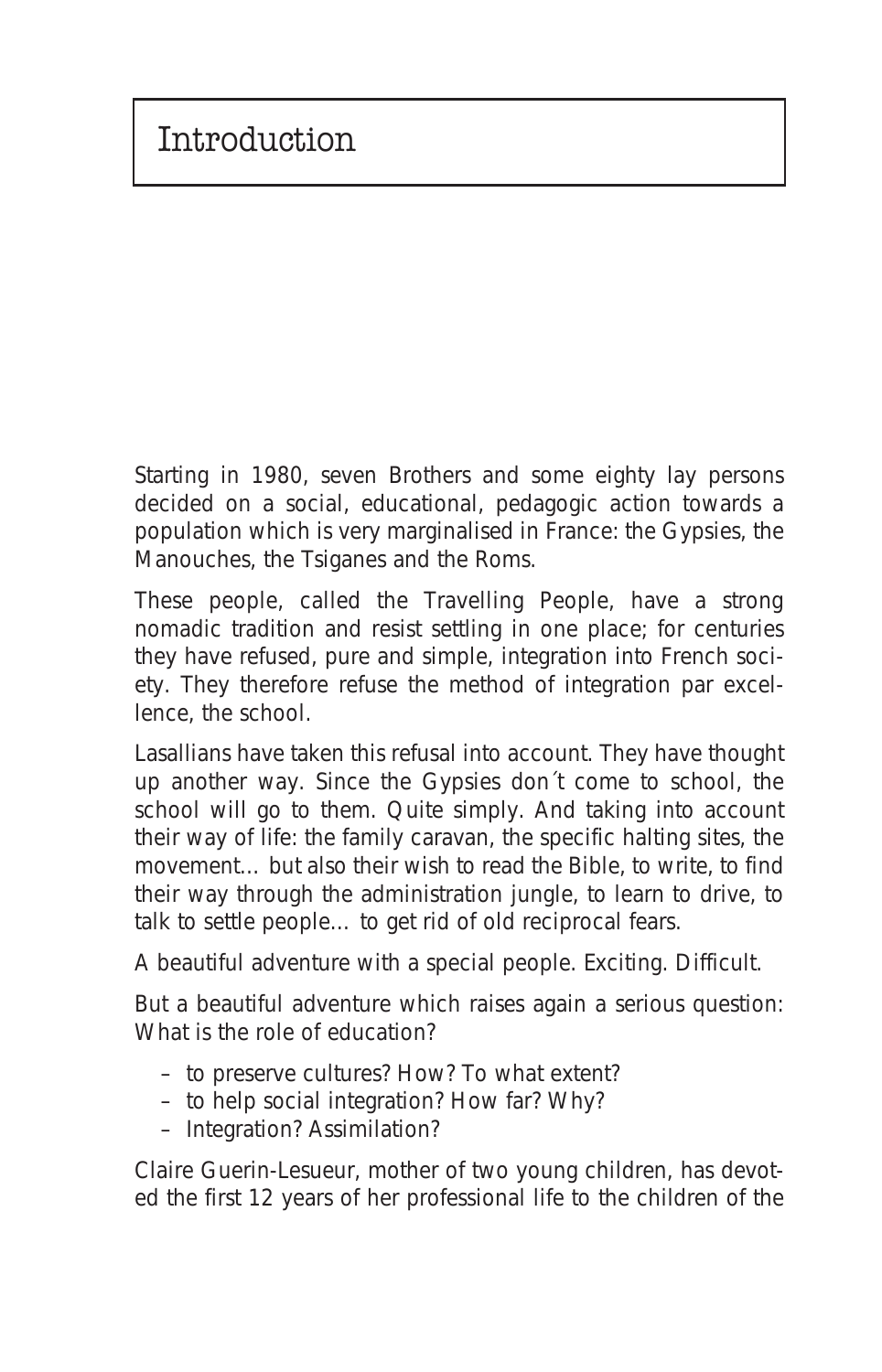Travelling People. She has agreed to share with us here her educational experiences. She plunges us into a little-known world which is that of the very poor. She makes us love it.

Through her account there emerges a way of listening, of being with, of giving a respectful and adapted service. We find here a Lasallian way of living the education mission today.

This witness is offered to us so that the look which we cast - personally or collectively - at our educational reality - is sharpened and enriched.

**Thanks, Claire**.

Br.Nicolas Capelle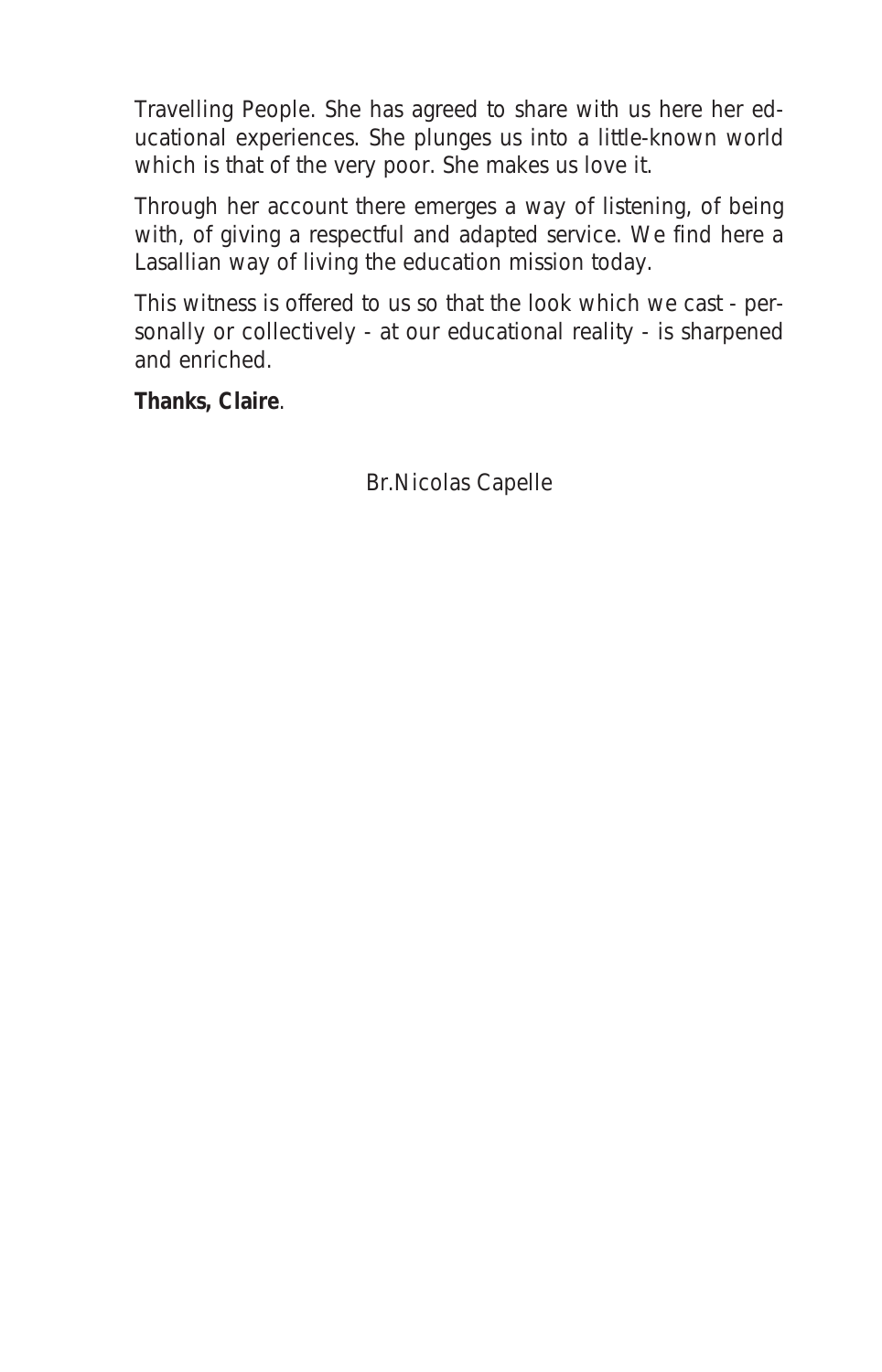It's now 12 years since I started out on this adventure with the itinerants in the department of Val d'Oise as a teacher working for the A.S.E.T.<sup>1</sup> This professional commitment has been for me a real period of learning: **Meeting**, **Listening**, **Taking A Risk**, working with people very much on the fringe of society.

Every time I returned from the gypsy camp-sites to the comfort of life in Paris I couldn't help seeing, hearing and being aware that, all around us, there are other people who are poor and unable to make their voices heard. In the pages that follow, I shall try to describe my experience as clearly as I can.<sup>2</sup>

**Meeting**: The aim of chapter 1 is to describe a number of families I met and got to know over a period of 12 years. My aim is to preserve their memory, express my respect and friendship for them, and to stress that the most important aspect of this experience was the relationship that was established and maintained.

My aim in describing all these people is to give them their dignity, and to make the reader of these lines respect them and say nothing, avoiding hasty conclusions and generalisations, simply making space for these lives which taught and gave me so much. Each of these persons is described as I saw them.

<sup>1</sup>A.S.E.T: Association for the Schooling of gypsy children and other young people in difficulty. Appendix 2 describes the Association.

²This text is based on a 120 page document in which I describe my professional experiences as part of A.S.E.T: For further information contact me: Claire Lesueur, Routes des Félines, 26160 Pont De Barret.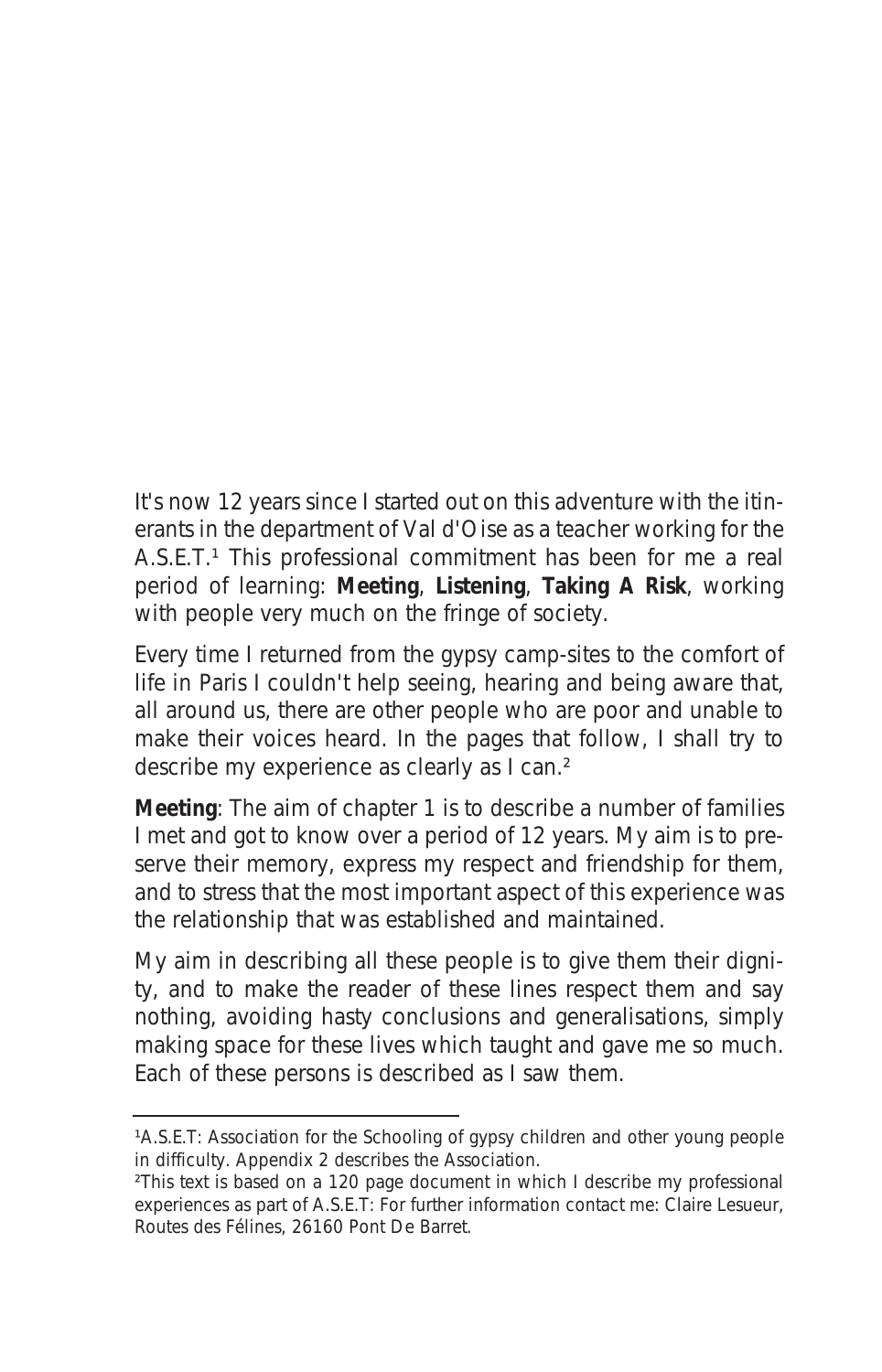The reader should beware of seeing or of introducing into the text feelings which are not mine: those of preference or judgment. We should not forget that the Manouche and gypsies are not the same as we are, and that sometimes what we consider to be negative is not so for them. In the course of these pages, the reader can follow the various stages through which each of the families described passed, and which made each one different, unique. But there are also characteristics they share: a fierce independence we can never understand, and the beauty of their day-to-day courage.

**Listening**: Chapter 2 describes the educational and pedagogical work done among these people.

**Taking A Risk**: This last chapter speaks of this professional option in terms of taking a risk which entails certain essential conditions if this meeting and therefore this work is to be successful.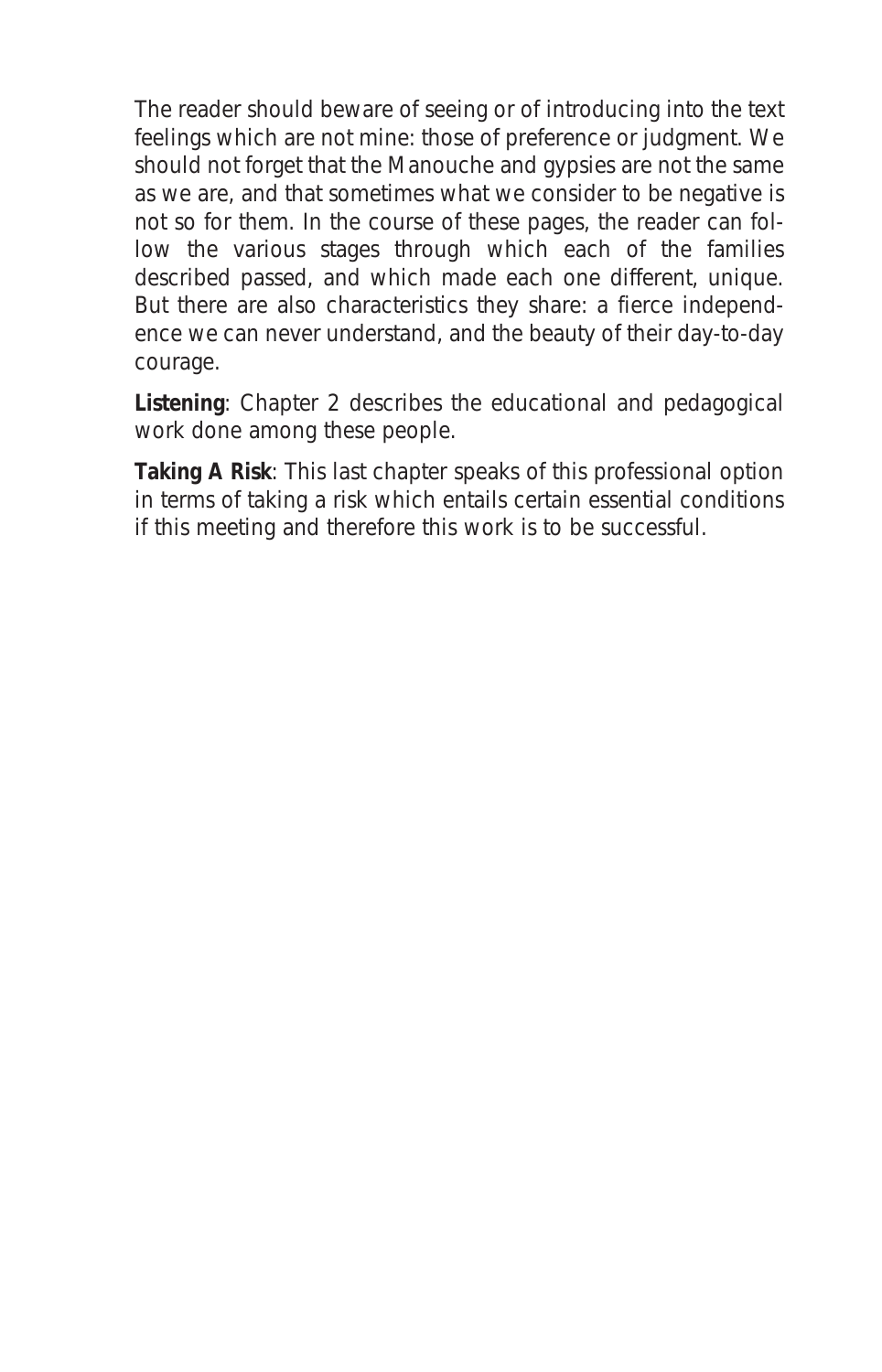#### *Tilite, the solitude.*

I remember a telephone call from a young itinerant woman, a friend of Tilite, one Sunday evening at about 11 o'clock, just after Tilite had given birth to Mellie. Those who had brought the two women to the hospital when the birth process had got under way, had forgotten to return to pick up Marie who couldn't sleep there. And so I had gone to take her home, leaving Tilite alone with her new baby. On the other hand, she has already six children: four boys and two girls: Tinin, Tintin, Concoinc, Tutus, Nounouille and Fifi.

After this first meeting with Tilite and her children, I tried to see her each time, to consolidate as best as I could the work with the children, to build up trust.

There were noticeable changes in Tilite's attitudes and plans. These changes could be seen mainly in her choice of camp-sites over the years.

#### **Painful camp-sites, part of a large group.**

For several years, I found Tilite mixed in with a big group of Manouche, all cousins by marriage, weighed down by difficulties of all kinds: health, work, money, camp life, schooling.

In this same group there was also Toute, her sister. I always found Tilite sad and bitter towards the others who despised her, and took advantage of her by taking her social welfare money from her. I was often shocked by the lack of solidarity among the families. You'd think they'd help one another, and then you find that nobody wants to drop Tilite off at the Post Office so that she can withdraw her money, nor make room for her in a lorry so that she can go shopping or to the laundrette.

And so I found Tilite in a former housing estate for factory workers where, without a penny to her name and lacking the energy to take her children in hand, she let them beg here and there for the odd ten franc coin. Tutus had even managed to distract the attention of a Portuguese women on her way back from her pitiful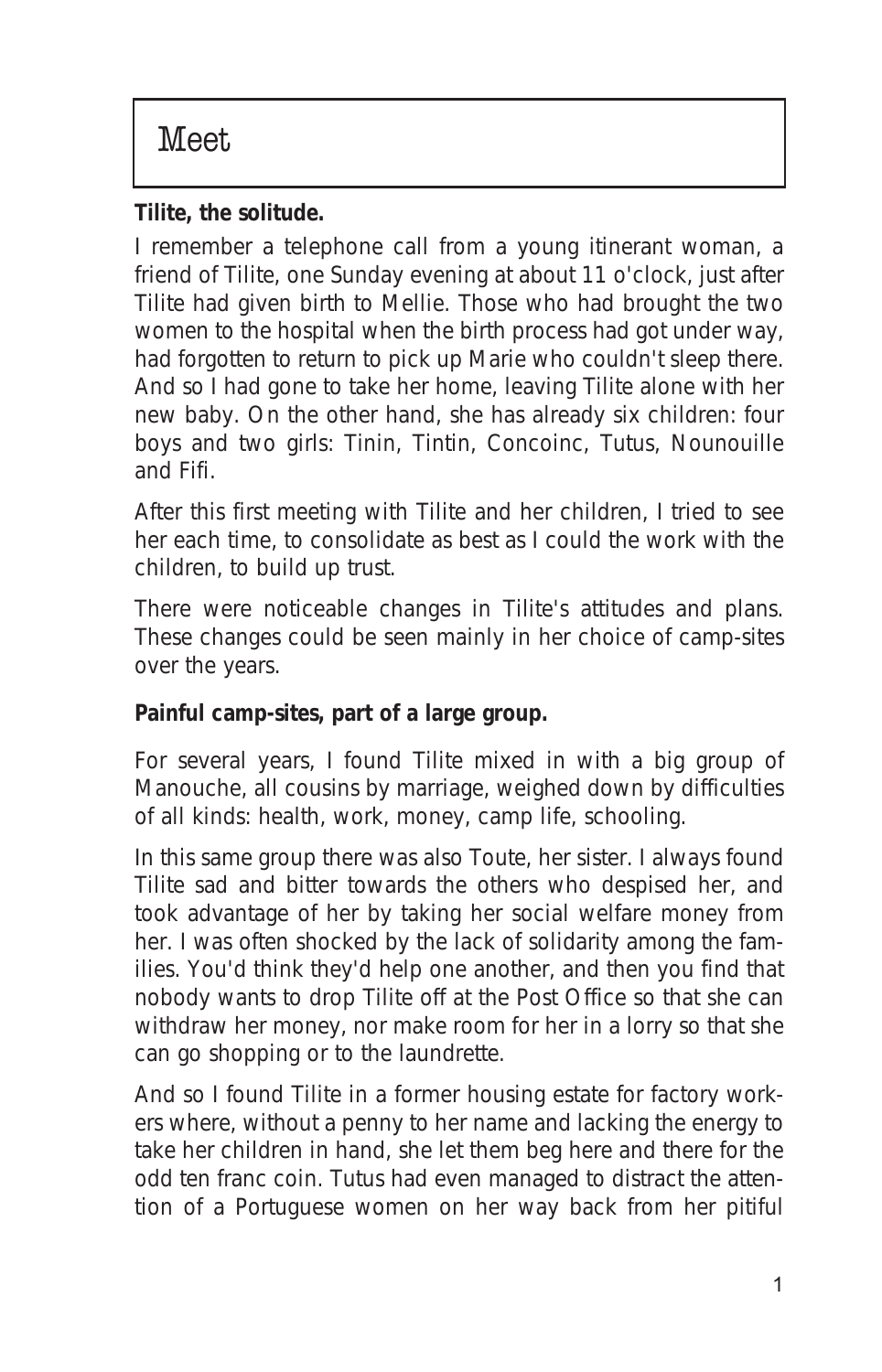shopping to steal her shopping bag and the bicycle of her son.

One evening, Tilite, who had just received a large sum of money after the adjustment of her allowance, was robbed by her relatives of the nice round sum of 30,000 francs. This event woke her up to the reality of her situation and the attitude of her relatives towards her. Little by little she broke away from them.

She went to live close to her sister who squatted in a small gardening allotment. She herself took over the neighbouring strip of land. There was a small concrete hut on it, barely 50 square metres big, which had been abandoned. Tilite did it up: curtains on the windows, a table, a sofa, chairs, a cooking stove - all rescued here and there. It was enough to give her a zest for living. Each day, Tilite cooked vegetables and soups for the children and made the little hut pretty. Tilite expressed in this way something of a deep desire which gave her dignity and made her happy: to have a small piece of land and a little house of her own in which to live peacefully.

This simple day to day happiness was destroyed when her nephews, taking advantage of her absence, broke into the hut and set fire to it. That day, Tilite finally understood that she had nothing in common with those who hurt her so much.

#### **Living apart with another lonely woman.**

When it came to suffering, Tilite preferred loneliness to contempt. And so she went to live in a dark factory yard with Nonone, another woman living alone with her 5 children Both had taken steps to obtain permission from the town authorities to stay there. You really had to know the place to find it! On the banks of the Seine, a big gate opened onto a miserable courtyard in which there were old buildings, some of which were abandoned. Tilite said: "*I'm afraid people will complain about us*." I came to this place regularly. Never abandon the most lonely, the most poor, is another message I have received from this work.

One day, I found the courtyard empty behind its big gate. I wandered about in the streets in the same factory area, and my eyes and my instincts led me to another yard. Climbing up on top of the wall to have a look inside, I recognised Tilite's face: she was bent over a scrap-metal fire.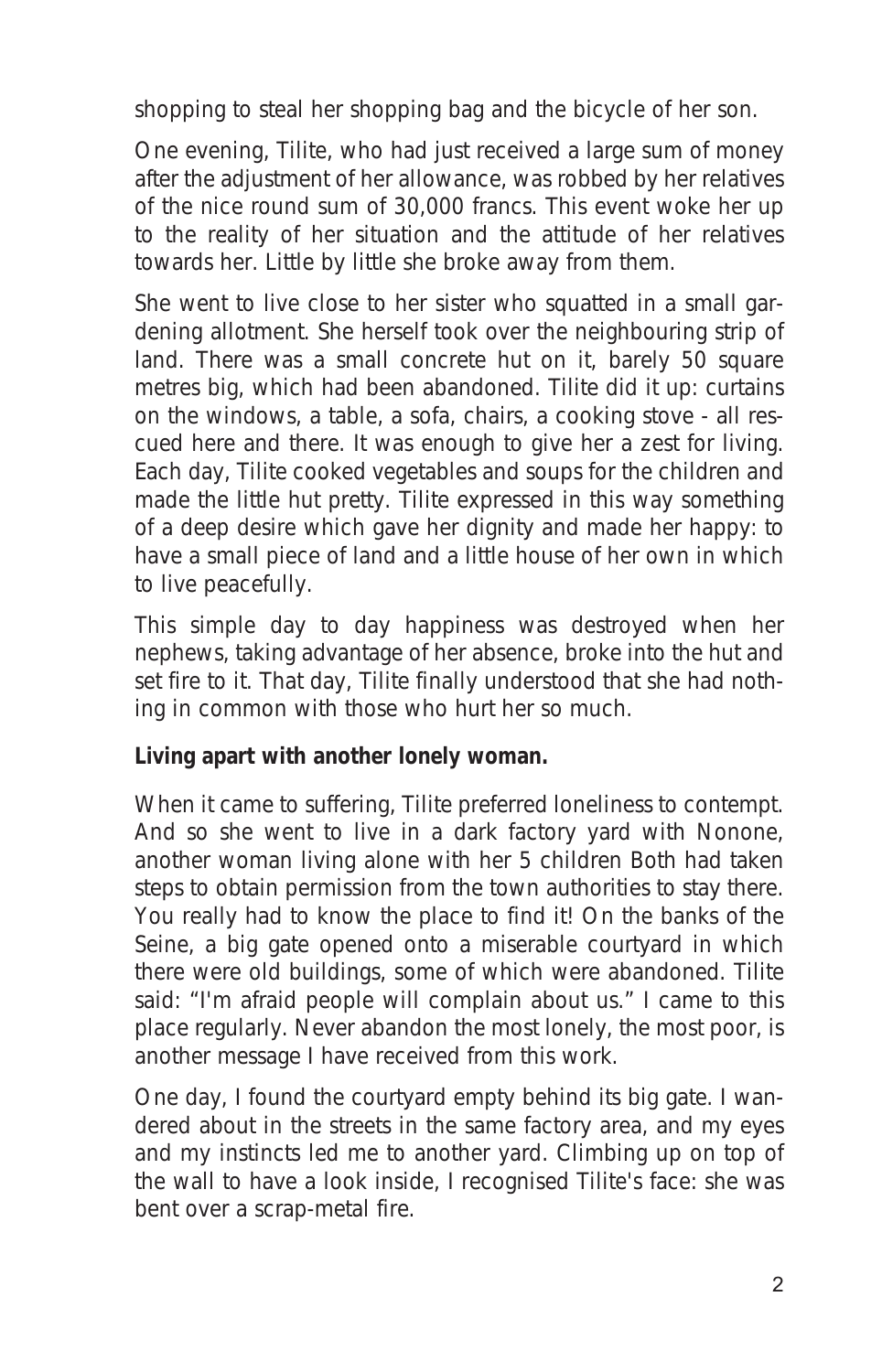Tilite and her children were living then with Fernande. Fernande lived alone with her son, renting a hut in the factory in exchange for watching over the property. These two women bravely set to work to feed their children and pay the rent. It was hard work, men's work: they collected scrap metal and burnt it before delivering it. Coincoinc, Tutus and Fernande's son help with this work. "*You have to eat, you have to work,*" Tilite tells me.

During all this time, Nounouille looks after the youngest children in this cold and damp building, where so many people have found shelter, but where now Fernande's humanity has led her to share her roof.

This is an important stage in the life of Tilite. She finds she now has more energy; she has become more aware, confident she can succeed. The example of Fernande - fraternal, energetic, getting up each morning to work - has certainly something to do with it. This stage proved to be short. but a turning point. Coming back one day, I found the gate padlocked and the court empty.

#### **Living with personal plans.**

Subsequently, Tilite lived either alone or with other families, but from now on, always armed with a tenacious will and pride. During this period she made plans: to find a piece of land, rent a small house, move away from those who prevent her from living, organise her life differently, offer her children some comfort, such as running water, a shower, somewhere warm, regular schooling.

One day, on a piece of land given over to trail-bike riding where she had been living for some months, a fire destroyed her little "kitchen-caravan" and damaged extensively her "sleeping-caravan." Tutus, who was supposed to be looking after the place on one wet and rainy autumn afternoon, had filled the little wood stove to capacity, to the point it caused a fire. Fortunately, no one was hurt. The police and the fireman arrived and noted the serious damage and, in particular, the promiscuity in which this family of 6 persons would now have to live. This did not worry anyone in particular. The police and firemen went off leaving Titile to collect the still warm remains, fix up her door and windows with material, planks and cardboard, and get on with her life. When I visited Titile a few days after this disaster, I was struck by her courage, and by the fact that this event had not overwhelmed her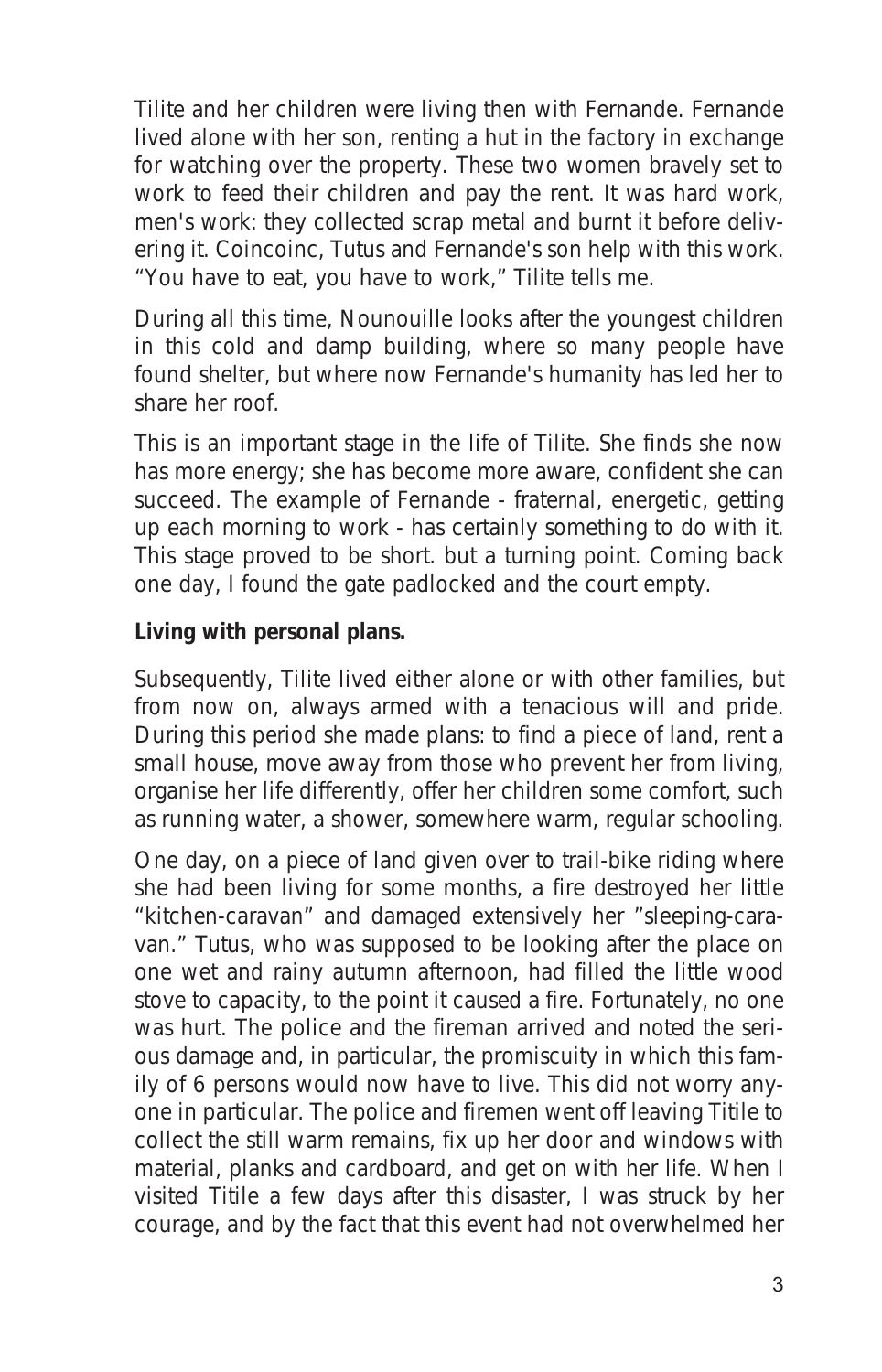particularly. Previously, this misfortune would have destroyed her, turned her in on herself, drowned her in her sadness; it would have made her snap at the least disturbance of her children, and count entirely on outside help.

When I spoke to her, I understood the source of this strength. I discovered her secret : "*Don't tell any one, it'll make them jealous, but, he's come back*." The "he" was her husband Louis. Her life now had some meaning. The children change physically and socially: they open up and seem finally happy and peaceful. The return of Louis strengthens the plans of the family to be autonomous.

A few months later, they went to live on the side of a field near a ranch. Initially, they were surrounded by other families, but then all left leaving Tilite alone, and she was quite happy about this... In fact, when the site had become unhealthy and unusable, the other families had left, complaining there was too much mud and rubbish.

Tilite and her family made a different choice: that of cleaning the place completely, and of taking it over as a place to stay. This choice to clean up the rubbish of others is rare among itinerants. In general, they clean up their own area, for themselves, never for others; and at the same time they never reprimand other people for breaking, looting or not respecting things. The whole family took part in cleaning up the site. To protect their privacy, Louis and his sons went out to collect some building site refuse which they dumped here and there on the site to prevent others from parking their caravans there.

But the world around them is hostile: the owners of the land will take advantage of the isolation of the family to force it to leave, without forgetting to take them to court first!

#### *Nanou*

The fourth boy of a gypsy family made of six children (five boys and a girl). He is striking for his clear-thinking about his situation, his aspirations and his ambitions. He can read and write. He is perfectly aware of the sometimes passive attitude which prevents his mother from reacting against her distressful situation, and he knows how to remedy this: by working regularly, doing what is promised, stopping the habit of relying on social security. But at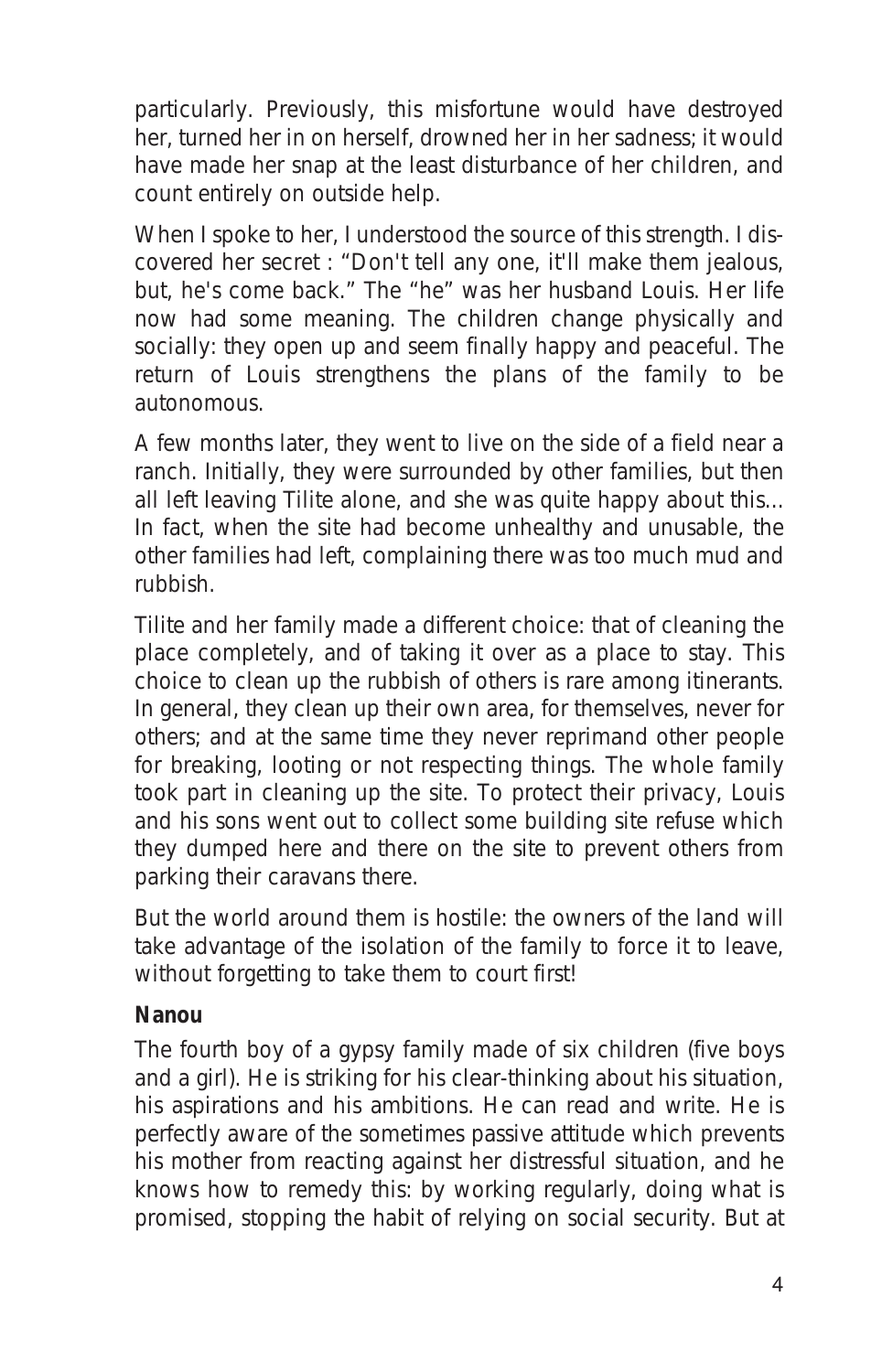the same time, his life is lived out mostly in this atmosphere of passivity to which he is quite accustomed. He is the first of our adolescent pupils from our mobile classrooms to have gone to a school: the Oscar Romero School<sup>3</sup>. He was immediately offered the chance of work experience. Nanou dreamed of training to be a baker. And there he is at a bakery. The transition was an impossible one between his life and this professional work (or even between his life and any professional constraint at all). He couldn't get up on time in the morning, arrived at the baker's at 10 o'clock each morning, and couldn't bear with the baker reprimanding him for his late-coming. It was not long before he stopped going to the place of his work experience, and stopped going to school also.

Returning home, he sometimes lives with his father, sometimes with his mother. His father gives him the means to take his driving test. This gives him an incentive to work. He goes here and there with his father, his brother Lolo and his uncle Jean. He also finds means of making money on the side. It was then that he met Sandra, a young Malagasy girl with a fixed address, who had her baccalaureat and was already working. They had two children and Nanou began a life with a fixed address: a flat, a creche and Sandra's regular work. What happened next ? Sandra soon got fed up with Nanou's attitude: he was perfectly happy to be supported. As for Nanou, he accused her of listening to her mother who never stopped putting him down. And then, Sandra went off with another man.

Nanou returned to his mother, sad and in a violent mood. He blamed everybody, and went driving at breakneck speed along waste-land tracks. His two children give him back a taste for living. Very much attached to them, he did everything to see them and have custody of them. His attempts were finally successful. Later, he went to live with Lola, one of his cousins. She already had two children each one from a different father, both of whom had left. This arrangement didn't last long. Nanou spoke of this cohabitation only in terms of financial benefits: "*With Lola, you get a family allowance and a single parent allowance*".

<sup>&</sup>lt;sup>3</sup> The Oscar Romero School is a small-scale scheme which helps children to catch up to the necessary level in their studies, and which offers job counselling to youngsters who have abandoned their schooling. It was created by the Brothers.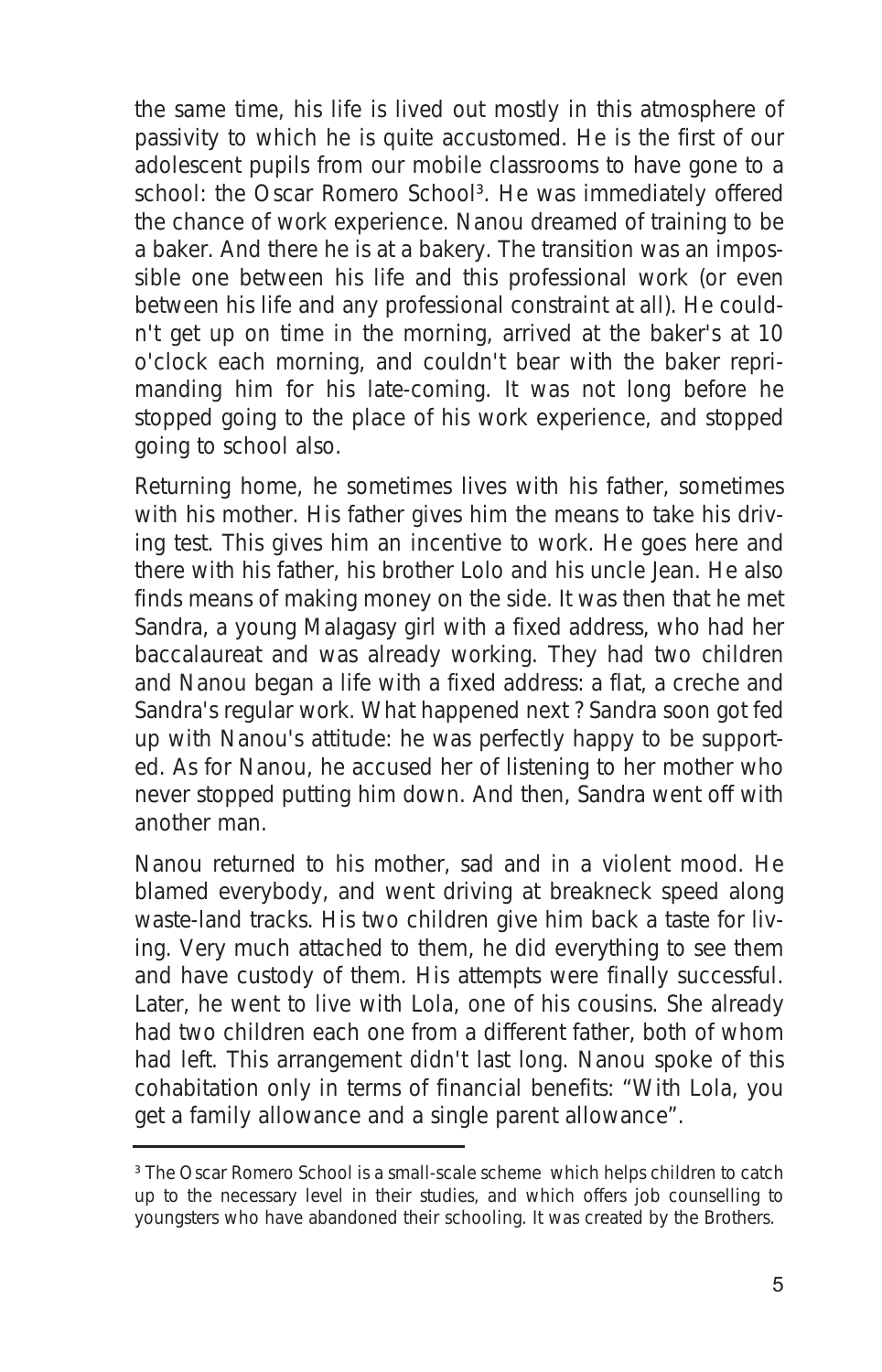Will Nanou find his feet one day? Will he ever manage to cope with the constraints of life, of a job? There's such a gap between what he says, his bouts of lucidity and his attitudes. Each time, following some failure, he goes back to his mother or stays some time with his father.

#### *Catana*

My meeting with Catana, Nanou's sister, gave me the hope that here at last there was a chance of breaking free, or at least that a breech had been made in this hermetically sealed cultural and ethnic context.

Catana is the only girl in this family of 5 boys. Her mother, Tchouncho, had lost a child from meningitis about 20 years before. Catana and her brothers and cousins came to my mobile classroom for about a year. With her, I learnt to look beyond her somewhat brutal and provocative adolescent attitude to our relationship; the attitude of a girl who fears no one will see her, no one will listen to her, and no one will understand her. Every time I met her, I had to recreate our relationship, breaking through the brusqueness of the initial contact which was always there. With time, we began talking and I learnt about her day-to-day life: serving her mother and her brothers, fitting in with the expectations of her environment. Her environment consists of her brothers, her gypsy maternal grandparents and, under their influence, her mother. A daughter must serve in the caravan then marry a gypsy, make no plans for an emancipated life, not overtake her brothers by her knowledge and initiatives, preserve gypsy traditions. Catana shared her dreams and her desires with me: to go school and to hear her favourite singer perform.

I then suggested to Catana to attend the Oscar Romero School, a small set-up for young people with very great social and schoollearning difficulties. I had made the same suggestion to Nanou. At this time, Catana was 16 years' old. Her mother agreed immediately, ignoring the objections of her sons and relatives who were not happy at all with her going to school: what was their sister going to do at school ? Wasn't she too old for it? For them, there were more risks than advantages in her going to school: there was no one in the caravan to help their mother with the household chores; it was a threat to gypsy customs and traditions; their would be contact with non-itinerant boys, as well as with a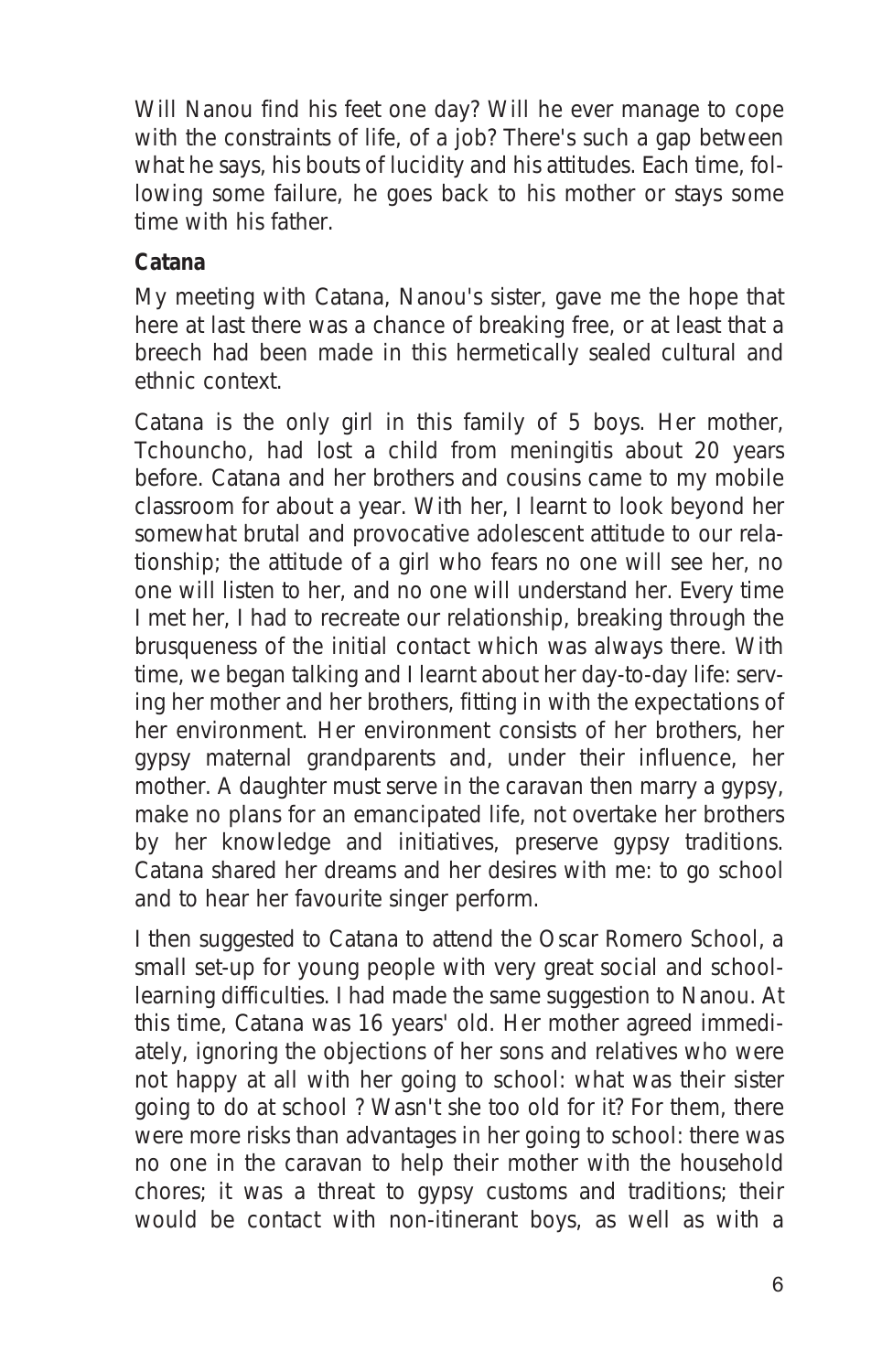lifestyle, a way of thinking and choosing that was fundamentally different. Despite all this, Catana went to the Oscar Romero school. She spent about three years there, which were three years in which she opened up, met people, came into contact with adults who opened her mind to other projects. She couldn't read fluently at the end of those three years, but she had taken the risk of making personal choices and to have personal experiences: courses, discovery trips in Holland, writing texts and personal thoughts thanks to the writing workshop included in the French language course.

In what sense was Catana's schooling a success? It certainly was in the sense that she opened up and learnt to express herself. Catana did "hands-on" courses in subjects she was interested in: hairdressing, catering, hotel work. She soon got to know the human side of our society: its respect and encouragement, but also its exploitation and humiliation. But her fierce independence as a gypsy girl made her react vigorously when she was subjected to humiliation... She got angry and walked out. Finally, age and traditions brought Catana back home. Perhaps things would have been different if one of her courses had led to a job. The importance of this short period in society is that it remains in the mind; there remains the path to freedom she followed and made part of her life and which she will hand on to her children. Once again, we have here the mystery of something suggested one day, a seed sown...

#### *The Renard Family*

My first memory is that of a big fire one January evening after class. On that cold winter evening, warming myself at the fire before setting out again the road was not an invitation I could refuse. A mother shouted over to me in such a friendly way "*Do you want a beer*", that I stayed. That day, everyone was rejoicing: Poussin, the eldest of the boys had just got out of prison, imposed as a result of some shady affair.

My second memory is of quite a fierce argument with Mona, one of the girls of this family in the mobile classroom. This episode took place a few days after the evening spent by the fireside. I was absorbed in my work with a girl who was quite gifted academically, when Mona, who up to that moment had insisted on doing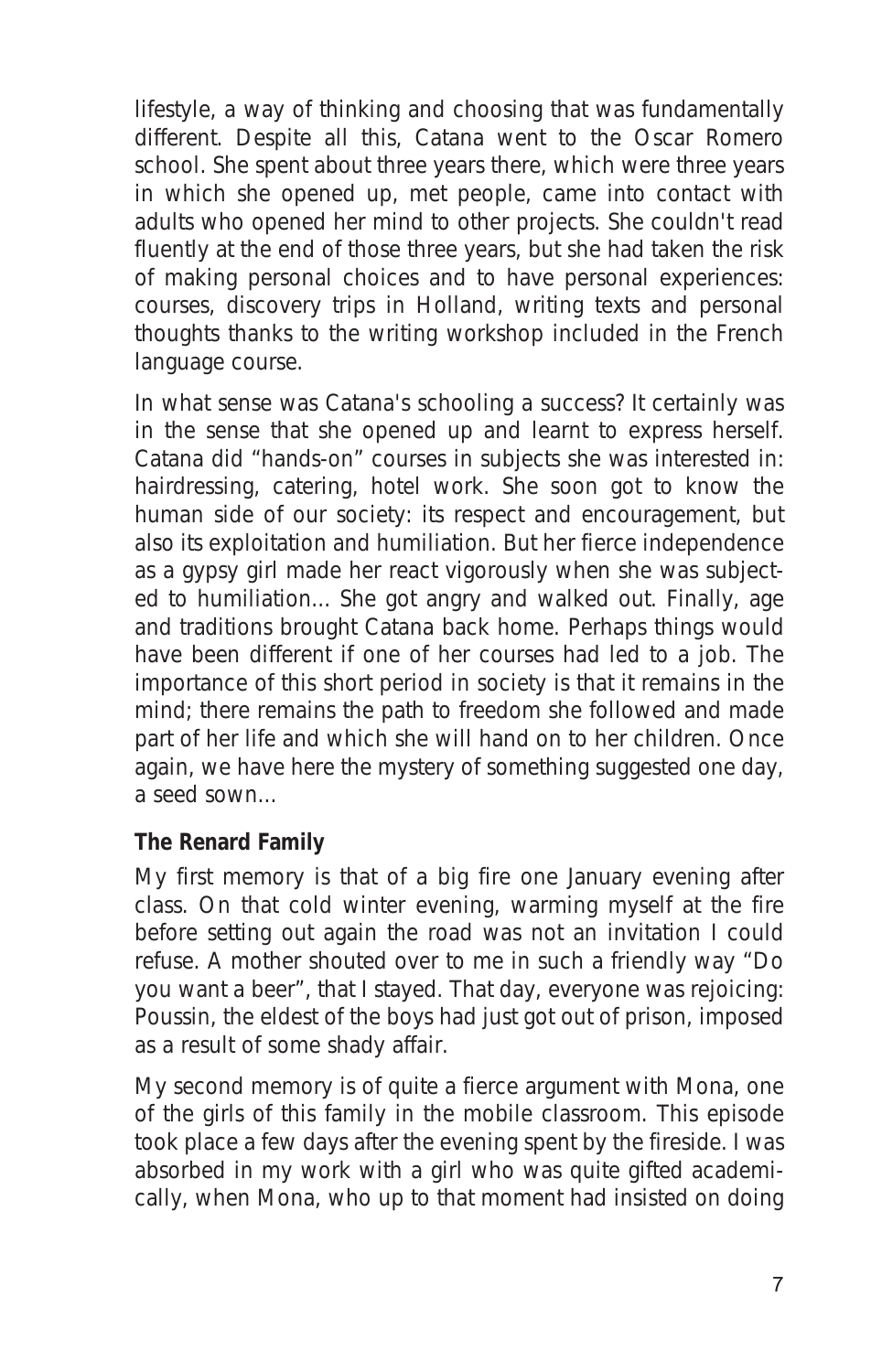what she wanted, shouted to me: "*You going to give time to us or what? We exist also, you know!*" I was moved deeply by these words, and I turned towards Mona and her brothers and sisters whom I suddenly saw as the most abandoned, the most difficult to make contact with in this world which is already so poor...

The abandonment was total, the illiteracy absolute, the language very poor and sometimes difficult to understand for an untrained ear, and there were no significant points of reference. That is my real impression of this family, a family I shall always continue to contact and to see. It is a family on the lowest rung of itinerant life and misery. It was then that I realised that Mona's appeal was an all-enveloping one calling for a total presence.

The Renard family has always lived on wild waste land, isolated from other itinerants. As soon as it can find a little isolated spot, it moves onto it. The schooling of their children, all grown-up now, was sporadic. The older ones sometimes went to school, but with no success, since none of them can read. The youngest, starting with Mona, attended the mobile classrooms intermittently.

My relationship with the Renard family is a meeting which lasted 12 years, a relationship pursued from year to year, sometimes interrupted by change of camp site. It was in fact with this family that I learnt the fundamental elements of friendship and the importance of differences. This friendship which has defied the years makes Garçonnet say when I meet her and every time I introduce someone to her: "*Daughter, how long is it we've known each other now? You know, I think of you a bit as my daughter... Have I ever shown disrespect to you in all the time I've known you? We go back some way, Daughter, don't we!*" I have always accepted in all simplicity these marks of affection, because I know they are genuine, and that the friendship on my part is fully reciprocal. Yes, we go back a long way together, and it is from this family that I have learnt most about the itinerants, and to it I owe the profound changes in myself that have come about in the course of these years - in other words - the few steps that I have made in my own life towards a more profound freedom and greater humanity.

This family continues to live its precarious and chaotic life, subject to regular expulsion from sites ranging from little pieces of land to parking lots. The following is what I said about this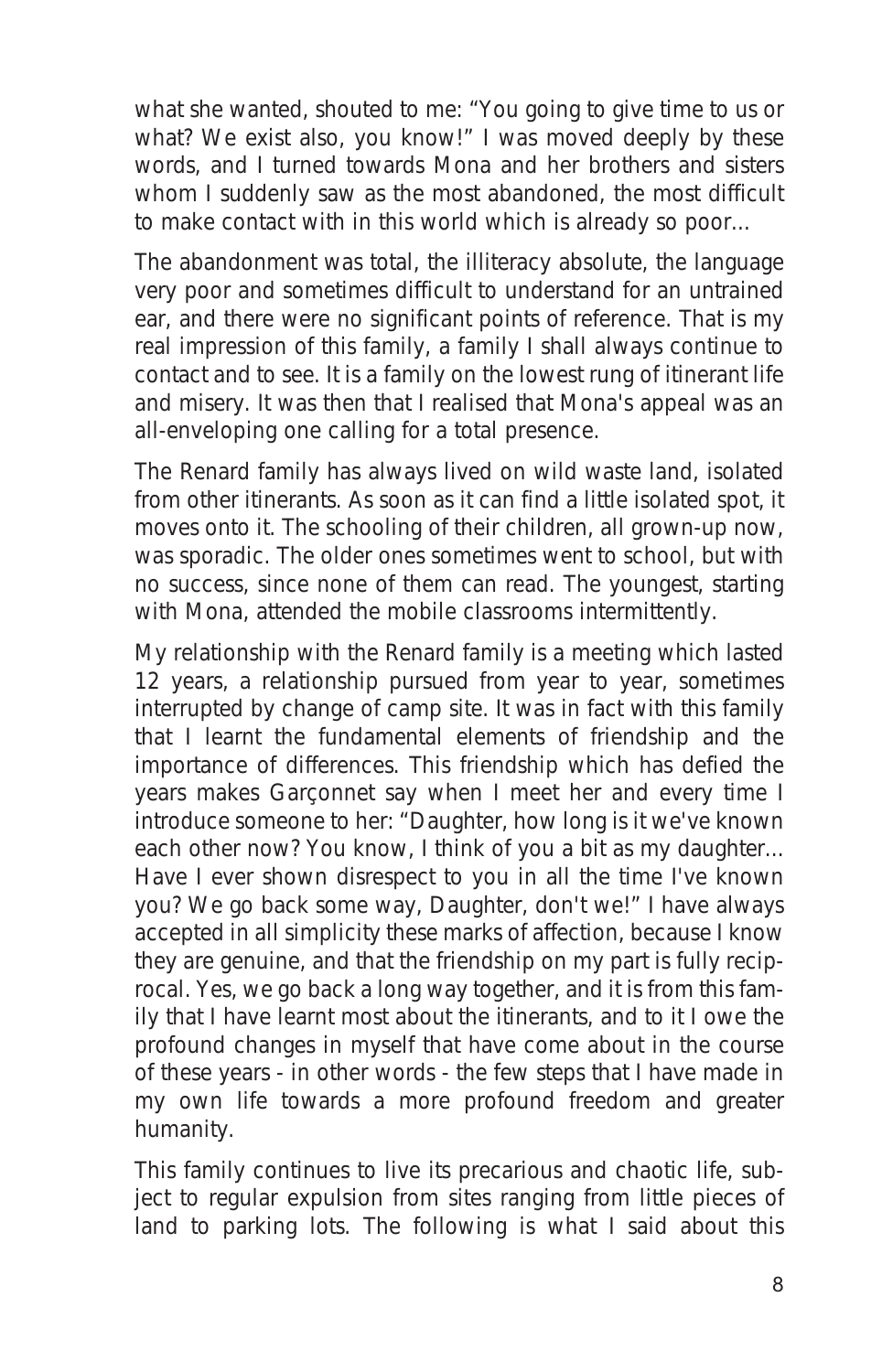towards the end of my diary:

"*The man has eyes that never stay still. He looks for ways of keeping his head high. What makes a man keep his head high? His strength, his clear-thinking to help those who trip and fall. His word, his dignity because he has something to say, something to do. A child fell into the Seine today. Neither the fireman nor the police could do anything. He was the one who dived into the water after the child. He couldn't do anything either.*

*The woman has a body which can no longer support her. Around her head there's a bandage soaked in vinegar to calm her everlasting migraine. Her legs give way suddenly and she falls. There's no strength left in her arms and back. They are veined with the blue of a blood that can do no more for her. She has stopped being a mother. She weeps over her sad state, she holds her grandson desperately in her arms as if to ensure she won't lose him. He has his life in front of him. She holds him so tightly that he pushes her away. She is frightened. Fear of leaving. Fear of healing. Fear of looking after herself. Fear of dying.*

*"What makes men and women hold their head high?* 

*Some memories from the past when it was possible to earn money and to eat each evening. Harvest work - there was some friendship, a sense of celebration and dignity about this hard daily work.*

*"What makes men and women hold their head high?* 

*Love that braves the wind of misery that rages in their small caravan. Some more things they said: "You're soaking my wife with your vinegar!"*

*"She's stubborn, she doesn't want to look after herself. If you only knew how I get after her!"*

*"What makes men and women hold their head high?* 

*A crucifix dominates, carefully tied to the window. You turn towards it so that it can witness all that is done and said. And then, a glass of wine, a bottle. Silence then descends on the head and the body as if to put an end to the suffering."*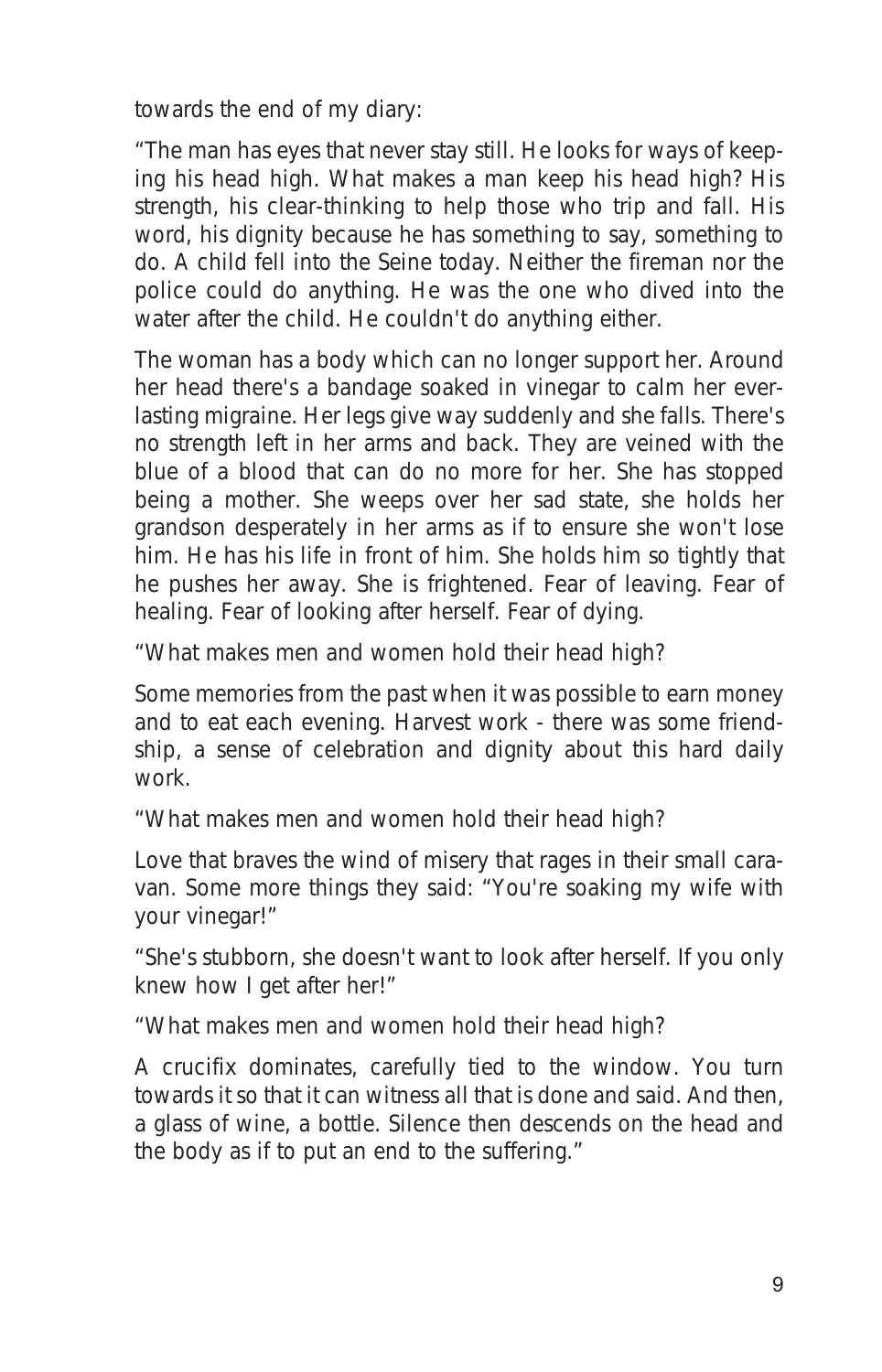# For sharing

In the account you have just read:

1. How would you describe the type of listening used by the Educator?

2. What does she teach us about listening to the very poor?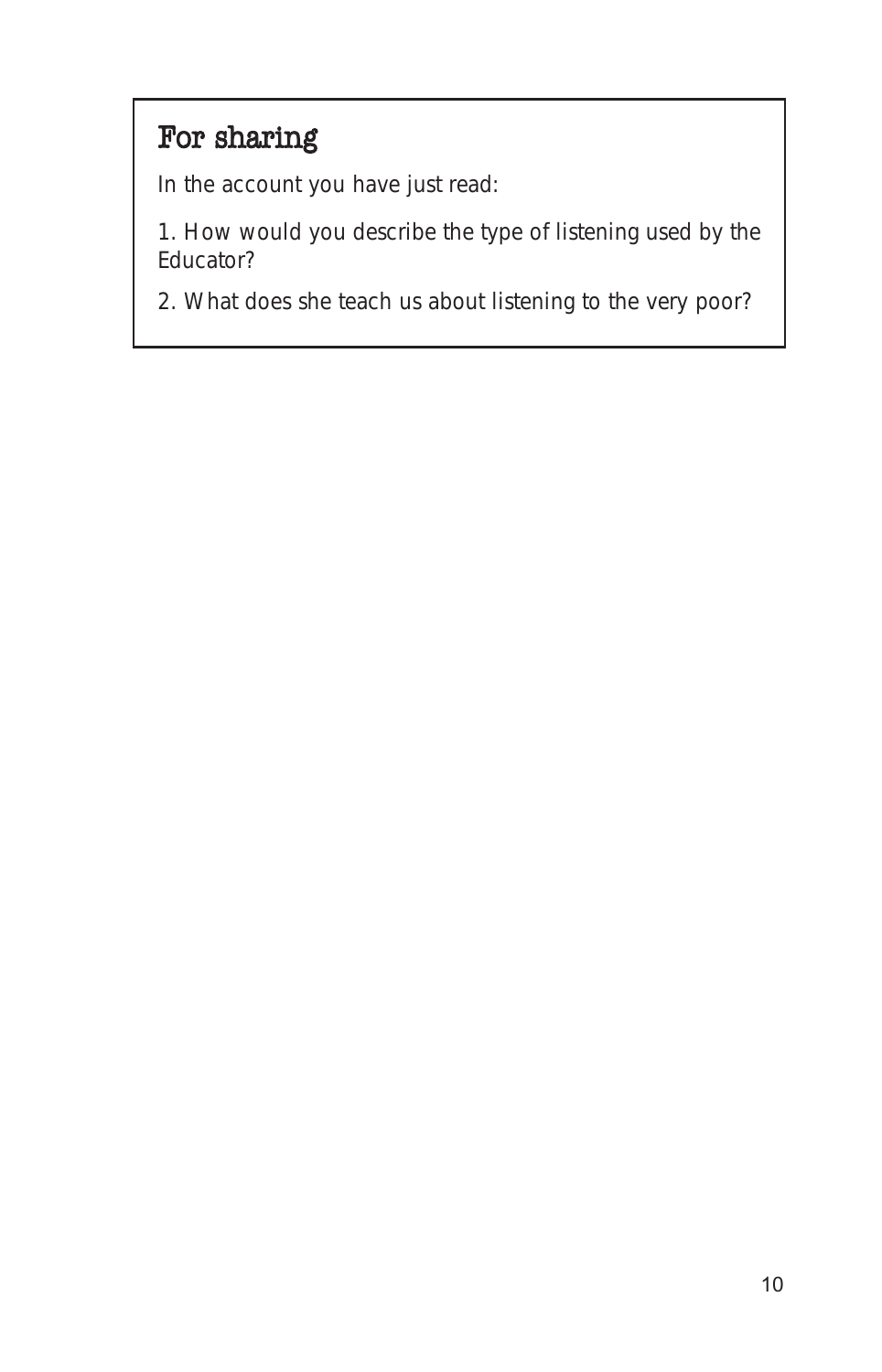## Listen: ...and the school comes to the children

The A.S.E.T. mobile classrooms were created to provide literacy courses for a great many gypsy children outside of a school context. When I began working in 1985, it was said there were some 2,000 children in the North of Paris who never went to school.

That same year, I had the strange feeling I was entering unexplored territory, some 30 minutes by train from central Paris stations. For me, arriving in gypsy territory was like entering the Far West... I still recall those lively looks, the eagerness to meet me, the wild and uncombed hair, the bare feet and the clothes that were too large, and the wonderful rush to get into the mobile classroom.

One day, some parents spoke to an interested and sympathetic Brother Leon Cote about starting up a school for their children. They saw this school as different from those that they had sometimes known and which had left them with the common and bitter memories of sitting all alone at the back of a classroom. They wanted a school where you could go without being afraid, and without being ashamed because you didn't have good shoes or clothes.

And so the idea first raised by these parents evolved: **if the children didn't go to school, the school would come to them**. It would be a school to give instruction, to promote socialisation, a school for learning to read and write. Movement, going somewhere to meet, learn to make acquaintance, to find the means of teaching those one met.

Very quickly another aim surfaced: to serve groups which were most deprived socially, culturally and materially.

Basic ad hoc pedagogy based on listening to those who come

**• Choosing the most deprived in an already marginalised population**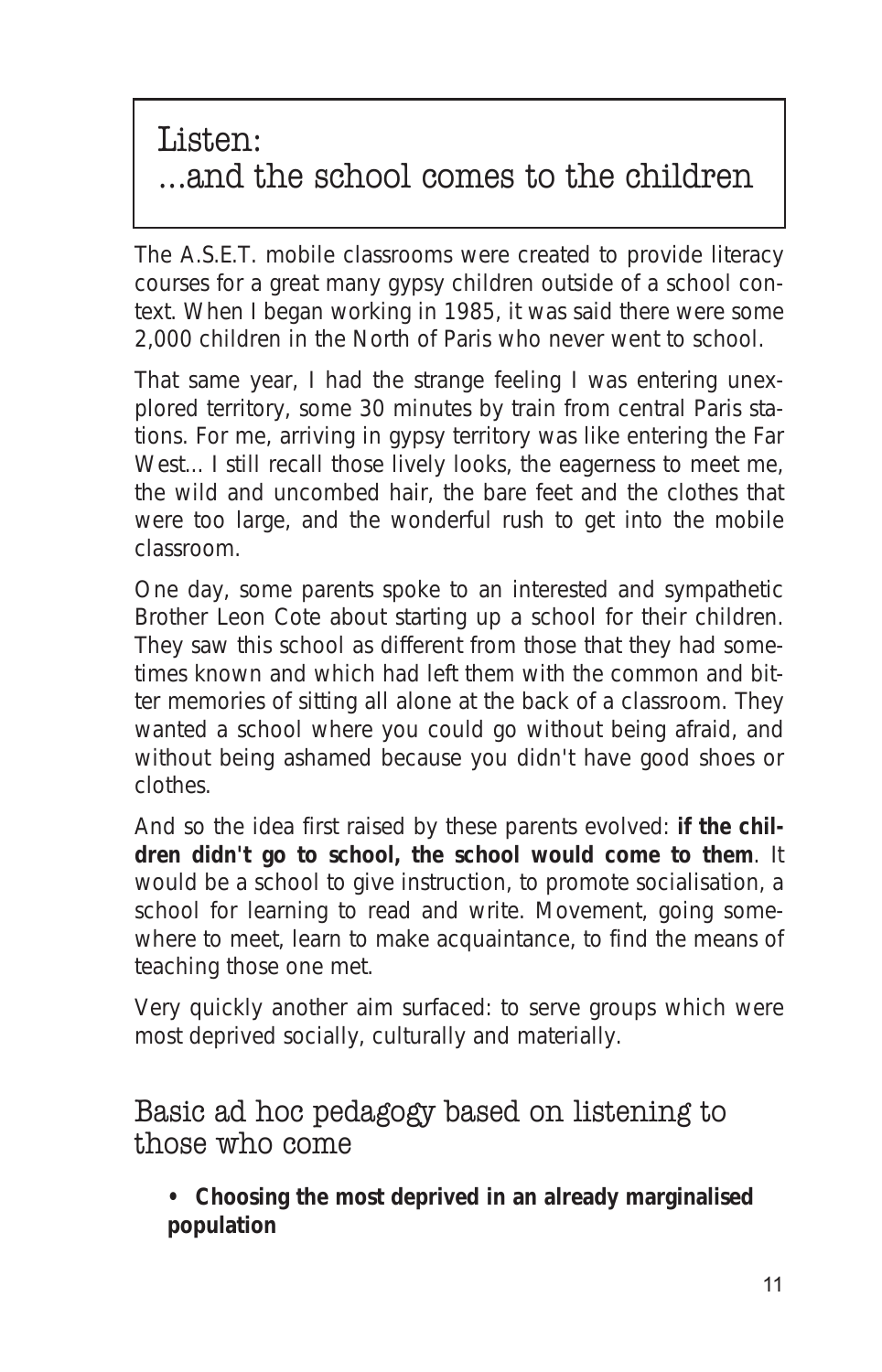Most of my work was done with deprived families living on wild waste-ground, in large family clans or sometimes with just two or three other caravans on some small isolated plot of land.

These families had all kinds of difficulties: precarious situation, lack of organised relations between the group and the town where they settled, fear and problems dealing with administrative authorities, lack of health care, etc. When we refer to them, we call them "Buissoniers" (hedge folk), that is, families of "Manouche" origin, who live in the fields and woods they can still find in this area.

When we visit them on winter mornings, we have to go through immense puddles of water, and go round, as best we can, vast stretches of mud. All the while, an unimpeded wind freezes our whole body. Most of the time, nothing and no one stirs, and when you arrive, you could get the impression the place was completely deserted. And yet, just in the clan we are describing, there are more than 70 children between the ages of 3 and 18. Only a few grandparents who have got up early greet us from the doors of their caravans or from the wheel of their lorry. With them we have a cup of hot coffee, a sign of acceptance and trust, an opportunity to know one another better, to speak about worries, about a form to fill in, about an answer that is long in coming, or simply about life. Most of the time we talk about the state of their camping site. In summer, they like this outdoor life, and they get used to fetching their water each morning; but in the winter, with their feet deep in mud, this becomes too hard. Often, these old people talk about the past, and you realise that in the course of all those years, despite some evolution in social and political thinking, their conditions have not improved at all. One could say, they have tended to become more difficult. Sites are becoming more and more rare, the attitude of the people remains as hostile as ever and, in the suburban towns of Paris, they meet rejection and racism more and more frequently. Administrative services, snowed under by requests, make errors that take a long time to correct, especially when they affect illiterate families. Moreover, the compartmentalisation of services is of no help at all to the most deprived people in their efforts to achieve independence and to leave their destitution behind.

Quite often at the end of our chat, a child pokes his head through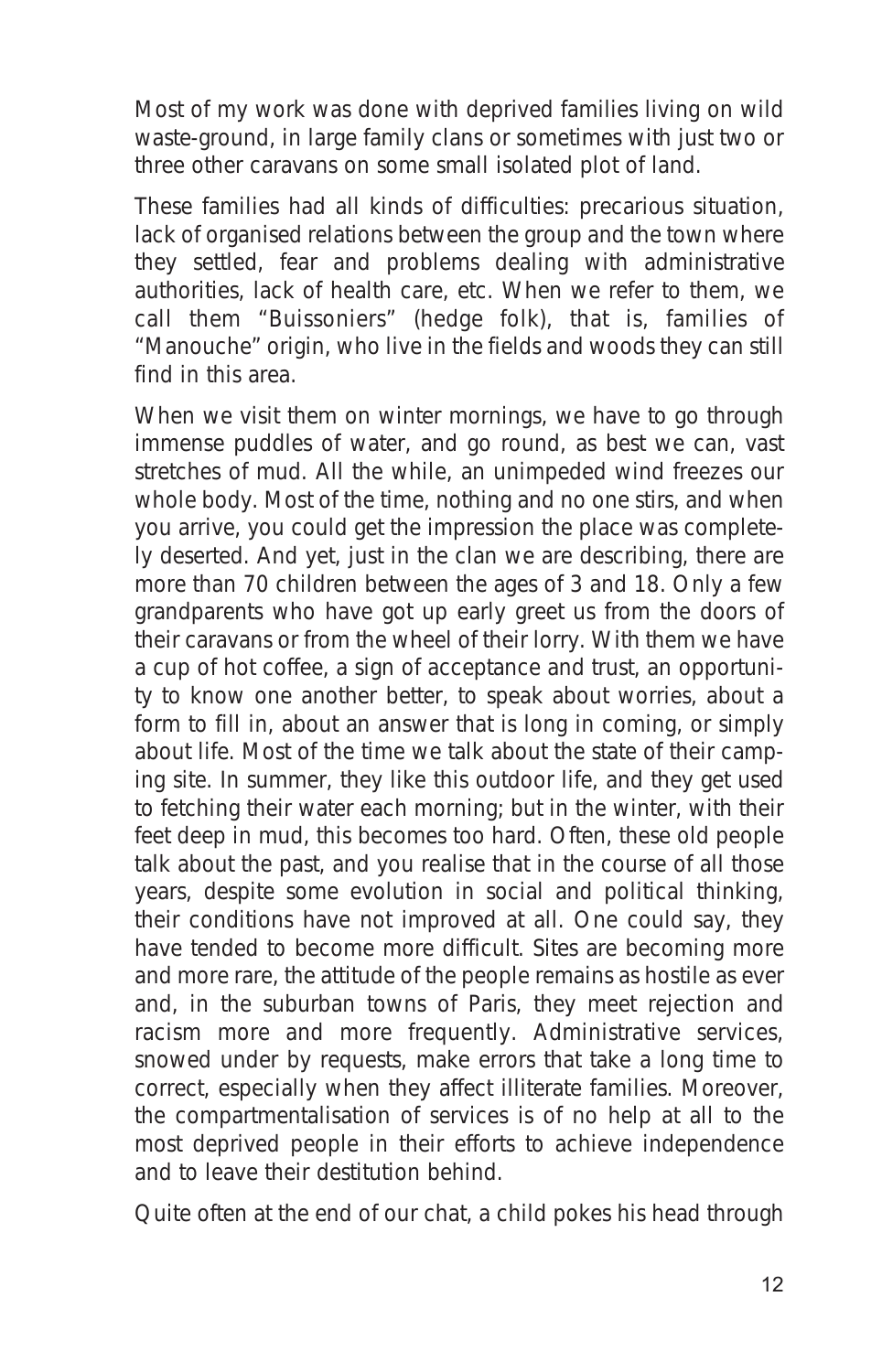the door of the caravan to find out what's going on. This the signal to gather them together. A short tour of the site with the children who are awake makes us realise already to some degree what obstacles these families have to overcome. The caravans have all lost their heat because of the wind during the night. Sometimes, the gas containers are full, and it doesn't take long to warm up the caravans enough for people to want to get up. Often, however, by the time the 20th of the month has come and gone, lack of funds means the containers are empty. Some remedy this situation by making a hole in the roof and installing a wood-burning stove which they keep going with whatever they can find: crates, pallets, brush wood, logs. They have the advantage of being able to heat their caravan throughout the winter, but there are problems and sometimes disasters. Caravans altered in this way are impossible to sell; and accidents due to the stove are innumerable: children and adults scalded by water heating on the stove; or caravans catch fire because the stove has overheated, having been stoked up too much.

This morning waking up process varies in length. Sometimes, the children are waiting outside the mobile classroom 15 minutes after I arrive. Sometimes it takes longer; and sometimes no one turns up. There are various explanations for this: speed often has to do with lack of food: the child jumps out of his bunk and he's there, ready. Sometimes he's attracted by the warmth of the classroom which I made sure was warmed up on my way there. If the child takes longer to come, it's probably because he's found something to eat, or because he can't find any dry clothes, or dry shoes. And so, sometimes he turns up in clothes too large for him, wearing someone else's shoes, or sometimes even barefooted. Sometimes, he doesn't appear at all. In such cases, I have always been discreet, accepting the secret, or the shame, or the dignity hidden behind the reasons for this absence: unwillingness to appear badly or skimpily dressed; the fatigue and lack of will to get up on a cold winter's morning, with an empty stomach, in order to go and try to pay attention; the departure of the boys with their fathers to go to work and perhaps earn a bit more money to come back with some food; or the girls are asked by their mother to help tidy up the caravan and look after the smaller children.

Sometimes when we arrive, the site is a battlefield - the itinerants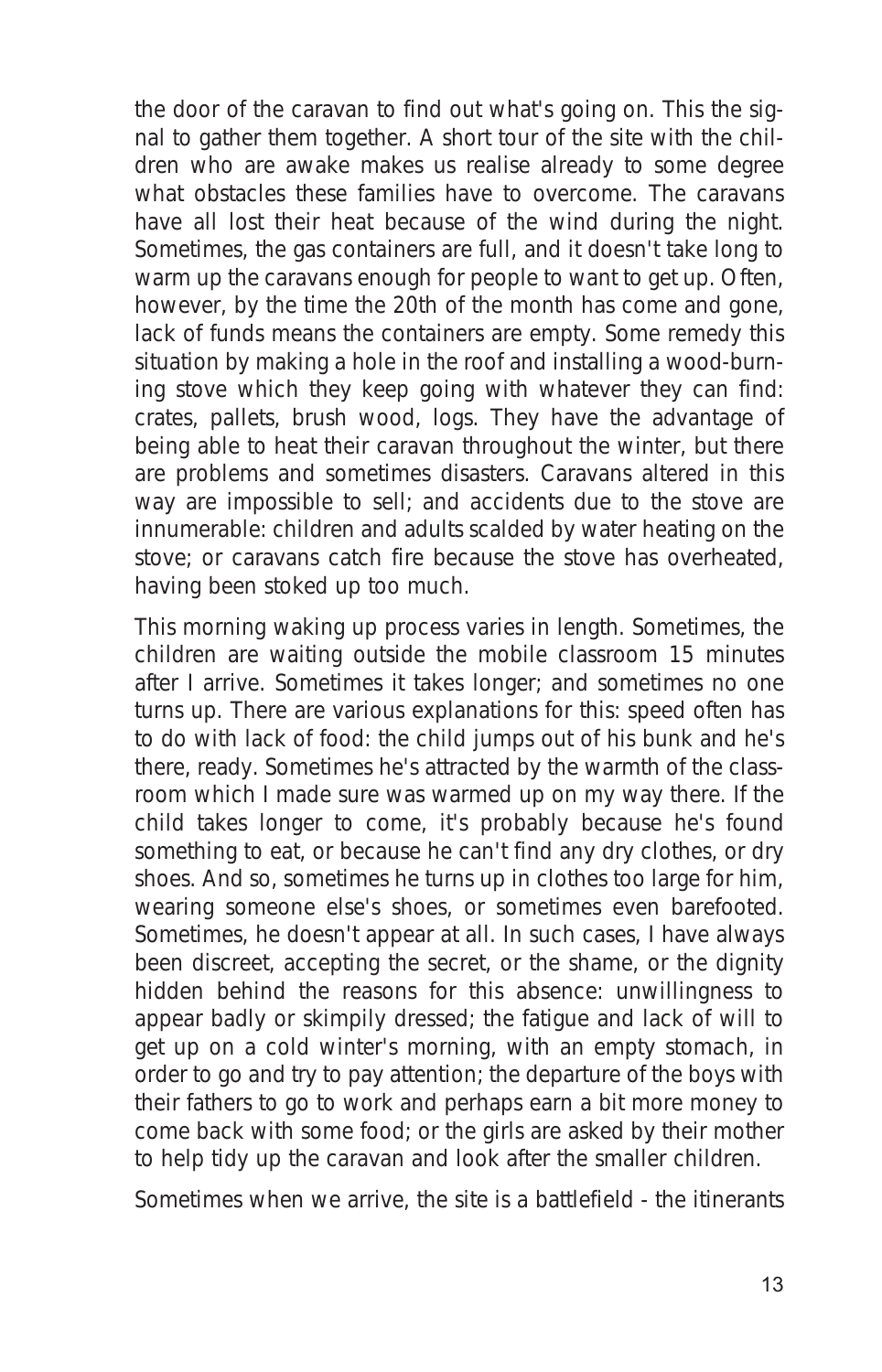have either gone or they're in the process of being ejected. Everybody is awake. Men and boys are hitching up the caravans, the women and girls are tidying up the caravan and doing the washing up. The youngest children wander around somewhat excited in all this confusion. When this ejection takes place in winter, it has a bitter taste of uncertainty, rejection, a taste of the indifference of society regarding itinerants. "We don't mind going, but where?"

The best time, of course, is the summer when long and fine days recall the days of the horse-drawn caravans, large meadows. In summer, stopping in a field is welcomed because of the possibility of some shade and cool air. For, if caravans are ice-boxes in winter if there's no heating; in summer, they are unbearable when they are parked on asphalted sites and without shade. The summer is the time you'll see meals by the fireside, people telling stories, playing the guitar, children playing, good humour all round.

#### **• Regular sessions over a period of time**

It took more than a whole school year of **regular attendance** to accustom the children to settle down and be prepared to learn. At the beginning, they were incapable of staying in their place, of keeping silence, of understanding why they were there, of respecting the wishes of others and the constraints of living as a group. They had no respect for the mobile classroom and for what was in it. Normal behaviour included carrying off pencils and felttips, hidden in their socks; eating rubbers; tearing up their work; attacking their neighbour for no apparent reason, leaving the classroom and wanting to return without saying anything, never finishing work they began, and refusing outright to try to do something by themselves. They never stopped calling out to me, pulling at my sleeve so that I would give them my whole attention, got angry when I insisted they listen, wait or do their work alone.

It was all very exhausting. And you have to add to that the frequent visits of the adults or older children who came knocking on the door, just to see what was going on, to get warm, to insist we accepted a very small child they didn't want to look after, or to get us to fill in an official form for them.

Sometimes they came wanting one of their girls to look after a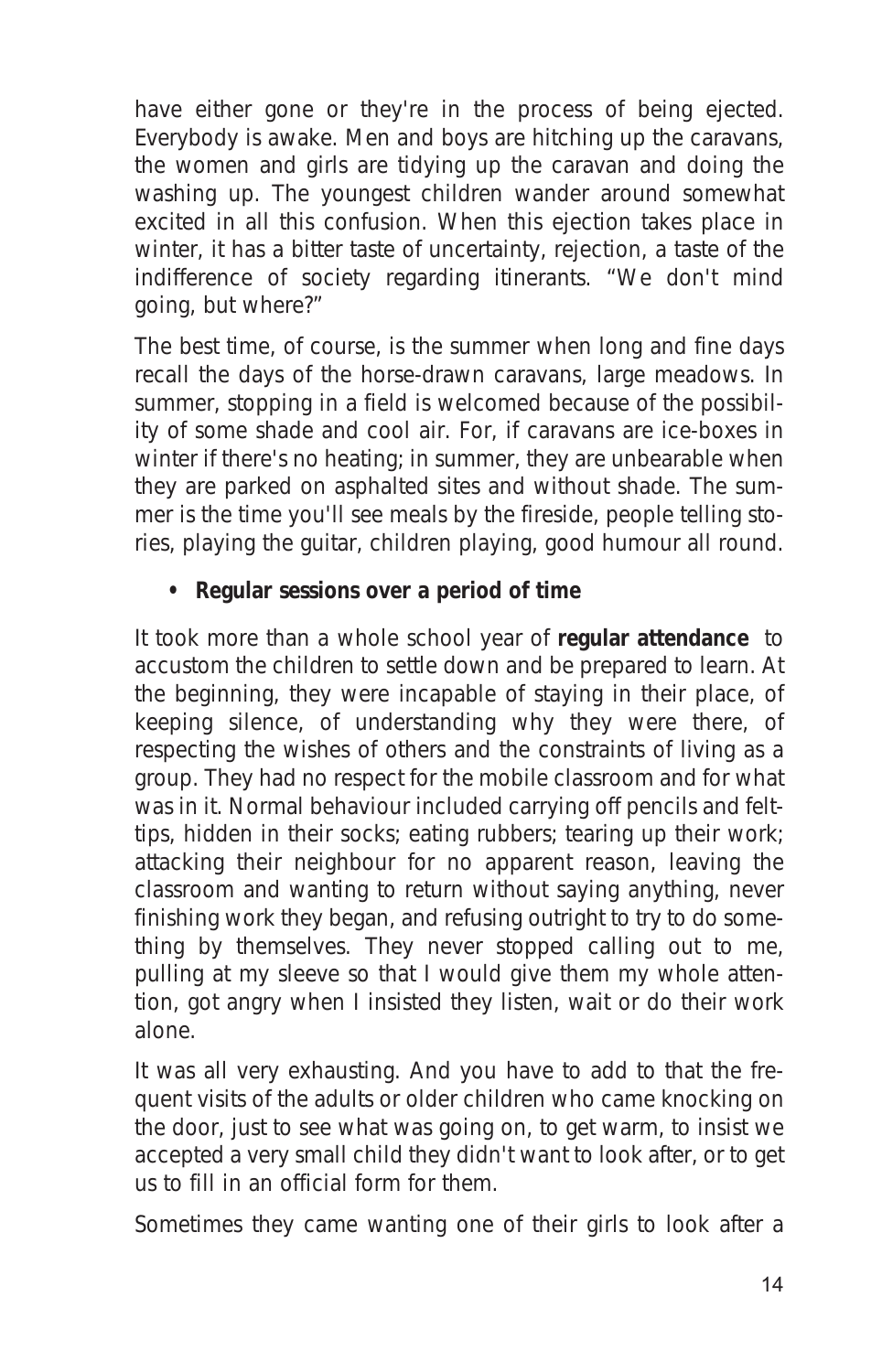younger child or do the house cleaning in their absence. I found it very difficult to understand and accept this.

Sometimes they dragged a child away who was engrossed and captivated by his work because they were going out shopping or to visit some cousins.

In this kind of context, the thought of walking out or coming less frequently was never far from our minds. And yet, it was exactly the opposite that, one day, my two colleagues and I chose to do. We decided **to come at least two half-days per week, come with three classrooms so as to cater to all ages - young, middling and adults**, and agree among ourselves to take the same group always, to encourage the children to attend their own group, avoiding any picking-and-choosing, and explaining to the children the need to remain in age groups so as to learn better. Little by little the constraints began to make sense. Some children began to succeed and to make progress. Having accepted these basic rules, they insisted others respect them also; and having tasted success, they imposed the idea of wanting to learn on their families, refusing, for example, to go shopping with them so as to stay in the classroom. The families, for their part, changed their attitude; from initially keeping aloof and not cooperating with what was going on in the classroom, they came to respect it, agreeing to put off shopping to another time, or entrusting their youngest child to another family if the child was late returning from the classroom. And the adults told the little children not to disturb their elders.

After almost a year and a half of these regular sessions over a period of time, certain families expressed the wish that this work should continue, and observed that the children learn more in this way. We noted, in fact, that they were now able to organise themselves, to use the material at their disposal and to respect it, to tidy things up with giving way to the temptation of pilfering it. They were all now capable, even the most difficult ones, of completing their chosen piece of work, and most of them were beginning to read simple words and sentences. On our part, we could now organise outings with the children.

#### **• The choice of simple teaching methods in which progress is easy to measure**

The work we are going to describe takes place in mobile class-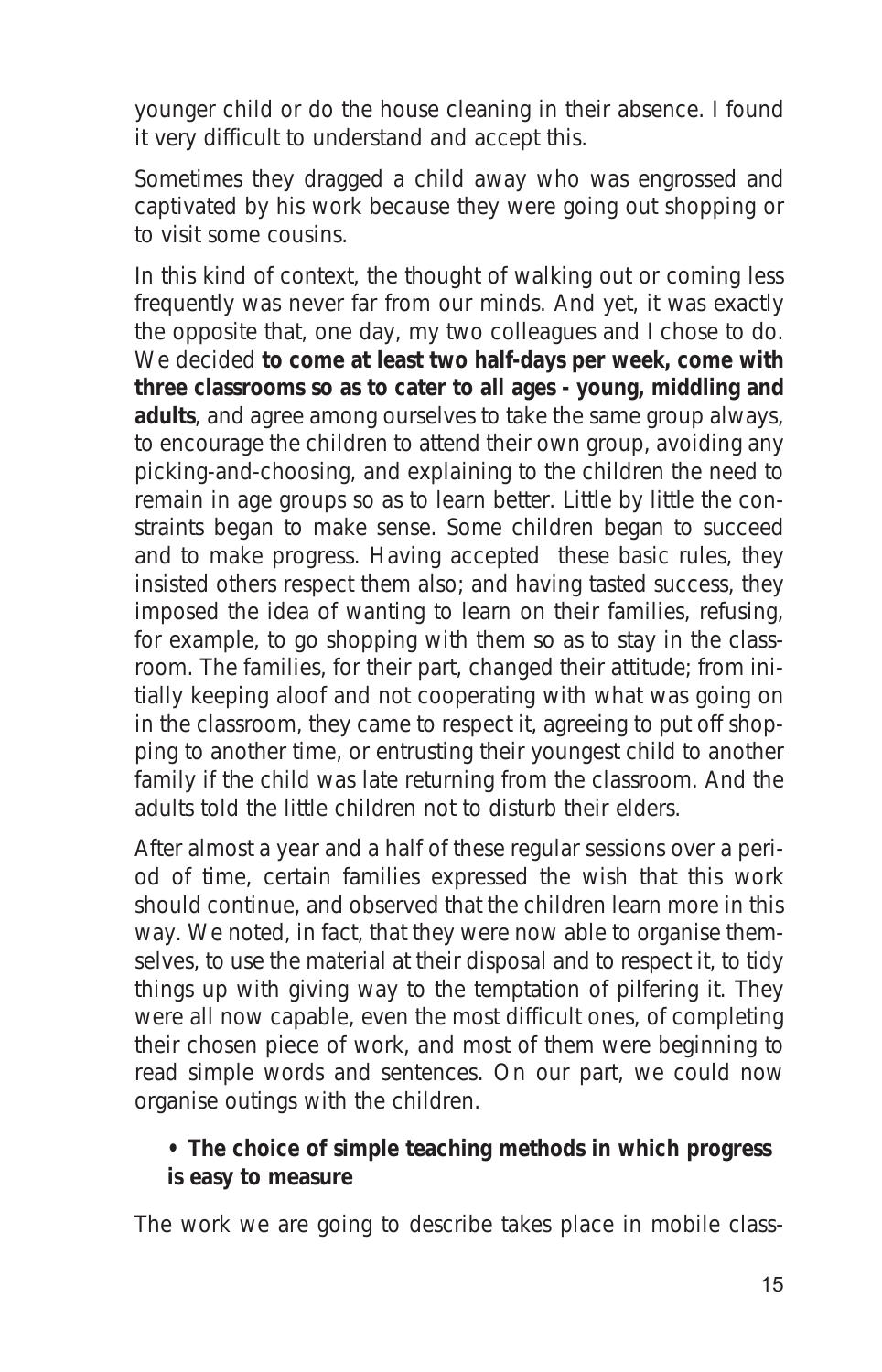rooms parked on waste-ground.

Because of the context, one could expect to find highly innovative and different teaching methods. My approach as a teacher is similar in all points to that of the majority of teachers working with children unable to read. The innovation, which is also the driving force for my work, consists - and I cannot repeat this often enough - **in going to where the children to be taught live**.

Gradually, all the masks fall: the child is invited to learn without having to hide, without pretending to leave outside the classroom what constitutes his life. In this way, he is freed from the worries many children have who go to local schools: never being accepted for what they are, given the great differences between what goes on in the school and what goes on in ordinary life. How can these children learn when they have so many worries which they can't share with anyone; when so many difference bring with them shame? In the mobile classroom, the itinerant child is welcomed with all his life, since teaching is impossible without an all-enveloping relationship with the child's family.

There are some initial basic requirements in order that the children can learn:

- Build and structure the group to establish understanding.
- Build up and increase a stock of vocabulary to create a common semantic field on which to base reading.
- Create a relationship based on trust, justice, easy humour, which gives everybody a chance and a taste for learning.

In addition, the children must have proof quickly that they are learning, remembering and that they are capable of persevering from session to session. In other words, they have to feel that it's worth coming to the mobile classroom. And so it is important to use an approach they can relate to and which builds them up.

The feeling of success has much to do with the teacher's approach. As far as I'm concerned, I value any success they have, I make them see what they know, and tell them that the efforts they have made are the key to success. And so, in each session, I tell the children what we are going to learn and why we are going to concentrate on such or such aspect of reading. In addition I work out with them what helped them to find a word or read a sentence.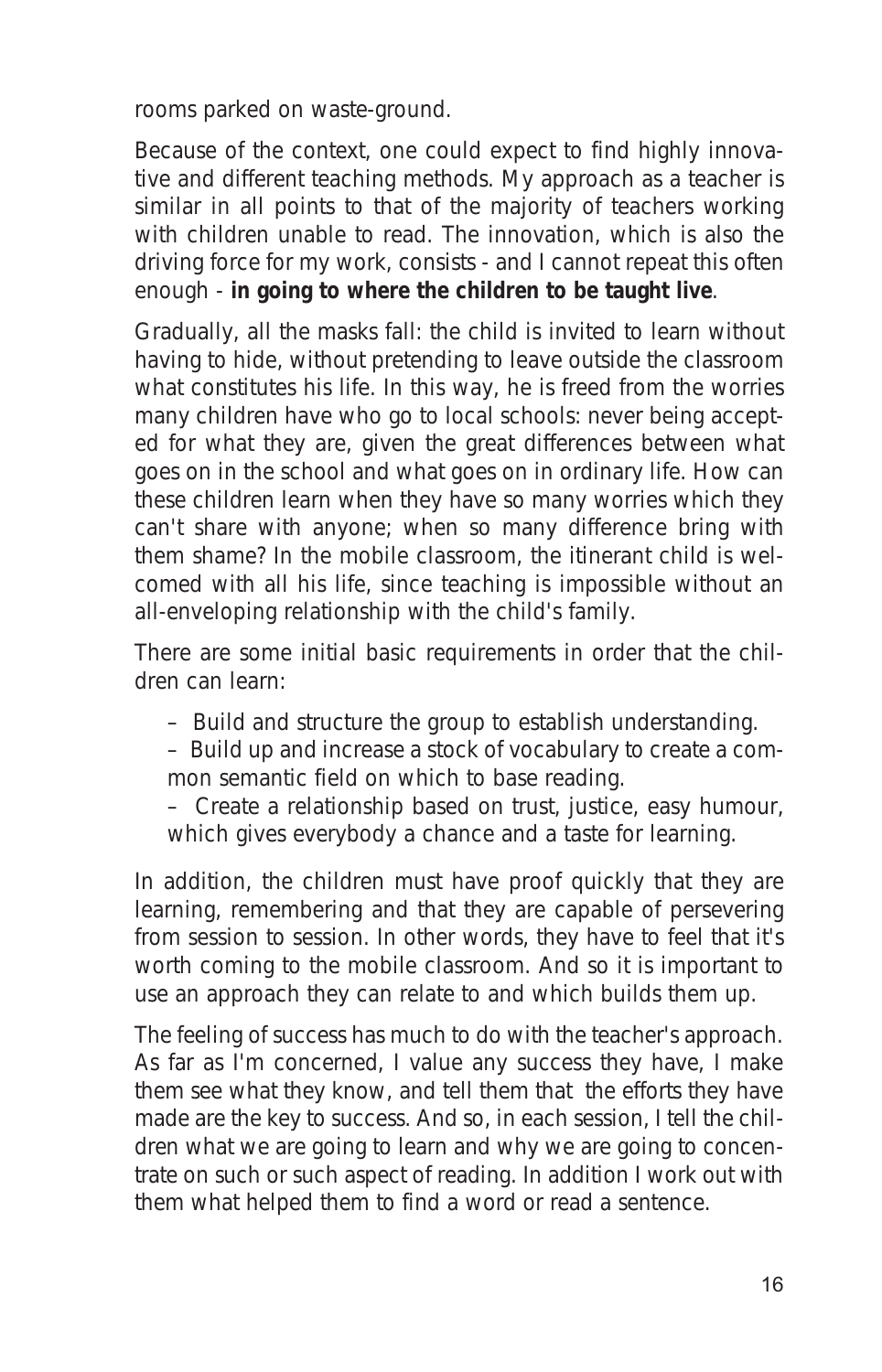Setting up a class group involves the acceptance of constraints. This is a very tiring process at the start.

**The constraint of belonging to a group with which they remain** is essential. The children tend to go from one classroom to another, attaching themselves to any adult that takes them in, especially if they have problems.

**The constraint of committing themselves to come and learn at each session**. (Time is decided child by child). In caravans, it's common practice to come in, go out, go and see, but is possible to a much lesser degree in a mobile classroom. Children tend easily to treat the classroom like their own caravans, and are ready to run out for the smallest reason.

Each lesson, therefore, is accompanied by a certain number of common **rituals**:

– going to one's place and sitting down,

– exchanging news - establishing silence, discovering, saying and writing the date on the board, and then listening to what the lesson will be about,

– beginning the reading rituals: revision of words, competition on slates, reading a story and vocabulary, reading a common text and identification of words with pooling of each child's opinion about the meaning,

– working on files (when a child finishes before the others, or if he comes before the others, he rereads texts studied previously).

These rituals are essential for creating the group: they provide basic rules for creating mutual respect and mutual listening. They create a calm atmosphere in the class, and enable me to see quickly at the beginning of each session each child's capacity for listening and absorbing, and what point he has reached in his learning.

When I began working in a mobile classroom, and even after a few years' experience, I used various reading manuals or even literature books for children. None of this was really successful. I eventually adopted the following approach:

– tell, read stories for pleasure, and as time goes on, discover new horizons and new words,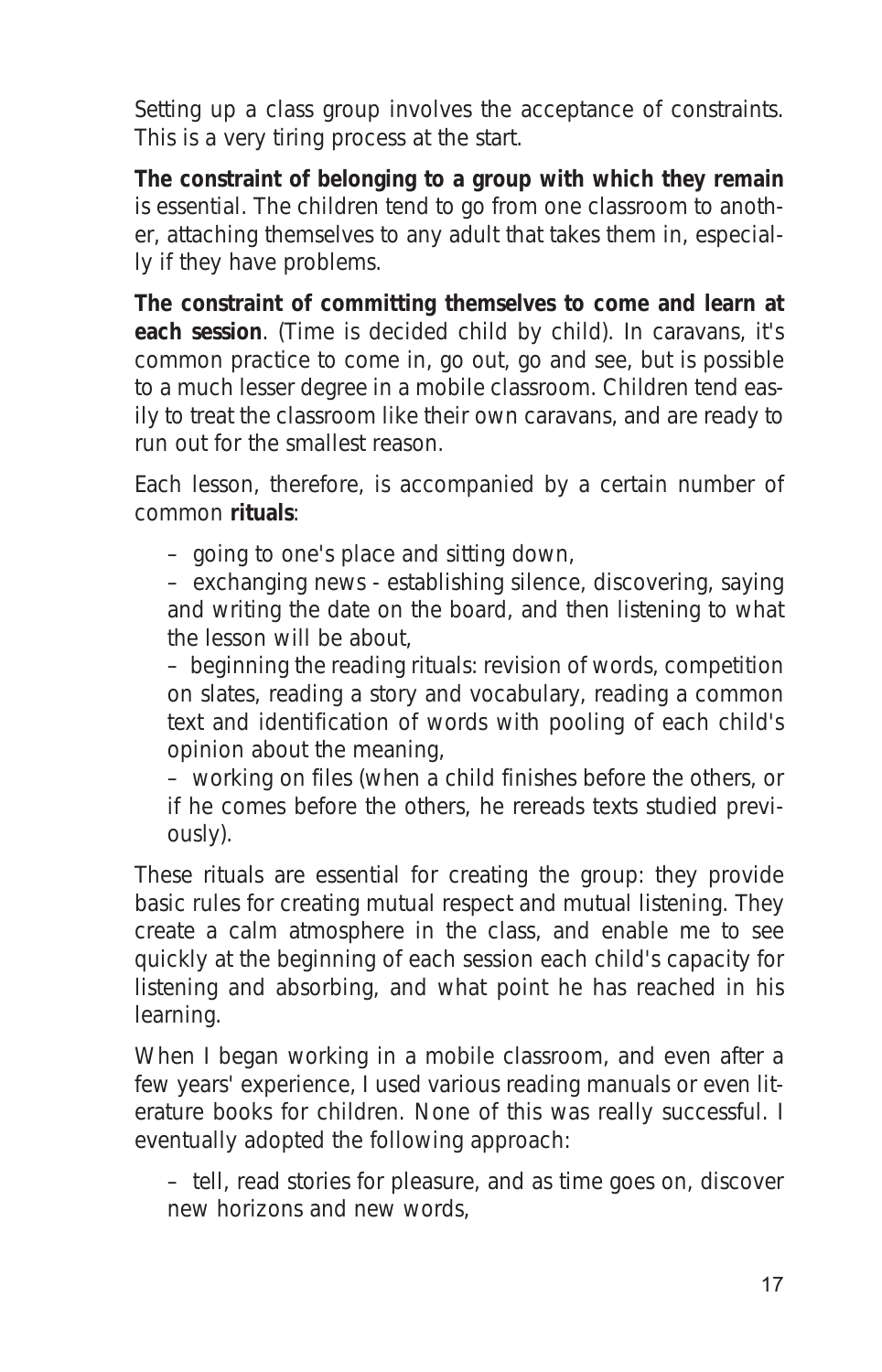– speak with the children about their life, discuss and list the words of the children,

– these usual words, as well as certain current words found in stories that have been told constitute a fund on which reading will be built.

This fund of words serves as the starting point for reading. On the basis of these words, letters and sounds are learnt, and a wordbox for each child is made. This box is open at each session and always added to. It serves for reading games, and a daily reading competition, which maintains a spirit of emulation among the children. Very quickly, it becomes possible to create simple sentences. The first names of children are used as the subject of little texts that are created.

#### **Conclusions: in a mobile classroom or a neighbourhood school?**

**• It's not easy!**

It has to be said, some days in the mobile classroom are not easy! Apart from driving the vehicle, the mechanical problems on winter mornings, getting bogged down in the mud on camping sites, we have to cope also with finding the places where the families go when they're expelled, constantly adapt to the changes that occur in groups: arrivals, departures, worries of this or that family. All this inevitably affects our work.

It is necessary also to understand and to fix in our heads and in our attitudes how much our educational work is intimately connected with the bonds we create, with the relationship built up, with the human understanding of those we come to help. It is only then that the purely educational work can begin. This is not easy. It is a fundamental attitude that needs to be communicated to anyone who is prepared to take the risk of doing this work.

#### **• Success depends on a number of conditions**

Concerning the success of the integration in the school, it depends on the patience of those who deal with the child and on their knowledge of the background situation of the children.

A sense of welcome is as important for the child as for the family. If the family feels it is welcome, it will dare to speak with the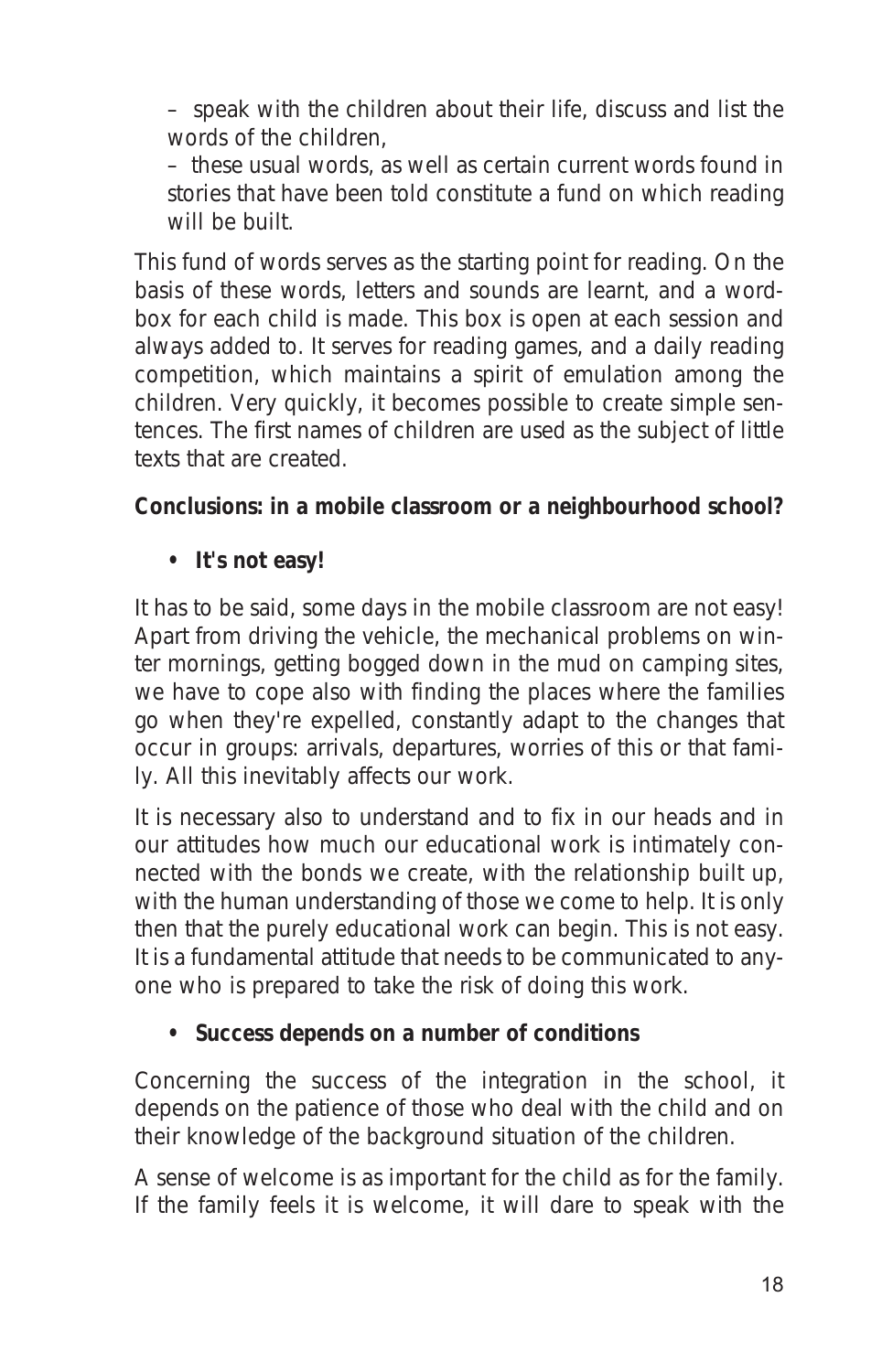headmistress and the teachers, and the child will feel all the more at his ease because of this.

One of the conditions for a child to fit into a class successfully is the relationship between the child and the teacher, on the one hand, and between the parents and the team of teachers, on the other. Any teacher or head of a school who knows how to approach people, who goes out into the street at the end of school and exchanges a few words with the parents of the children in a natural, positive, friendly way, establishes relationships, without realising perhaps how important what he does is for the successful integration of children in school.

Winning the trust of the adults makes regular attendance and success in school more likely. And then the parents accept school outings, so important in promoting mutual knowledge between teachers and children. School becomes a place where you can have a chance of succeeding, and where you discover new things.

At the opposite end of the scale, too much distance or rigidness on the part of the teacher, a refusal to tolerate a few absences at the beginning, the neglect of child-adult relations, omitting to spend five minutes or so with each child in the class, all this leads very quickly to loss of interest on the part of the itinerant families, and a rapid decrease in attendance.

Another condition which may seem obvious, is the desire for schooling on the part of the parents and of the children themselves, as opposed to a response to pressure from the social services, the education authorities or A.S.E.T. In the latter case, the family is embarrassed; it feels obliged to "please" us, no longer having the freedom to send its children to school or not. It will feel under pressure and the classes will empty quickly.

Whatever the conditions in which the itinerants live, whatever their background, I can state in all certainty that if parents are convinced of the utility of schools, they will support them. They will overcome obstacles which, if we had them in identical circumstances, we would find very difficult to cope with.

#### **• An example of successful integration:** *the Dhont-Siegler family*

This family belongs to the "hedge-folk" group with whom I have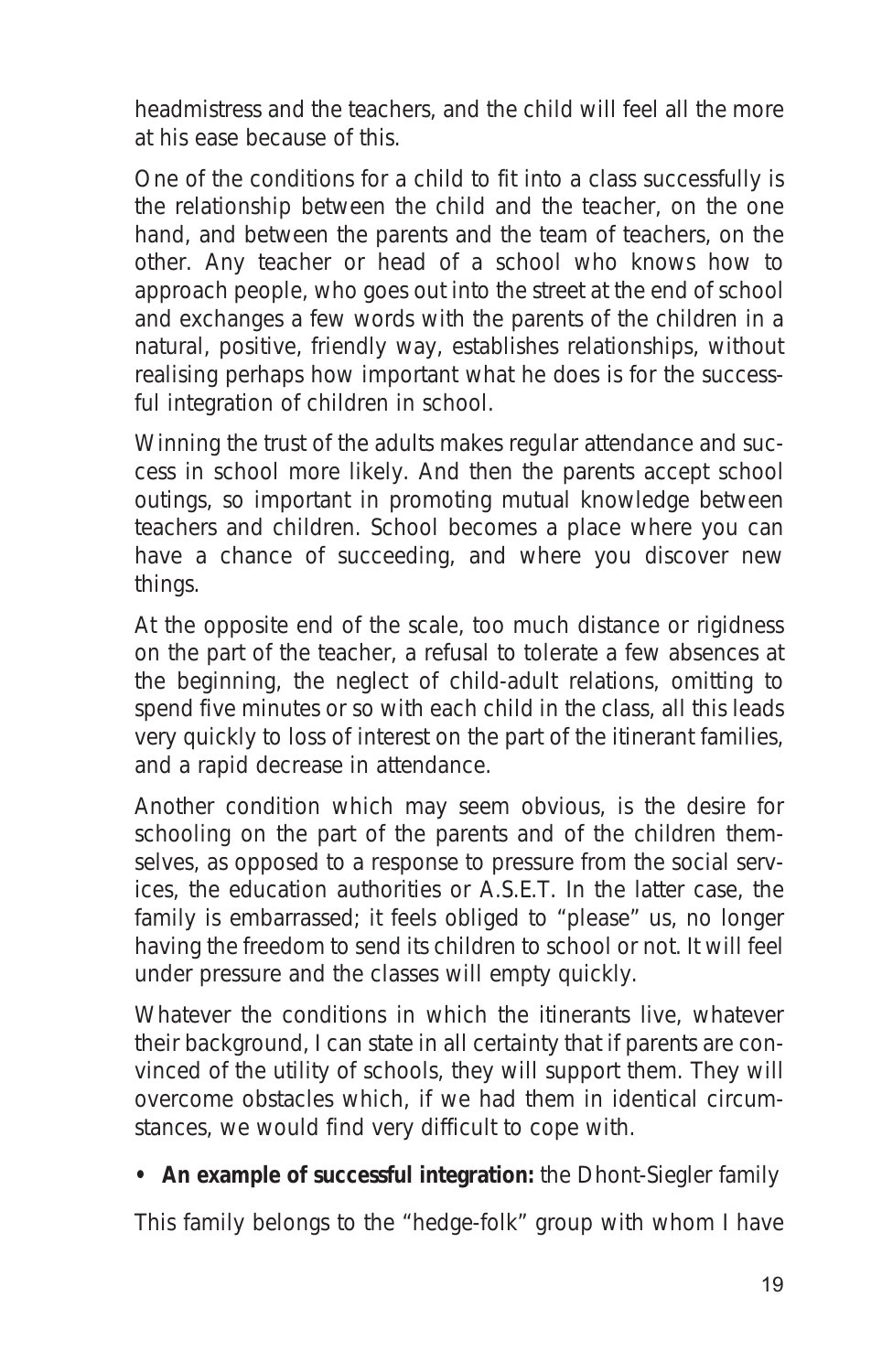been working regularly since 1994. Up to June 1997, it moved with cousin families from one piece of waste-land to another in the Val d'Oise area. Expulsion from a site meant they were deprived of access to water, had to use candles for lighting, and suffer from cold, rain and mud during the winter, and a lack of trees and shade in the summer.

The family suffered also from sharing the name and bad reputation of this group. It had a bad reputation. in the eyes of the fixeddomicile gypsies, who thought of the group as savages incapable of mixing with people; in those of richer and better organised itinerants, who considered them as good-for-nothing persons, giving a bad impression of itinerants to fixed-domicile gypsies. Previously, this family had lived on an official site at Sannois, one of the first in the department. Various unresolved difficulties led the town authorities to tell all the families to move out, allowing only old and single persons to stay. And so, thirty or so families found themselves back in the fields after a short attempt to settle down which, despite everything, had brought them many advantages: water, sanitation, proximity of shops, schools, electricity, security, knowing they were no longer at the mercy of authorities who every two weeks expelled them from their current camp site.

We don't know whether this short experience was sufficient to inspire this family with the desire and the will to lead a more structured life and to ensure regular schooling for its children. There is no doubt, however, that this idea took a firm hold in the thinking and organisation of the family and that, once it had returned to waste-land camp sites, the parents continued to take their children to school.

Whether they were five, twenty of thirty kilometres from the school; whether it rained or the sun shone, whether their feet were dry or covered in mud, the parents never failed to take them to school every day.

Of course, during those four years, the three daughters of the family came to our mobile classrooms also, when no car was in running order, or following a number of successive expulsions. But the parents always said they wanted their children to go back as soon as possible to school.

Gradually, given the daily difficulties of their nomadic life, they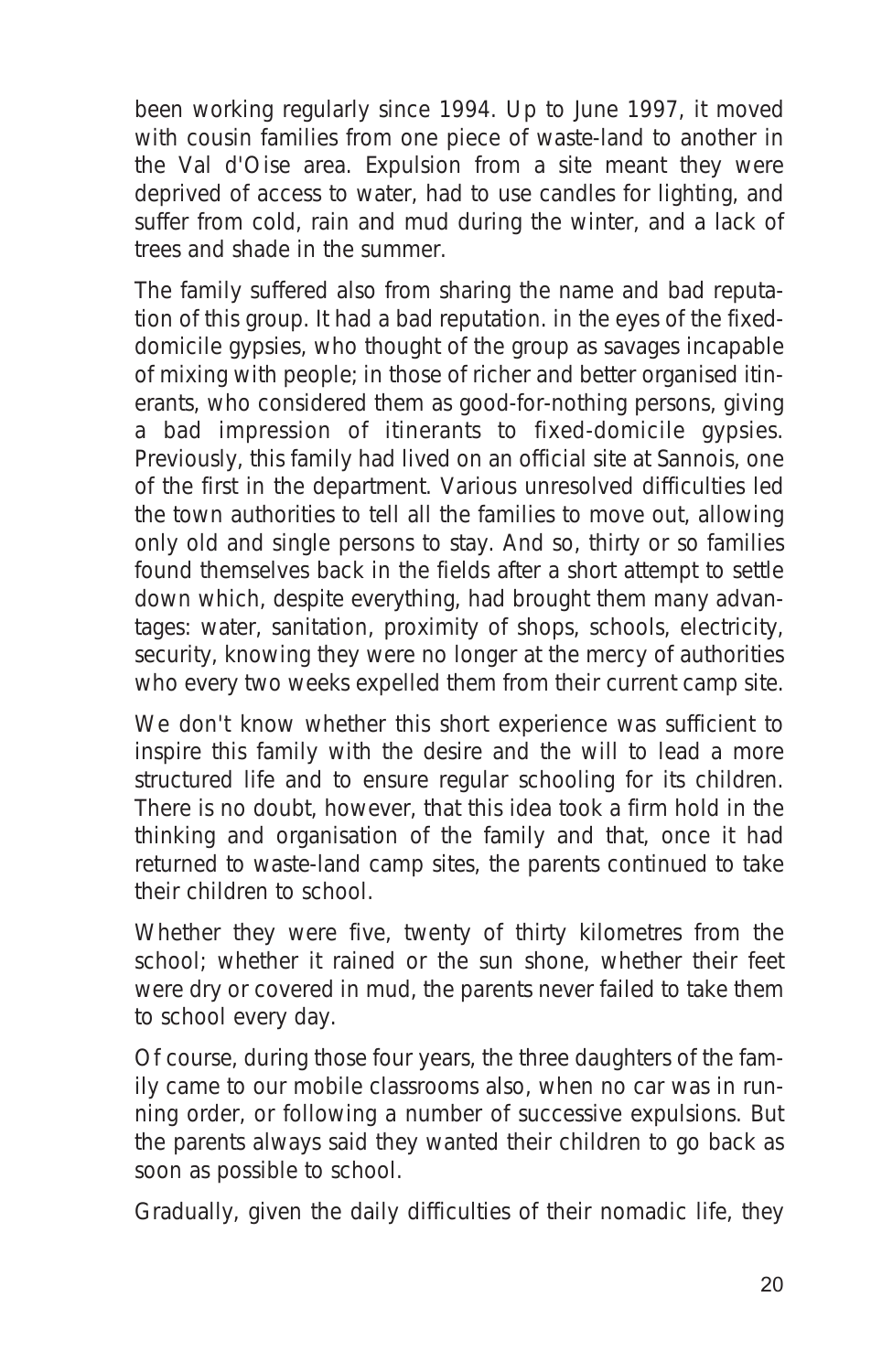finally organised themselves sufficiently to find and to buy a small piece of land. It took four years to prepare for this, to set money aside, find credit, look around for a piece of land they could afford.

They found one eventually at the end of the 1997 school year, near Beauvais, a financially accessible area. They took the major step of leaving the group, took the risk of adopting an unknown way of life without their group. They saw their cousins regularly, but their life was organised on different lines now. I met the mother in December 1997, and she told me how happy she was to have her own land, how her eldest daughter was working very hard; how she got up early every morning to be on time to catch the school bus to go to school every day. She told me about the two younger girls who liked their primary school; about the organisation of her daily life, about her husband's work, their shopping outings, arranged to fit in with their plans.

This example shows that schooling is undertaken and functions because of a number of factors, but that the real driving force is the awareness, the desire and the will of the people themselves. This family had any number of reasons for not being able to send its children to school, but it did so. But the idea to do so grew in the context of a more general choice; from a great tiredness from having to suffer so much from life; from living under the constant threat of expulsion. It was born from the recovery of some dignity.

This choice is that of a more stable life and of personal success: of looking for, finding and organising one's piece of land, instead of waiting for some town council to apply a law no one wants and convince families that one day, thanks to it, they will live better.

Tzigane families must rely only on themselves to fulfil their dream of a permanent site and what goes with it. The Dhont-Siegler family understood this. This example proves also that if an idea is really adopted by a family, they can bring it about themselves. We with our mobile classrooms can do very little.

They go their way, and the presence of mobile classrooms on sites where children have had some schooling does not prevent the schooling of those who go to school, if that is really their choice.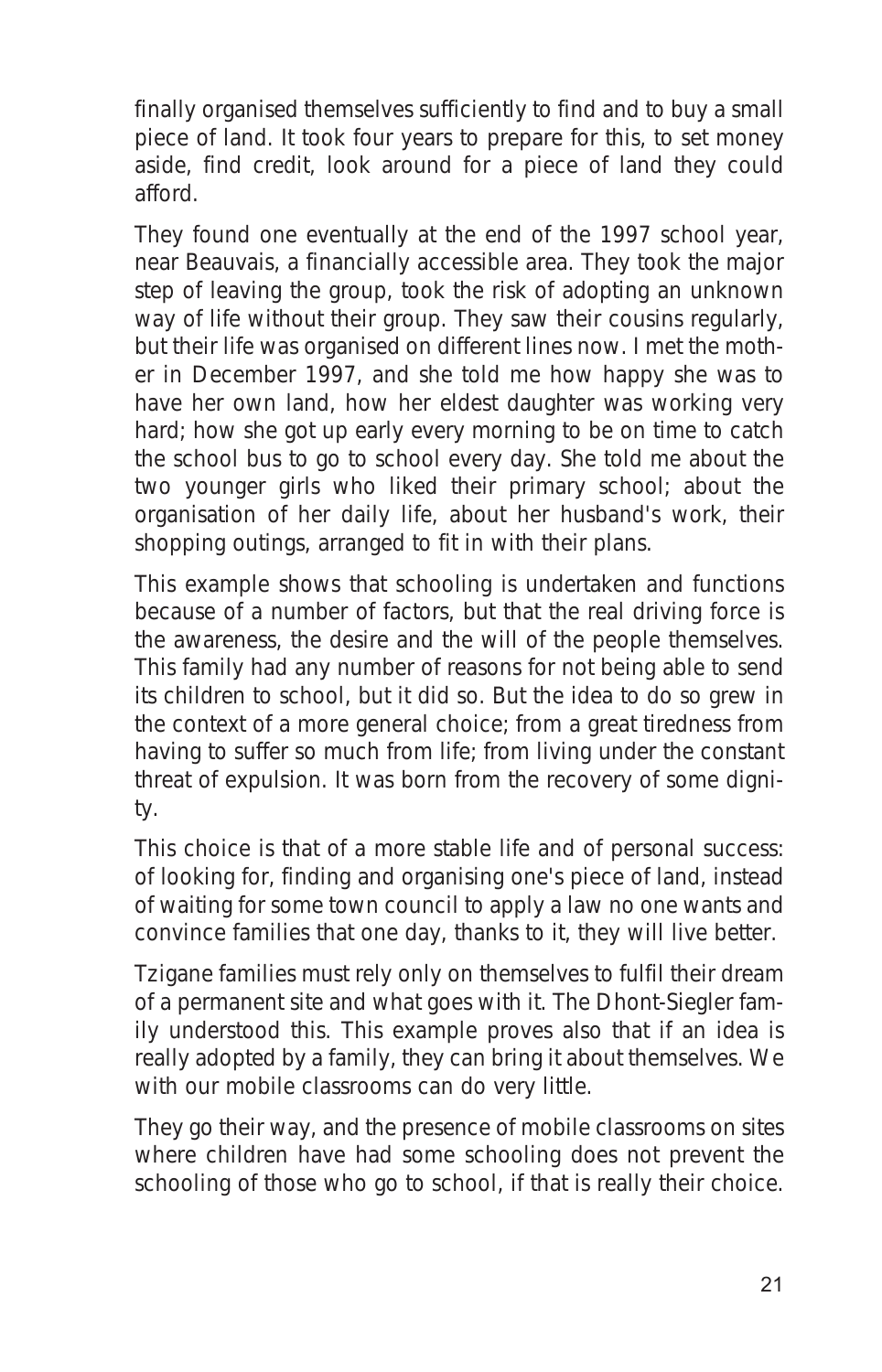# For sharing

1. Facing a special "school" population : what attitudes, means, procedures have been put in place by this Educator? 2. Thinking about the young people you work with (in school or in the neighbourhood), do you think you have adapted as well as you could? Why?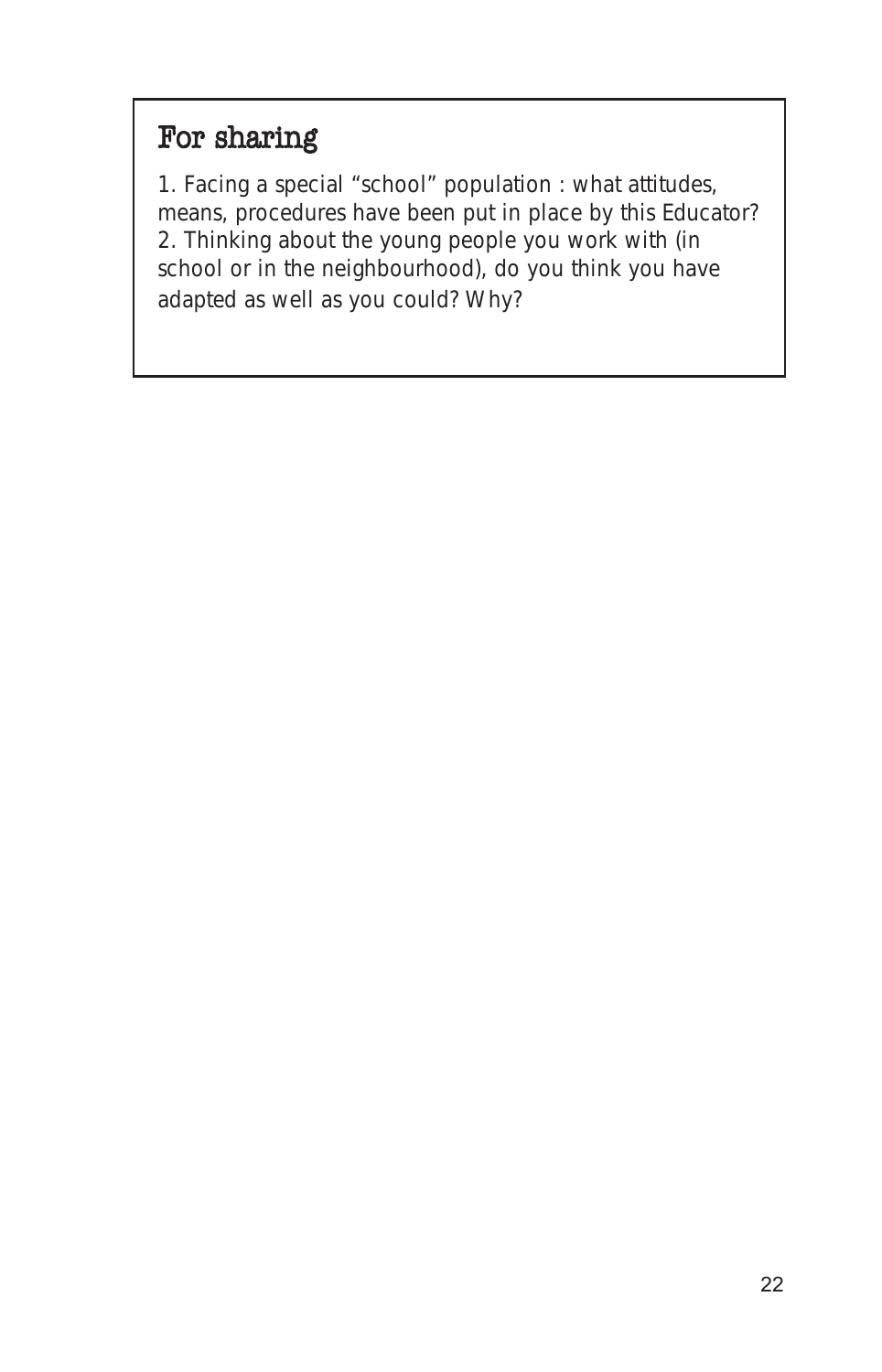### Take A Risk: ...under what conditions?

#### **• Look and say nothing.**

When I began this work, I was fortunate enough to receive some basic hints regarding establishing relations with the itinerants. Here are some of these:

– listen and look at the situations you encounter without seeking to understand them initially, nor to analyse them,

– have the capacity to accept what you confront (which is so different from the way in which we live) as an opportunity for difference, for a friendship.

– write down accurately what the people you meet say, keep notes regularly.

Re-reading my first notes, I find most of these attitudes:

"*Thursday January 3rd:*

*This morning, I began my "training course" with the gypsies with Brother Léon Cote. Much more than a training course: a whole world to discover, to explore, to love... Léon said the following words to me which I bear in mind:* "**Here, Claire, you've got to see everything and say nothing. Look with love**". *I am ready.*

*We go off to see family L.: a world apart, a rejected world. Lookouts note whoever approaches them: friends are so rare... Then we leave. The roads are covered with snow. You can just about make out the caravans. You have to know them to know they are there. You need also to know these beings, to love them, to know they exist... Before going back, we pass a Manouche site. The children are warming themselves around a fire.*

"*Thursday January 10th:*

*We have driven most of the morning along tracks and roads. Léon has showed me the multitude of itinerant sites he knows.*

*For the most part, they have too little money today to travel around, but they have a powerful and burning desire to do so.* "O.K., we're from France, but above all we're from everywhere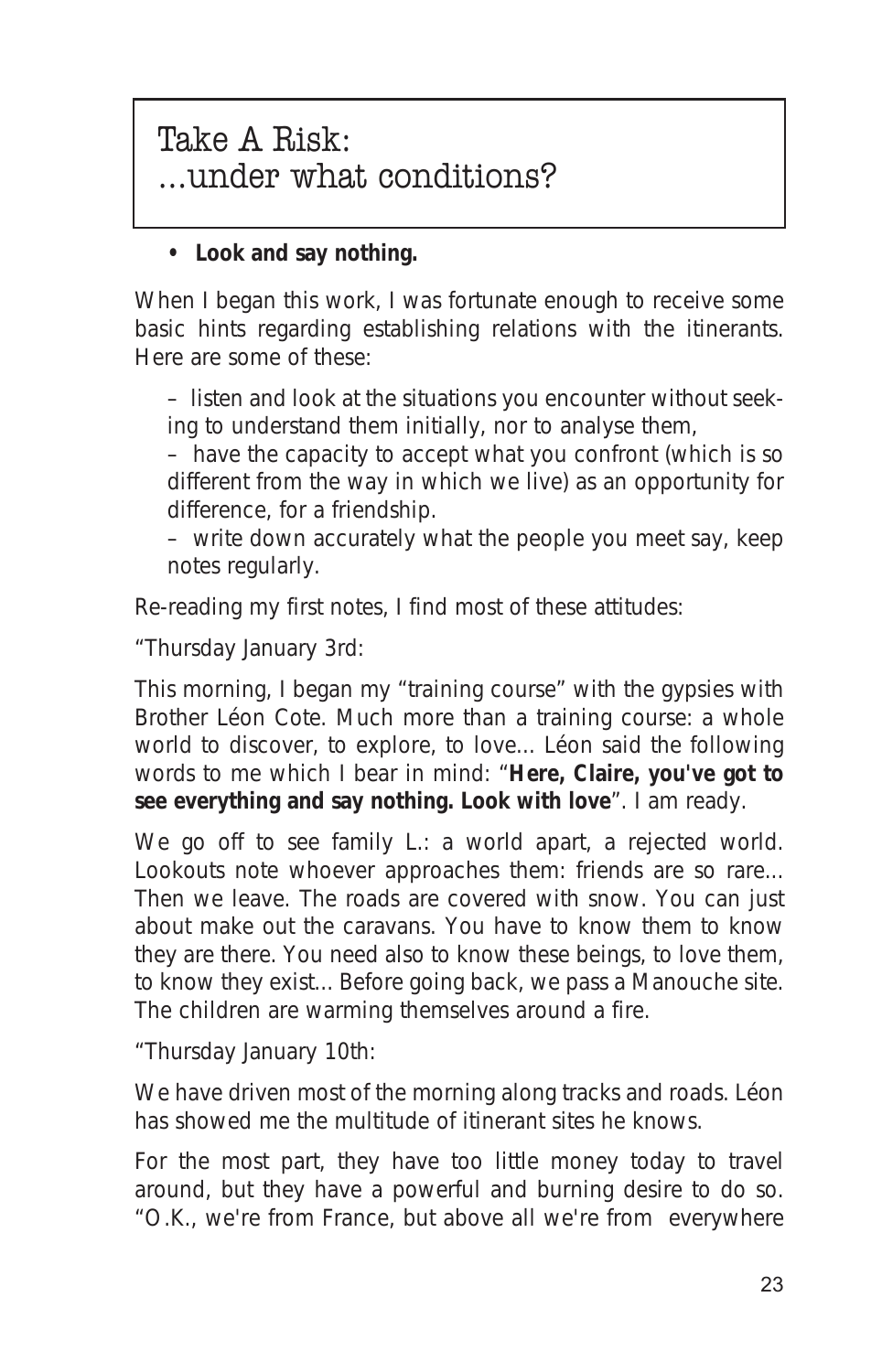and from nowhere. We're not from any country!," *MisPre, an itinerant grandfather often tells us, and he adds:* "I'm not going to lock myself up in those rabbit hutches. I prefer jolting planks and the cold air coming in under my door."

*In another family we spoke about "brick and mortar schools". For one of the children it was his nightmare, a world of horror:* "I won't go, I won't go, no, I won't go !," *he repeated for minutes on end. Why didn't B want to go to school? For an itinerant, always outside, what do these walls, these bells, these rows of desks, these orders to obey immediately represent? And yet if he did accept them, what do those numerous schools represent for him, where the child who doesn't speak well, who is dirty, who understands so little of what is said, and who is relegated to the back of the class? The parents of itinerant children all say:* "If our children go to school, it is to learn to read and write. But if your heart can't manage to love him, to hope in him, to make him grow and make progress, I'm withdrawing him from here. If all he does is draw all day, he can do that at home!"

"*See everything and say nothing.*" This was my guiding principle when meeting others: I gave up the idea that I was capable of understanding everything about this different way of living.

On the other hand, this attitude made me totally accepting and helped me avoid the trap of drawing conclusions and making hasty generalisations. When you go to meet families on their camp sites you are immediately struck by their living conditions. "*See everything and say nothing*" obliges us to resist a common temptation: to interfere and say what we think would be a good idea to do or not do. We must never forget we are visiting someone else's house, and we don't know what goes on in our absence. This silence does not mean indifference. It is a way of looking and listening.

When we meet the Tziganes, we need to look also at something else: look behind the barriers and the piles of earth. Our society is good at hiding misery and shame. Looking in this way helps us also to maintain our links after expulsions, to remain watchful regarding what our barricades hide: other families, other instances of rejection. It is a good habit which never fails us.

**• Keep moving in order to understand**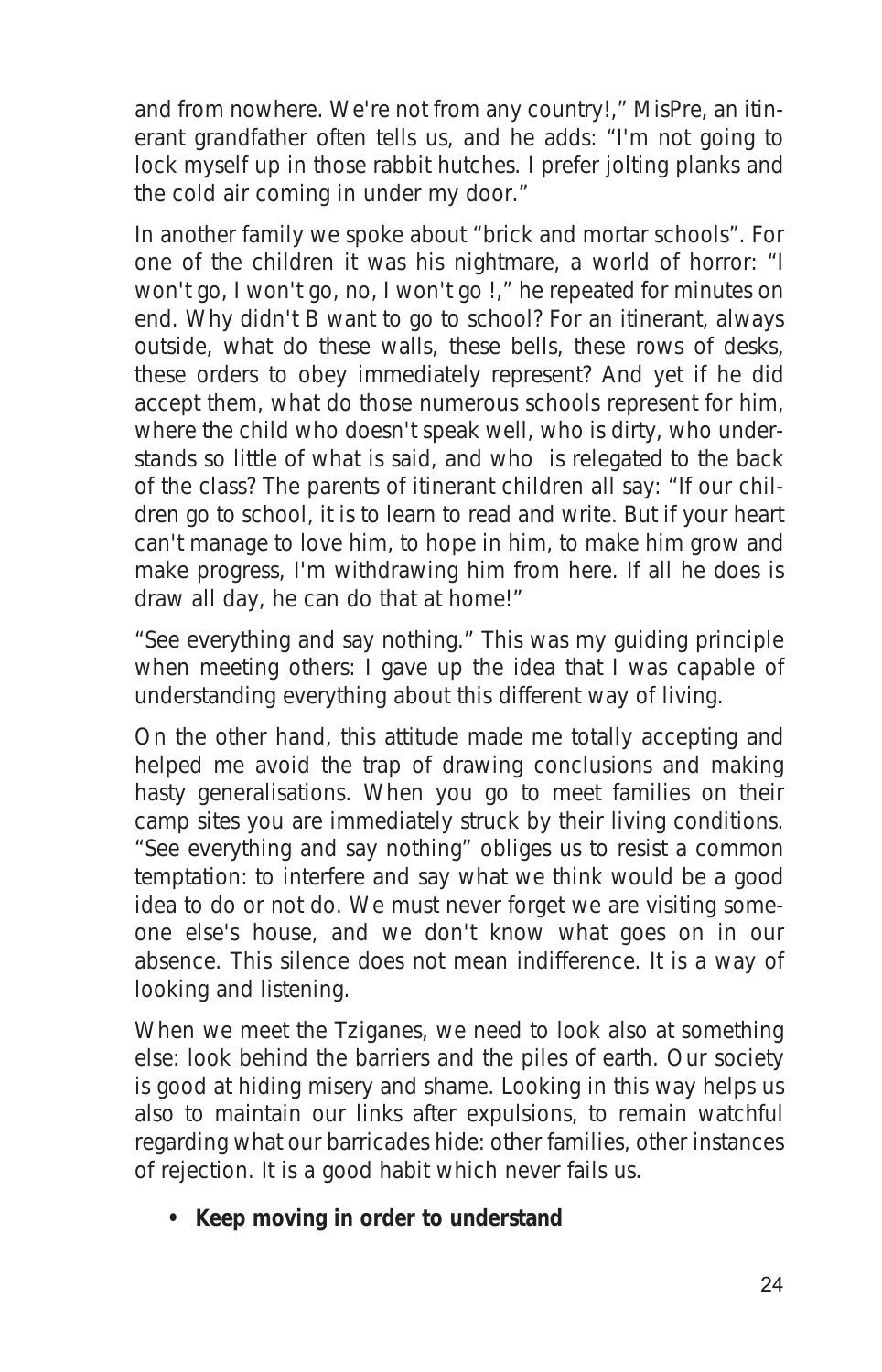The words I use in my notes reveal also the constant movement of anyone who decides to work with itinerants. It implies other requirements too: flexibility, adaptation, the lively desire to go out to meet people.

This has to be accompanied by the humour and simplicity necessary for establishing a relationship. How many times have I come to see new groups of itinerants, or returned after a long absence! How difficult the initial contact always is! And how that fierce look of the itinerants, a mixture of distrust, shame, thirst for friendship and fidelity, would sometimes makes us want the earth to swallow us up! In the same way, how many mothers have demanded angrily a place in an already crowded classroom, not understanding necessary limits to ensure effective teaching. How essential are patience and humour to listen to what is demanded while explaining what is being done!

Another indispensable attitude towards both children and adults is justice and the force what we say may have. We should not forget that itinerants have an oral tradition. In their eyes, something asserted carries the weight of a jointly signed document. We need to watch out for interpretations or disappointments which can very quickly discredit us. I recall, for example, the mayor of a town who, seeing the difficult situation in which the families lived, had promised them personally how much effort the town would make to make their lives more decent. None of the itinerants ever forgot his speech. For the mayor, it was different: well, yes, he had said all that, but on his own, in his own name, one summer's evening, when relaxing, but it wasn't an authoritative statement.

#### **• Constantly re-assess the means you use**

Like any tool, the mobile classroom is a means which has successfully responded to a need and, let us not forget, to a request. Initially, there were itinerant families which played a fundamental role pressing for the creation of a travelling school. The danger, with the passage of time, is we might forget the essential role played by discussions with the families and, at the same time, not know what their current questions and expectations are. There, I think, lies the first limitation of the mobile classroom, which can rapidly become a means which is never questioned as time goes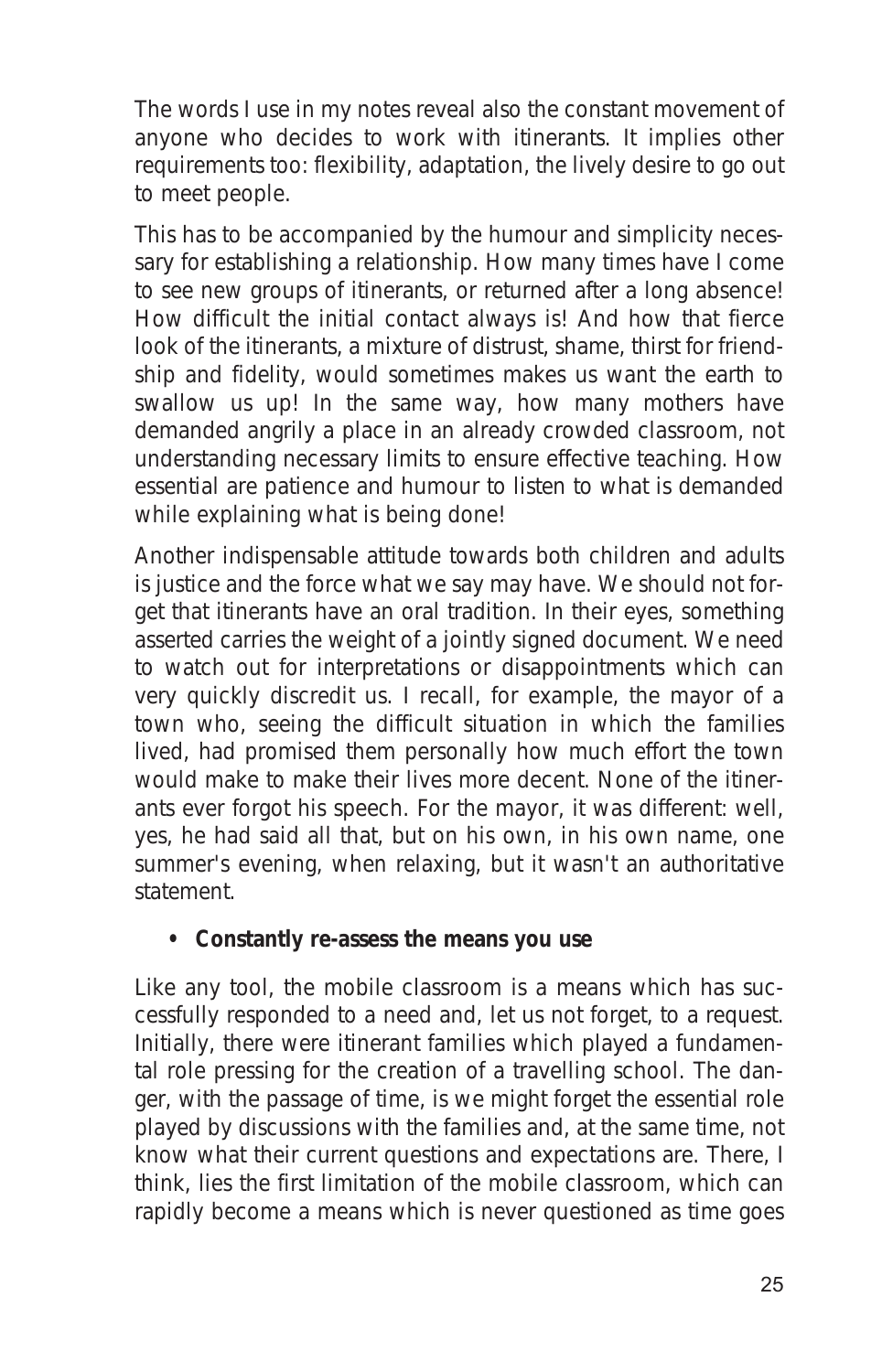on; a means we are so sure about, that families are no longer the first consideration in our search of teaching approaches, and their views are no longer heard in order to adapt this means to their present situation.

The mobile classroom makes no sense unless it's different from a school. If it becomes solely a mobile classroom, it loses its strength, its credibility, its originality and its freedom. It has sense only if it continues to listen to the itinerant families, if it remains a means for them to preserve their freedom and their culture. It is of no use unless it caters as a priority for those who never, or with very great difficulty, will gain access to our society because of their poverty, their isolation, and because of the utter contempt in which they continue to be held.

The mobile classrooms, just like school, are useful to the itinerants if they respond to their expectations; if they are a place where one can meet and talk; if they prove they are able to teach children and adolescents to read.

What is essential, as we have tried to convey throughout these pages is, therefore, the attitude we adopt in order to know and respect the person we speak to.

These observations have been made to remove the temptation of making generalisations. The truth is there is no one answer, but many answers; and each time it lies in the overall feeling of success felt by the child, his parents and the teacher: the success of gaining respect, of learning something, of better mutual knowledge.

The mobile classroom, therefore, has its own sense. I don't think it can be restricted to being a bridge between "nothing" and a "brick and mortar school". I think it has the value, usefulness and the sense we give it. And this meaning is to be found in the deep and lasting relationship we have with the families. As we have seen, the differences between the various Tzigane families are immense. They stem from the material situation of the groups, the possibilities for occupation of land, the thinking of the group, the way they see and think of our "fixed abode" society.

#### **• Maintain a constant dialogue, whatever the cost**

Better than further observations, here's a true story: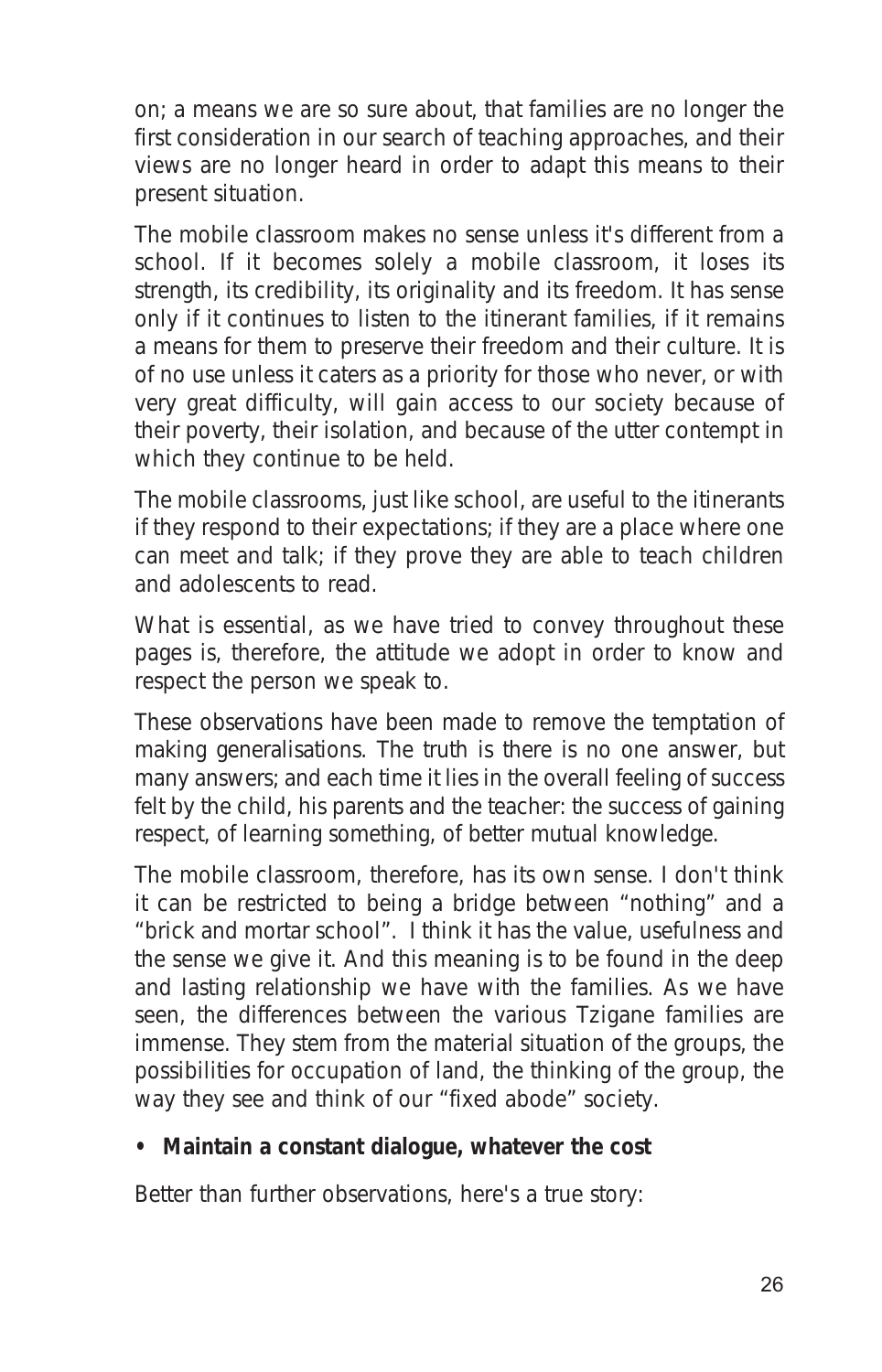For many months, I worked with the Manouche "hedgefolk"camped in large fields. On the edge of one of these fields there was a small vegetable garden where a retired man came to work and relax. I often said hello to him as I passed him in his little garden on my way to call the children, and exchanged a few words with him. After lessons, we came back past the garden with the children, who also knew this man well. The man had a friendly smile for all the children who, even if sometimes a bit wild or headstrong, inspired his friendship. He watched them come and go, with their cold and muddy feet; he watched them carrying water in heavy containers, or bringing back shopping bought several kilometres away. He saw their fathers working away on car engines that wouldn't start, and sorting kilos of scrap metal. He saw the women washing clothes, their bare hands plunged in big tubs, and taking days to dry them in damp weather!

He saw, and the fact of seeing was enough to make him want to chat with them as a friend, because he knew how much courage their life demanded and how hard it really was... For him, the life they lived was the same he had experienced as the child of an ordinary family which had suffered from the war. He didn't think that that kind of suffering should still exist in our times. And so, he put the pranks of the children - some carrots or leeks missing from his garden - in a context and, despite everything, invited them to pick some. Of course this was not enough to create a relationship: despite this sensitive friendship, the children still saw him as a "gadjo", a peasant, someone with a fixed house, who had more than they, and whom they could rob...

Often, the attitude of this man offered an opportunity to speak to the children during the classroom sessions, and to show them that the "fixed abode" people are not all against them, that some of them take a different view of them, understand their life a bit, don't judge them, don't accuse them of theft as soon as a turnip disappears. Little by little, the children understood the respect they owed a man like that. It is the same respect they showed me for 12 years. It was a respect based on gratitude, which makes us different from other "fixed abode" people, because they know they are loved. It's respect which is shown by lots of services rendered, by the special care they take about what belongs to us. All this is the opposite of their first attitude: contempt and even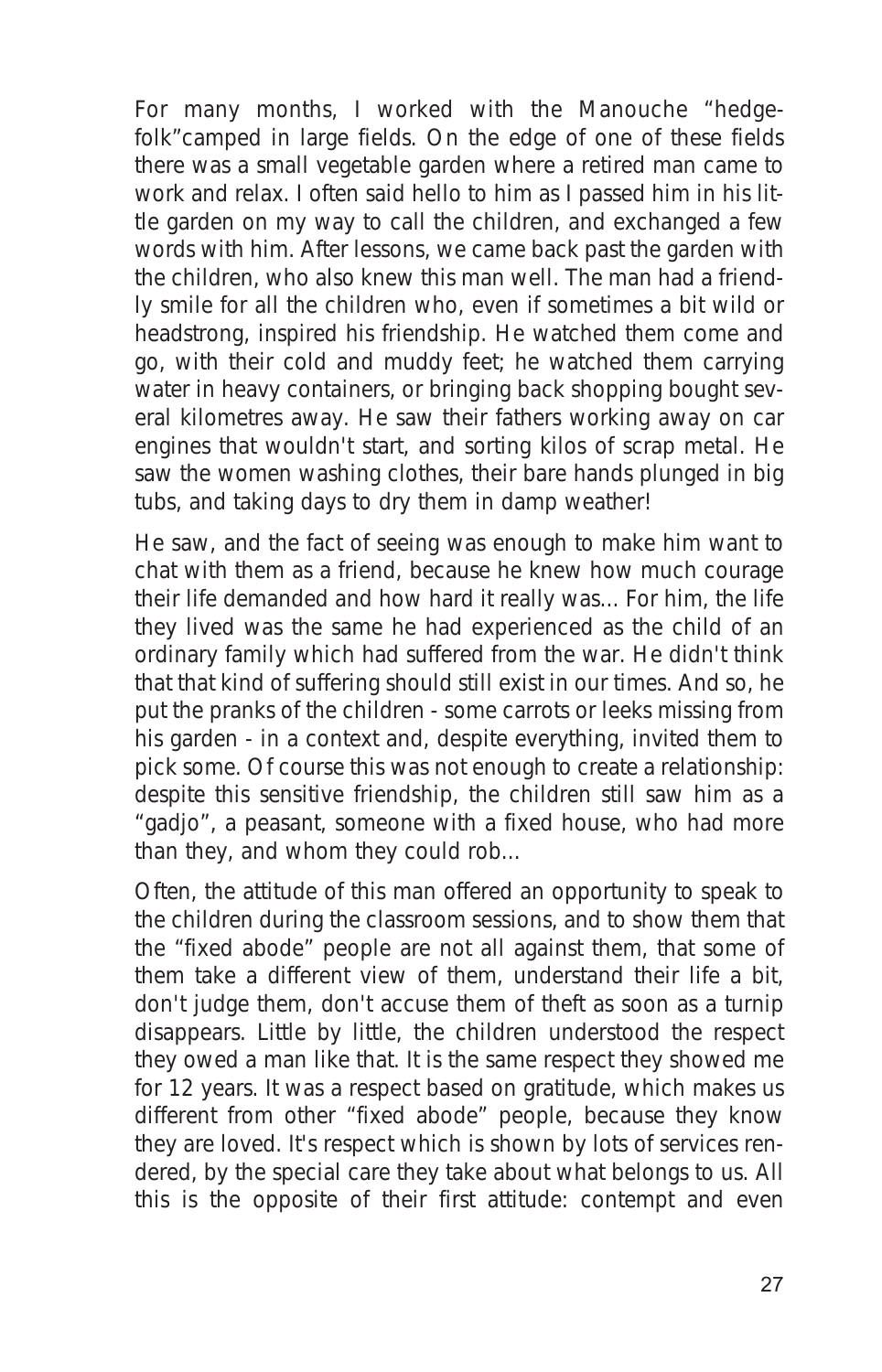aggressiveness towards "fixed abode" people and their property.

It was there that I understood how itinerants respect: they do so in specific relationships but not in general ones, in which you're supposed to behave, where there's a code of good conduct. The itinerant respects someone because he knows that the person has shown friendship to him over a long period, by a renewal of trust, despite some slip-ups on both sides. In that case, respect has no limits. With time, this gardener learnt the same lesson and never again found his garden looted: the children knew they could feel a little at home with this gardener, and waited for his arrival to ask for some vegetables or some fruit.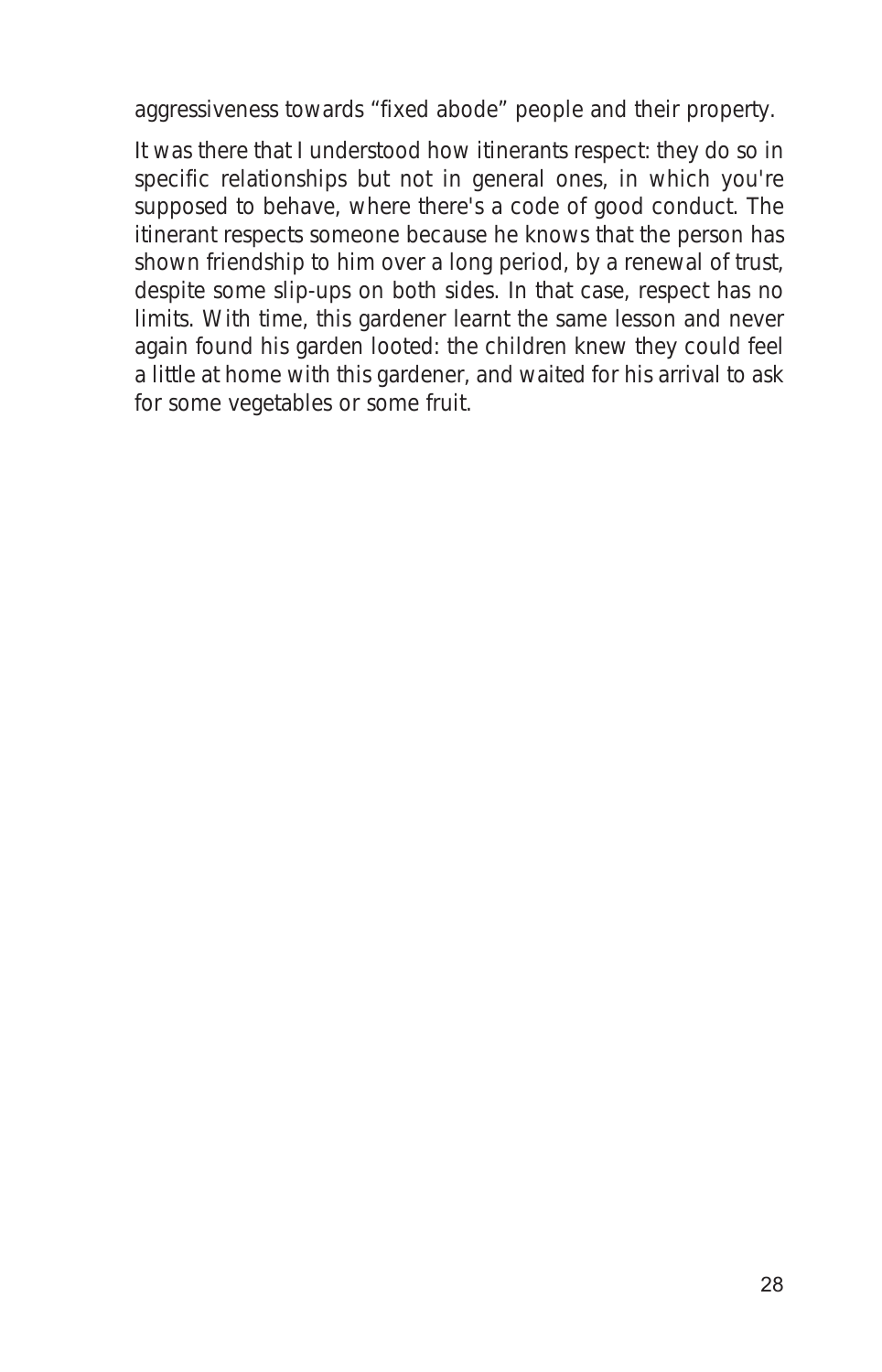# In Conclusion

**Meet, Listen, Question** are the fundamental attitudes that I have chosen after 12 years in the mobile classroom.

By writing these pages, I have been able to pass on what I learnt from this experience. It is summed up nicely by these three terms. The order of these words is intentional; in any case they are chronological.

To come back to my experience, it is really seeing and meeting these people that enabled me to adapt my teaching methods to the needs of their situation; to adapt myself to this context; and to be prepared to think of new ways of learning which, in fact, were taught to me by the people I had come to teach.

I was able to spend these 12 years working with much serenity, despite some situations which were very difficult to understand and accept. Many people wondered about them: the families and children, my colleagues, numerous collaborators in the field, those I lived with but who had no contact with the itinerants, and finally all those who were hostile towards the itinerants and gave me an opportunity to restate what was most important: a contact that is respectful and concerned for the person, however different or awkward he may be. My wish for all those who will dare to undertake this kind of human adventure, is that they open their eyes and their whole being sufficiently to be captivated by the ardent desire of an authentic encounter.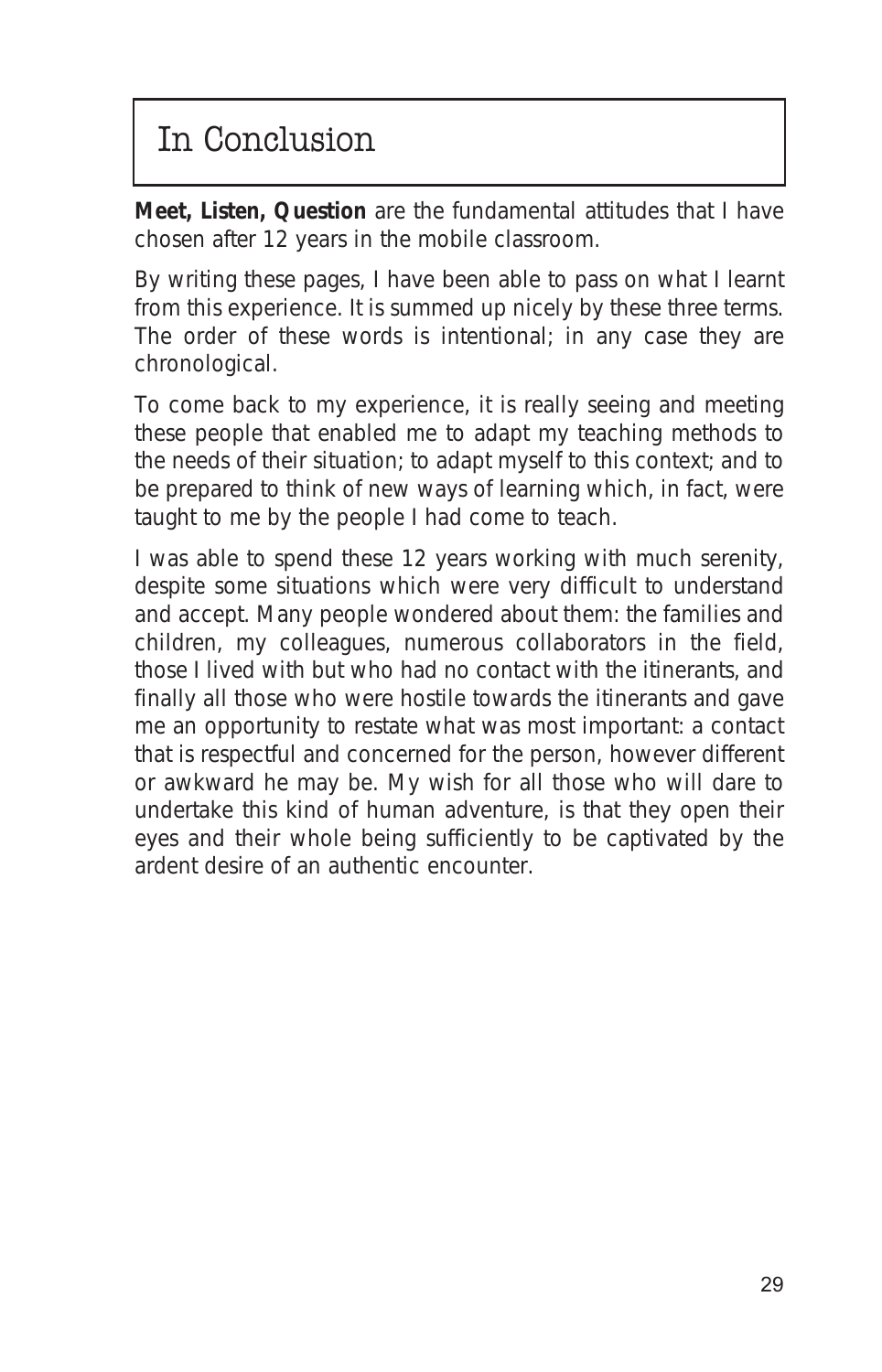*A*

### The Association for the Schooling of Tzigane Children (A.S.E.T)

*document produced by Br Camille Veger, the first mobile classroom teacher*

#### **A scheme to promote schooling:**

From 1971 to 1980, the A.S.E.T. concentrated its attention mostly on the fixed abode Tzigane population of the East suburbs of Paris. During the whole of this period, there was an intense campaign to promote literacy learning and the exchange and sharing of teaching resources by schools, families and educational inspectors, which was organised by a socio-educational team made up of 15 or so volunteer school assistants headed by two primary school teachers. Thanks to this scheme, dozens of Tzigane children, Rom and Yugoslavs mainly, were able to go or to return to school.

#### **Creation of the first mobile classrooms (A.S.M):**

In the 1980s there remained a major problem: there were hundreds of young itinerants moving around on the outskirts of Paris who were illiterate and had no schooling.

It might be useful to recall at this point that out of a total of about 135,000 semi - or wholly itinerant gypsies, some 20,000 of them are constantly on the move just in the Ile de France department; and that the under 16s represent 45% of this total. The almost total absence of official camp sites, and expulsion from every town they go to, made and still make any kind of schooling impossible for many itinerant children.

It was precisely to alleviate this situation that, in 1982, under the aegis of the Catholic Education Bureau and with the help of the State Education Ministry, the A.S.E.T. decided to create the first mobile classroom in the Paris area, a classroom on wheels intended to teach reading and writing to itinerant children, deprived until then of any other means of schooling.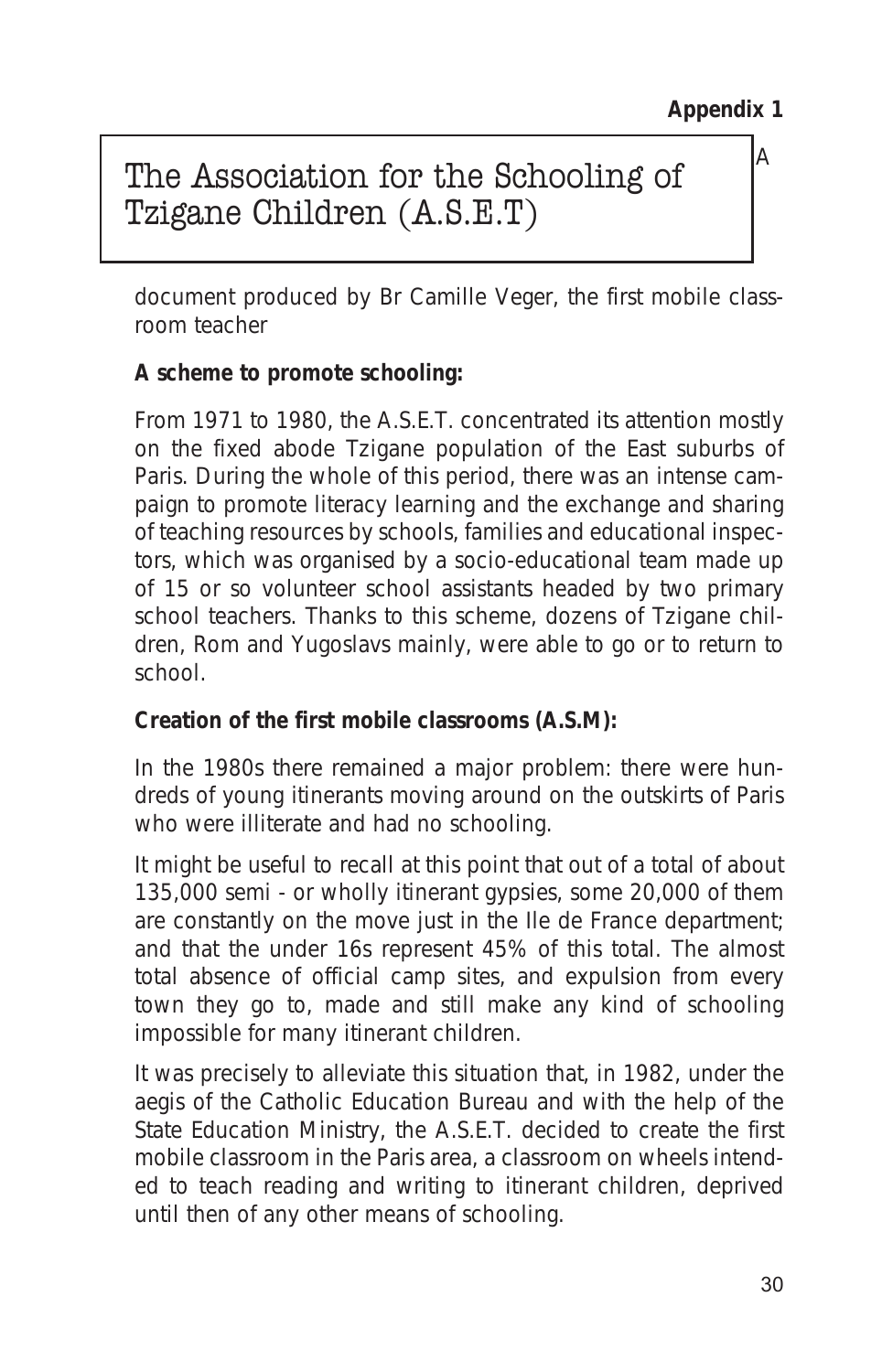To respond to the very numerous requests for instruction from itinerants, a whole network of mobile classrooms came into existence in time throughout France. The Brothers and the Catholic Education Bureau managed to stimulate the State Educational system to take part. At present, the 35 or so A.S.E.T. mobile classrooms teach annually more than 5,000 pupils in 15 departments. Ten or so other mobile classrooms are working in France also. These are organised by educational associations and State school teachers.

#### **Motivation and aims.**

From the outset, the founders of this educational network for itinerants were inspired by principles of equality, social justice and freedom of choice regarding the right to instruction, recognised by the French Constitution and the Convention of the Rights of the Child, ratified by France.

The text of the law of March 28th 1882 on **compulsory instruction** served as a further initial motive. In fact, this fundamental law is concerned above all with instruction, and not in the first place with school attendance, which proves often impossible for so many itinerant children.

#### **Specific educational approach.**

The itinerant teacher working in a mobile classroom offers his pupils material to learn and uses methods which are close to those of his colleagues who work in schools. However, the location of the classroom on a camp site implies necessarily a certain adaptation in the attitude and educational approach of the teacher, which is centred as a matter of priority on the reception and educational follow-up of the children.

It has proved to be indispensable:

– to take into account the basic elements of Tzigane culture, such as the notion of time and space, family clans, oral tradition, language, travel.

– to bring flexibility and understanding to questions of timetables, rate of attendance, dividing up by ages, by scholastic level.

– to attribute great importance to relationships. The long history of rejection experienced by Tziganes for 5 centuries, and the prej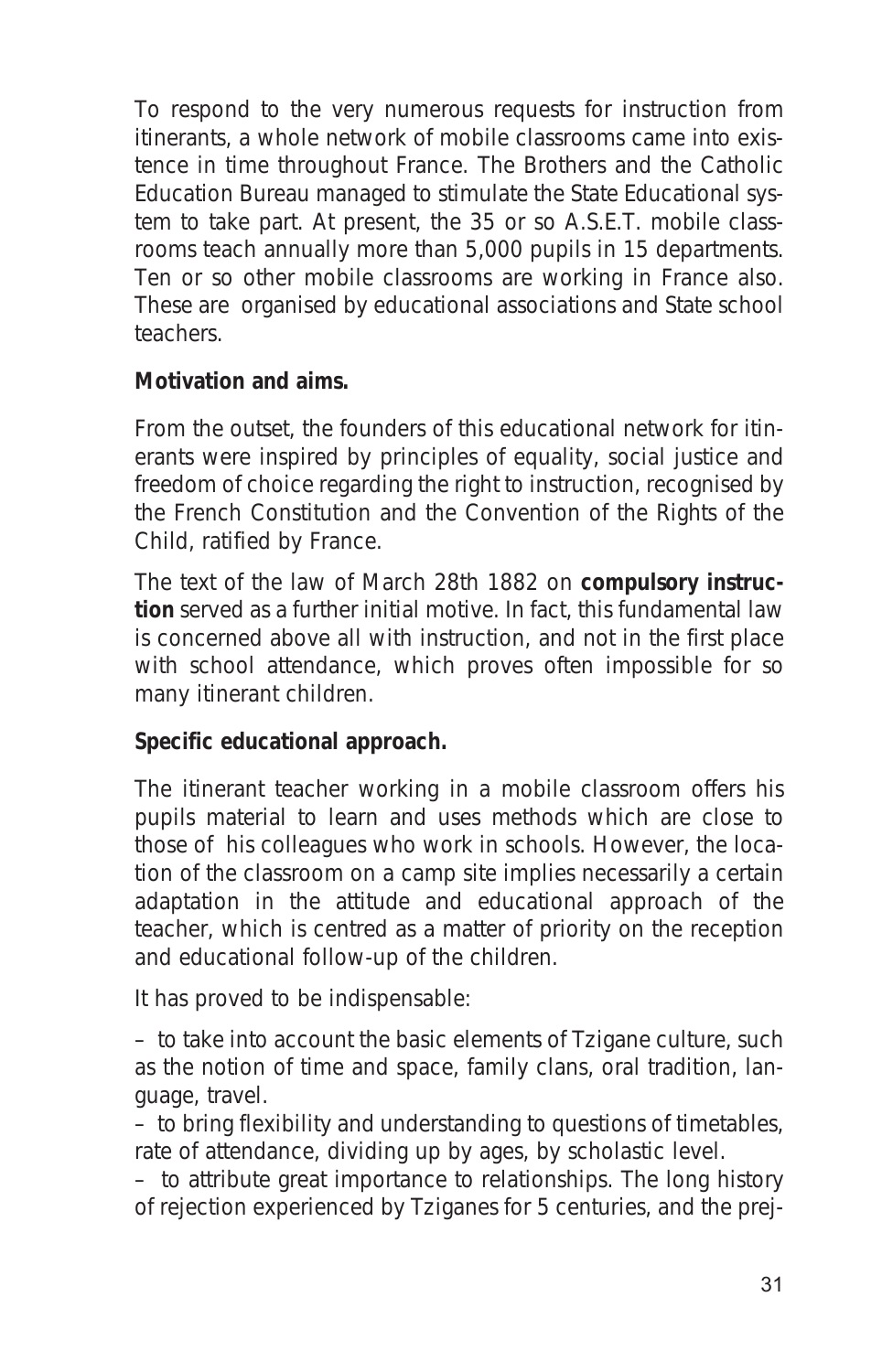udice of society have created in them feelings of fear and avoidance of school.

– to use a personalised and differentiated educational approach adapted to each child whatever his instructional level.

– to centre most of the school teaching on Reading-Writing-Counting, the expectations of itinerants are unanimous in this matter.

– to make the children learn quickly to read. Tzigane children want to learn to read "quickly and well" to be able to travel more easily.

– to speak with the parents and be able to decipher their needs and their expectations regarding schooling.

#### **Conclusion**

Far from forming ghettos, the mobile classrooms, which were created to function as close as possible to the real world of the itinerants, are proving increasingly to be means of opening up, of decompartmentalisation, and as a very effective branch of the public service offered by State education. Associations like A.S.E.T. and several others of the same type can be considered as factors of primary importance in the pursuit of truly inter-cultural education. Far from being obstacles to schooling, they served as half-way houses, as catalysts, providing the necessary flexibility and diversity for the smooth running of the school system, avoiding in this way all attempts at segregation or assimilation. Their innovative experience and the pedagogical research they stimulate can only be useful to State education as a whole.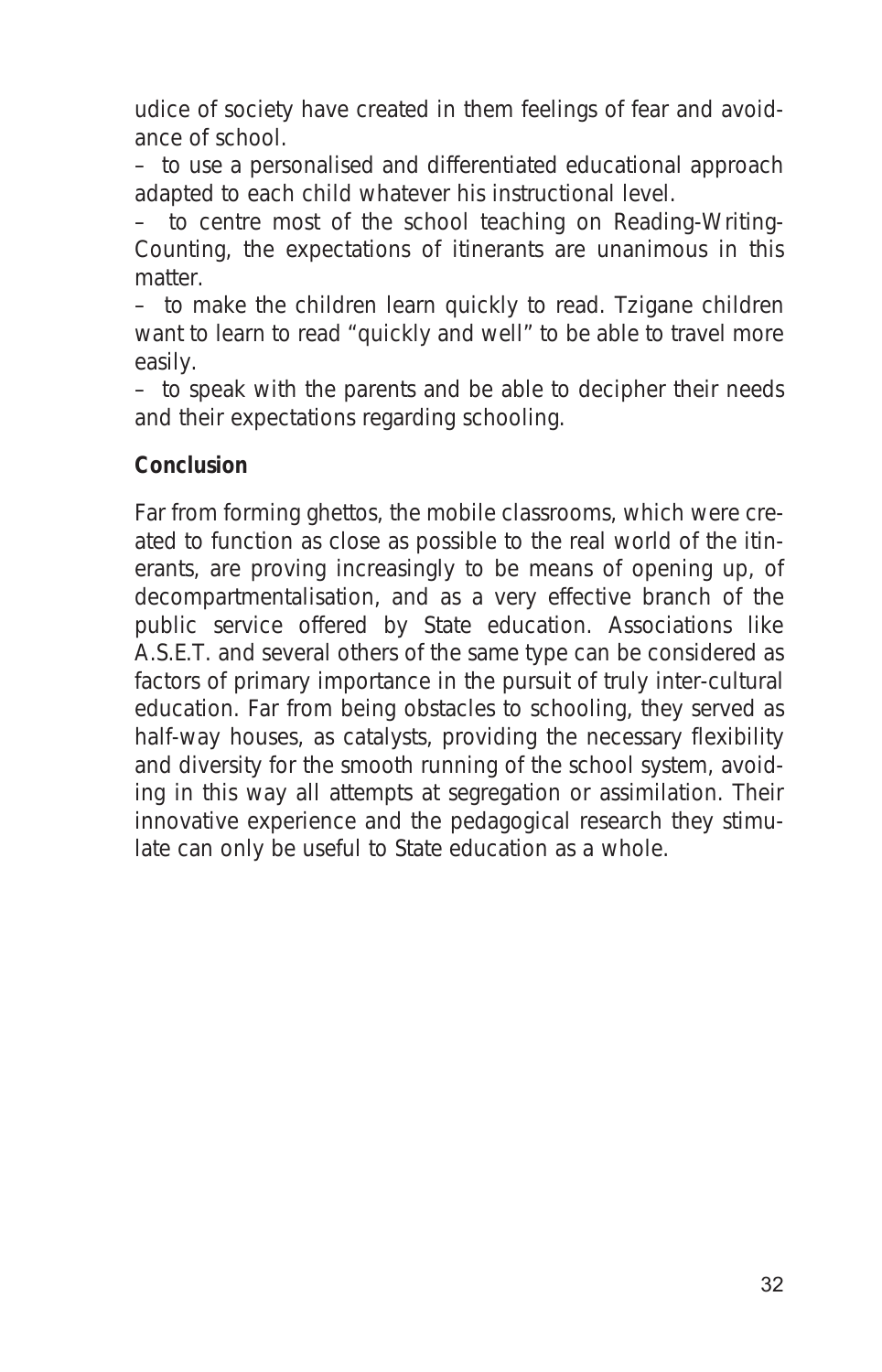**Appendix 2**

# Plan of a mobile classroom



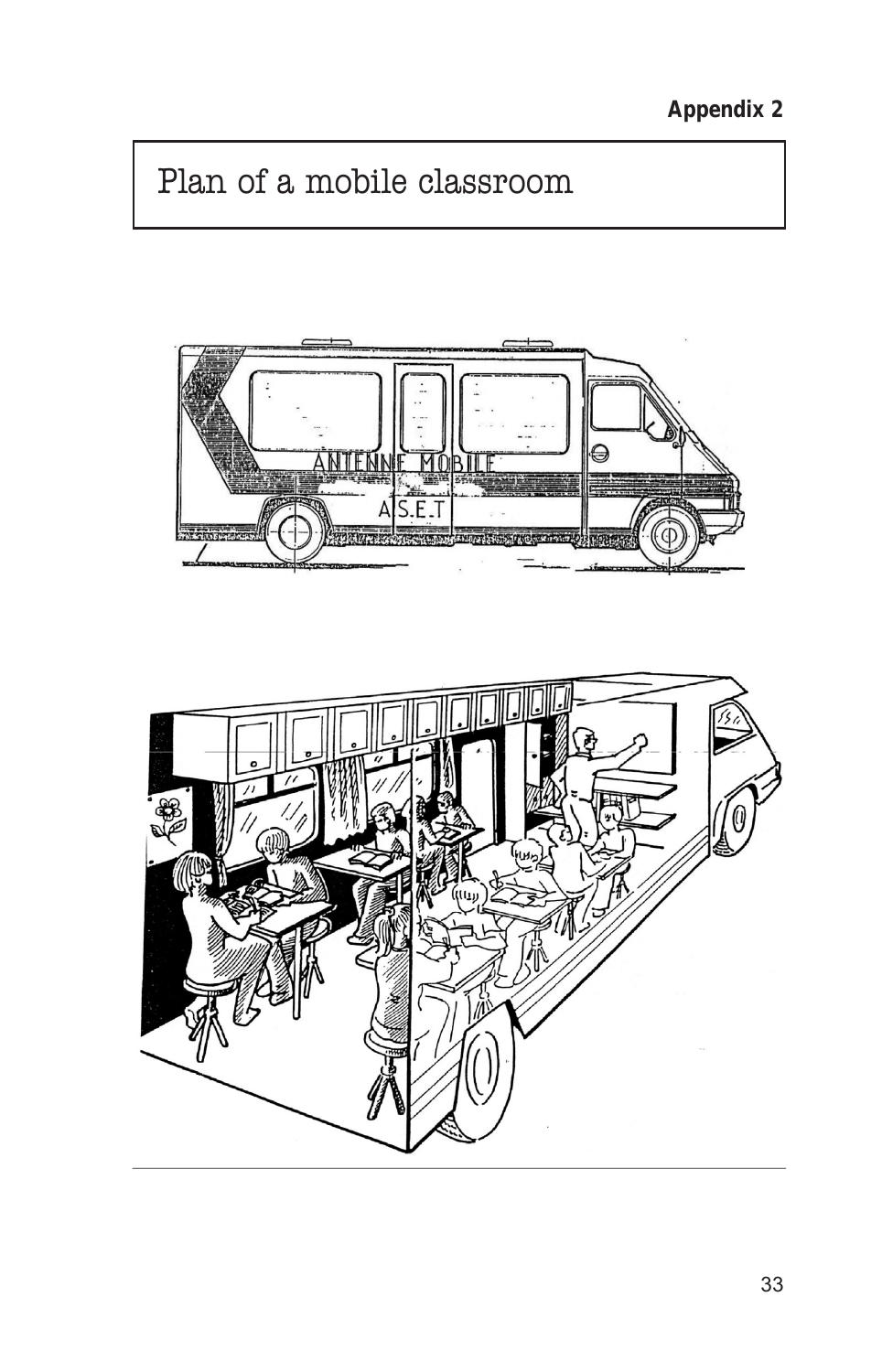### Extracts from the private diary of the Teacher

#### **Diary entry Nº 2:**

*This morning, as every other morning, Emilienne took her seat in the small bus to go to school. Wesley, sitting next to her, very serious, almost severe, says to her:* "Did you wash at least?" *This personal remark was not insulting: it reflected rather a concern for cleanliness even if everything here conspires to make you abandon your dignity. Emilienne doesn't answer. She is huddled up and exhausted. Carmen, her mother, had had a go at her before she left:* "You're going to school looking like a tramp!" *And yet each day she prepares basins of water for her to wash in. When they get to school, the headmaster says they can't keep her if she smells as badly as she had the day before. In the dining room a big empty space is left around her, and the air in the classroom is unbreathable. The other parents come to complain. I speak with Emilienne. Should I take her back home?*

*I see her again, exhausted, in the cold van on winter mornings when I used to come with the lorry. For hours on end, she would walk around the basin without doing anything. What burden weighs down her shoulders, what fear, what shame? I try to find out a little if her mother looks after as she says she does, if she gives her hot water, if she leaves her alone to wash. Emilienne nods her head to say yes. Rather than take her back to her home, and then have to return to the school, we go to Geraldine's house, a colleague who lives close to the school. Once there, perhaps Emilienne will agree to wash, and I know we'll be able to find her some clean clothes. When Emilienne hears my plan, she is filled with joy. Emilienne loves water. At the swimming pool she loves the shower before going into the pool. What mystery weighs down upon her? And she comes back to, still wearing her clothes, even though she's been offered a bath. This mystery with all its wounds frightens me. What can I say to her?*

*How can I really make contact with you, Emilienne, be present to*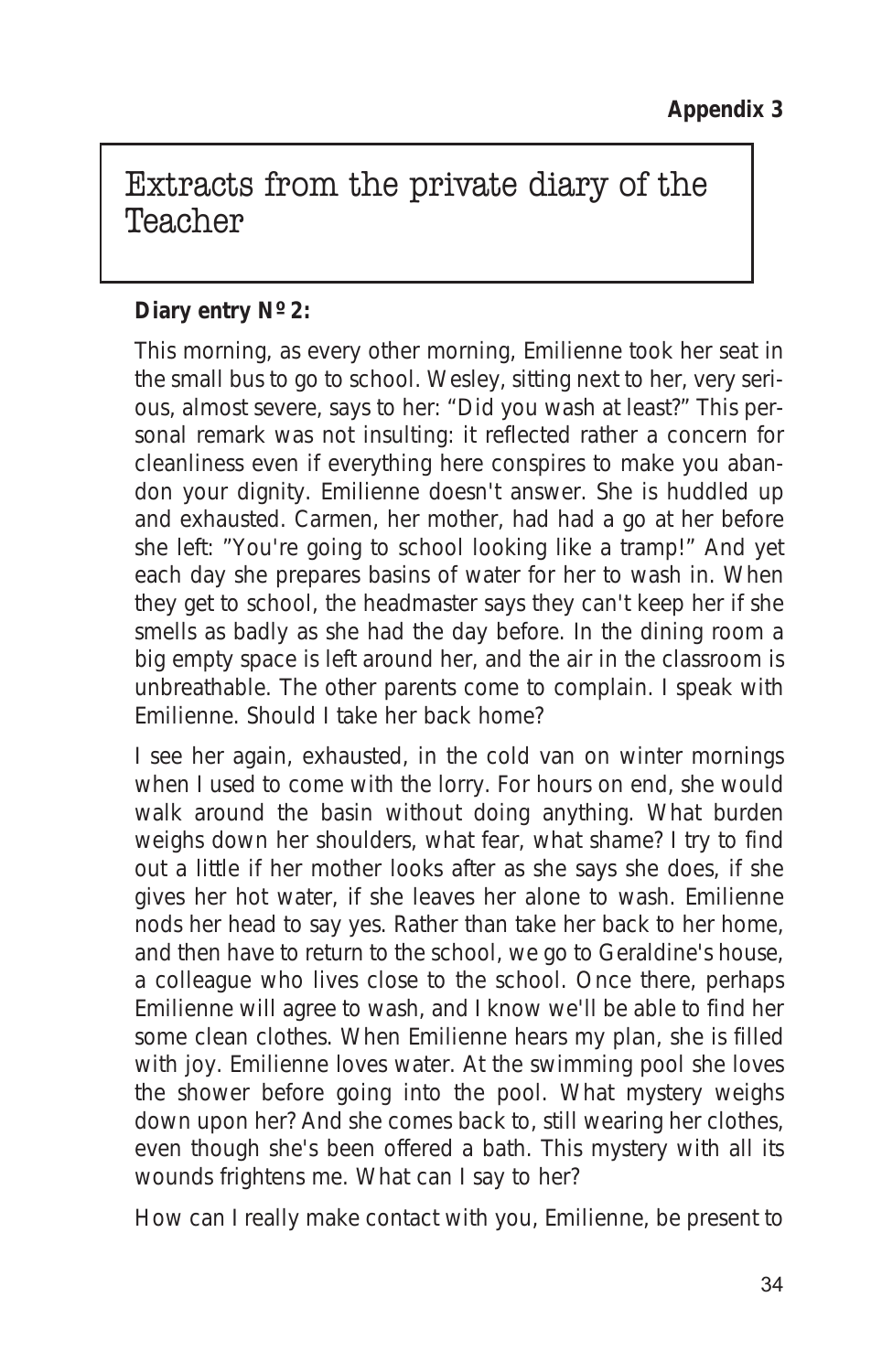*you, enable you to open a door? Her whole body seems to be a locked-up prison. Her arms protect her chest, her eyes are staring at her feet, her back is bent, her shoulders are thrown forward like a wall to protect her. Her silence and her jerky movements leave me standing on the threshold of her dwelling.*

*Eventually, she will allow herself to be led by the hand to the bathroom, like a child reassured after a frightening experience, and she will end up by washing herself, putting on perfume, combing her hair and taking pleasure in dressing.*

*We leave. When I bring her back to the caravan that evening, I shall leave by the road-side this life which has been moulded and fashioned in this unique way. She makes me think that we'll never understand what forms and what wounds us, nor how we exist despite everything.*

*For Emilienne, there remains the link, the half-smile as we leave each other, the good-humoured mockery when something goes wrong for us, her look in the early morning out of the caravan window, wide-awake, almost happy, when it's time to leave for school.*

#### **Diary entry Nº 6:**

*Carmen's smile in the early morning bursts out like the sun lighting up the sleepy caravans and the mud that is everywhere. She is the first to be up. When I come to get Emilienne and Toutoune to take them to school, she's already outside, pouring water from the tub to heat it, picking up pieces of wood to light the stove to warm up those still sleeping in the caravan.*

*She smiles at me. What is there behind this smile? For me, it's all the day-to-day courage of these poor families. The strength, each morning, to start again, despite the cold, despite the night, despite the mud you slip in as soon as you step out of the caravan. The strength to look after what living space remains for you: do the housework, shopping, a meal, wash clothes even in ice-cold water.*

*What is there behind this smile? On her part, a first "Good Morning" is like the link that connects her with life, with the outside, with the dignity in the way she looks at her children.*

*All this makes me think of monks and nuns, rising early, and to*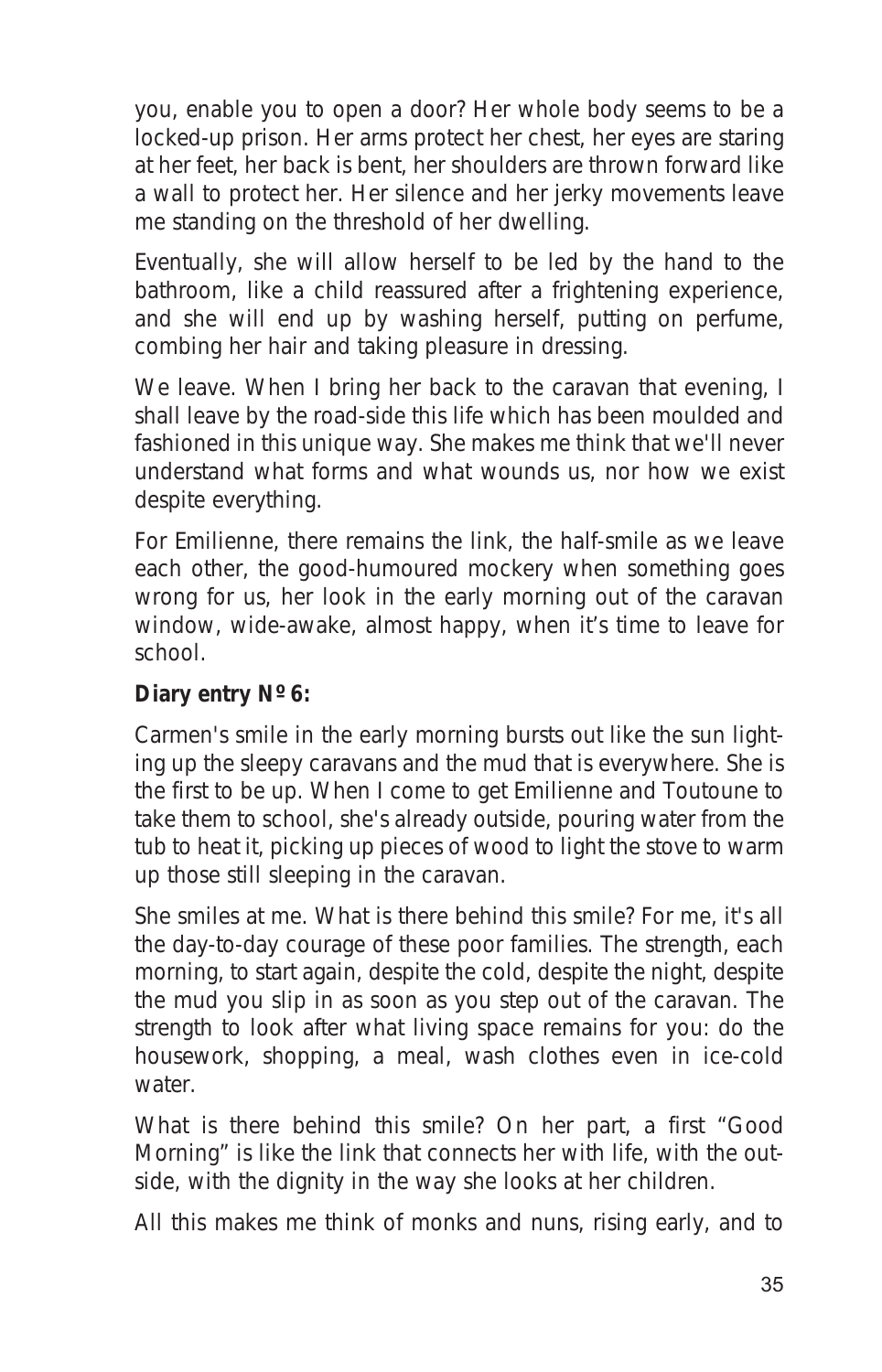*associate in my mind Carmen's daily tasks, her smile, her courage, her fidelity, with the lives of these people who have left everything behind to support the world by their prayer. As if, at some point, in this starting anew each day they had something in common.*

#### **Diary entry Nº 10:**

*Uncontrollable! The group of children is exhausting my last bit of patience! They're always squabbling, running to the window, opening and closing the curtains, all speaking at the same time, running along the rails to check their sparrow trap.*

*They exasperate me:* "Why are you behaving like that?"

"You have come for a long time, that's why!"

*There's so much to learn from their answer. The precariousness of our work, always at the mercy of meetings, sudden emergencies and all kinds of tasks, to the detriment of our visits to the camp sites. The desire to learn from the children, the need to persevere in order to know one another and to learn*.

#### **Diary entry Nº 12:**

*Angelique A, a 15 year old, died in just 3 days from a brain tumour. Monday March 2nd: all the poorest families of the department were gathered at the cemetery. Faces that were lined, tightlipped, sombre and sad... Behind them, the winter wind, the grey sky and the motorway. On each face there was the same sudden and hard question in the face of this death.*

*Wednesday March 4th. I met the children of this group again. I would have liked to speak to them about this sudden disappearance. They said nothing, not a word. In their world, you don't speak about death. I said nothing either.*

*What are their rights regarding remembering and weeping? What do they remember?*

*Does this tradition never to speak about the dead help them to forget quickly, not be overcome?*

#### **Diary entry Nº 14:**

*When the children left the classroom one of them left a jacket behind. I went out into the darkness - it was already night - to look*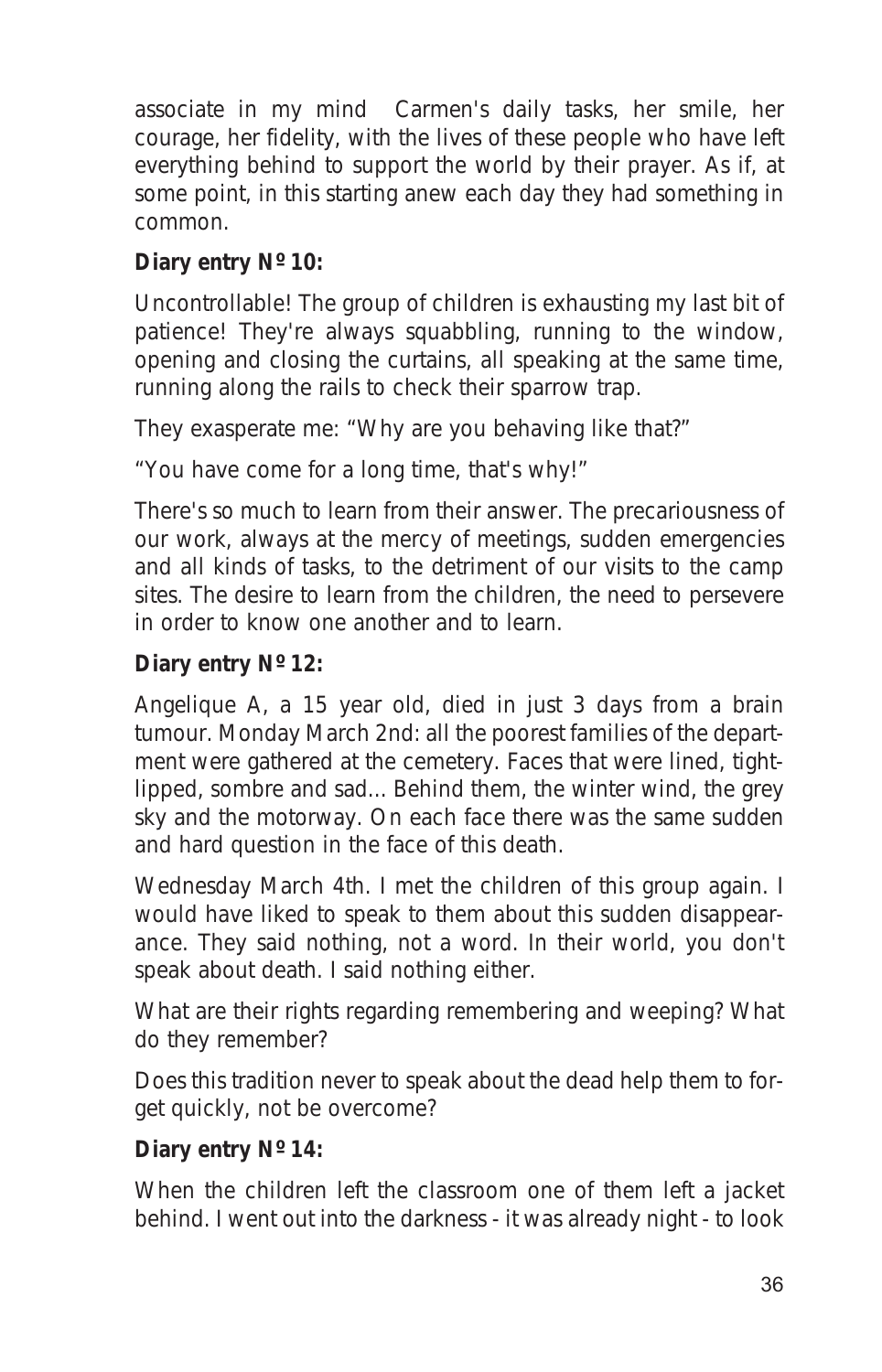*for the caravan of the child who had forgotten it.* 

*Suddenly, I felt a hand take hold of mine as I was speaking with a few parents who were warming themselves around a fire. It was Tony, one of the children from my class.*

"Claire, will you come and see my mother too?"

"Yes, if you want, I'd be happy to meet her."

*On the way to his small caravan, Tony prepared the ground:* "We've got a wood stove in the caravan to keep us warm."

*When we arrived in front of his caravan, Tony went ahead and went in first. It was all dark in the caravan. Through discretion, I stayed outside till I was invited to come in. I heard a voice from the dark, and I caught only two words:* "Tony... the foreigner". *I understood that Tony's mother didn't want me to see how they lived.*

J*ust then, Tony's elder sister came to the door to speak to me. I tried to look as natural as I could.* "Tony's mother is not in?"

"No."

"I would have liked to speak to her about the outings we're going to organise before Christmas".

"I'll speak to her about them."

"Oh well, I'll come back then. Good bye."

*Tony came out of the caravan. He looks disappointed and says nothing. He walks a little way with me. For him, we are friends, a friendship that can bring down walls, overcome fear or shame which so often prevent meetings. His mother hasn't reached that point. There's still some way to go before there's a meeting.*

*As I leave, I break the silence:* "Tony, I'll see your mother some other day."

*And I left him to go about his life.*

#### **Diary entry Nº 16:**

*A death has occurred, sudden, even if it was expected. Mr M. has died after being ill for several years.*

*The town was enveloped in fog, and caravans had come from all*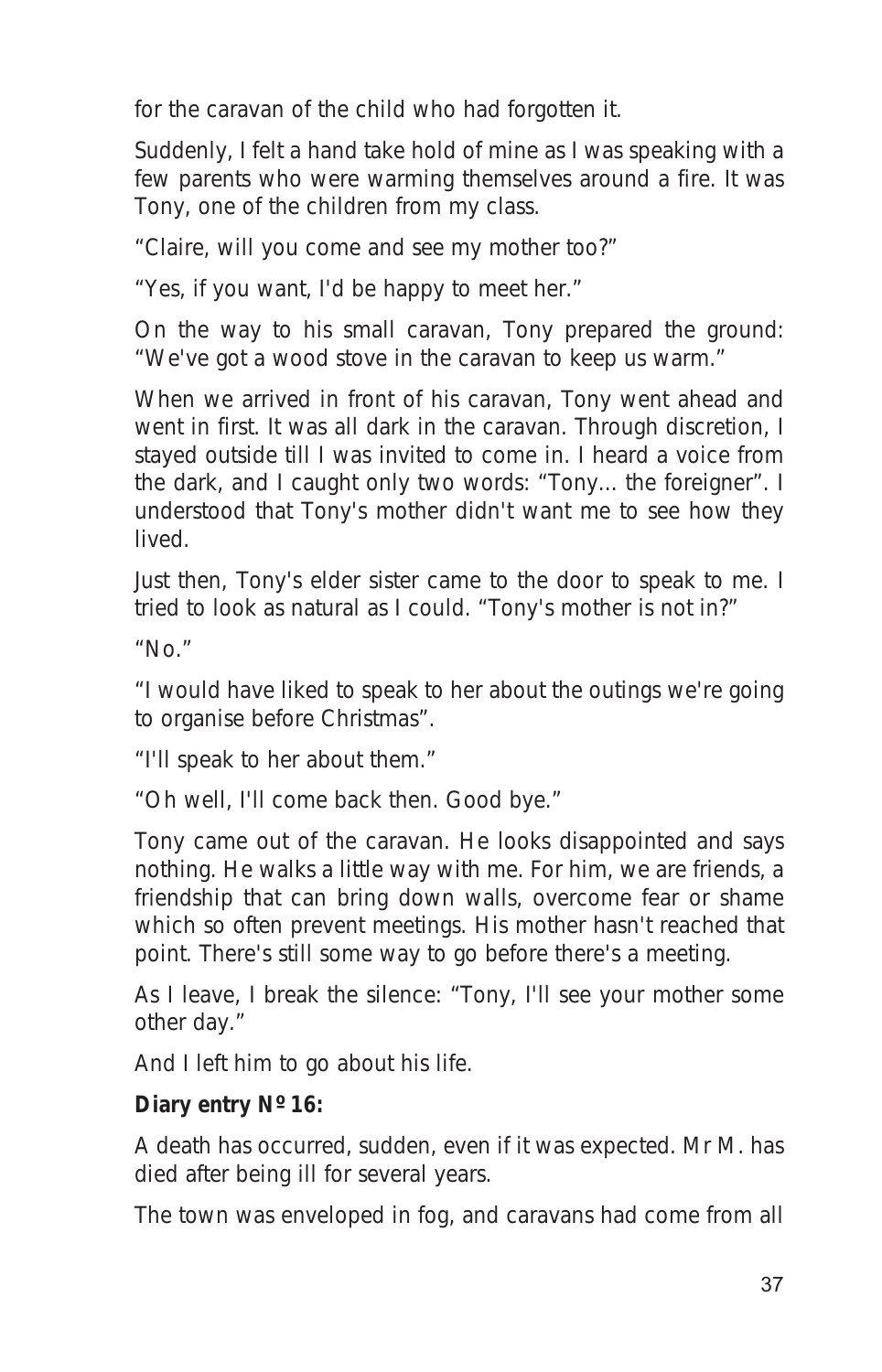*over to join the family. It was not the usual scene at the camp. There were dozens of caravans now on a single site. And a strange kind of silence reigned. Even the children had stopped shouting and playing and remained quiet.*

*An immense fire burnt for nights, a sign of light in the darkness, but also a strong force able to keep the powers of evil at bay. The family was there, most of them standing, warming now one side now another, as best they could. They spoke little, and when they did, it was about everything and nothing. Bales of hay had been placed around the fire so people could also sit. A sort of sensitivity on the part of those who have nothing, but who offer what they can so that people can be comfortable. There was coffee to drink but no food till the day of the funeral.*

*A place had been found in the cemetery. The following day, at 2 pm, we met with the clergy to pray and accompany Mr M. to the cemetery.*

*On the day of the burial, the rain began to fall early in the morning and the site had become a vast sea of mud. Too many vehicles had already broken their chassis. We gathered around the caravan of the dead person. It looked beautiful in the midst of such a sad scene. It had been adorned with flowers with great care, and the hay used on the preceding days had been laid all around making a dry carpet which was good to stand on.Various clergymen from different Manouche groups made quick speeches. I don't remember well what was said, but I can still see the face of the preacher: his eyes were closed and his face turned to the sky. He did not speak, he cried out, speaking to God. It was as if he were shaking him, as if he were convinced that from this earth so sad, from this moment so difficult, and from this imprisonment in earthly "mud", the face of God would appear, as well as his tenderness and his help.* "How could it be in any other way? One of theirs had returned to the Lord. They now had a messenger in his presence, capable of coming to their help, to those still banished on earth, those belonging to the great tribe of Wanderers."

*He began speaking again, and from what he said I remember what it was everyone seems to feel when faced with death: a universal feeling in the face of something we do not understand. He*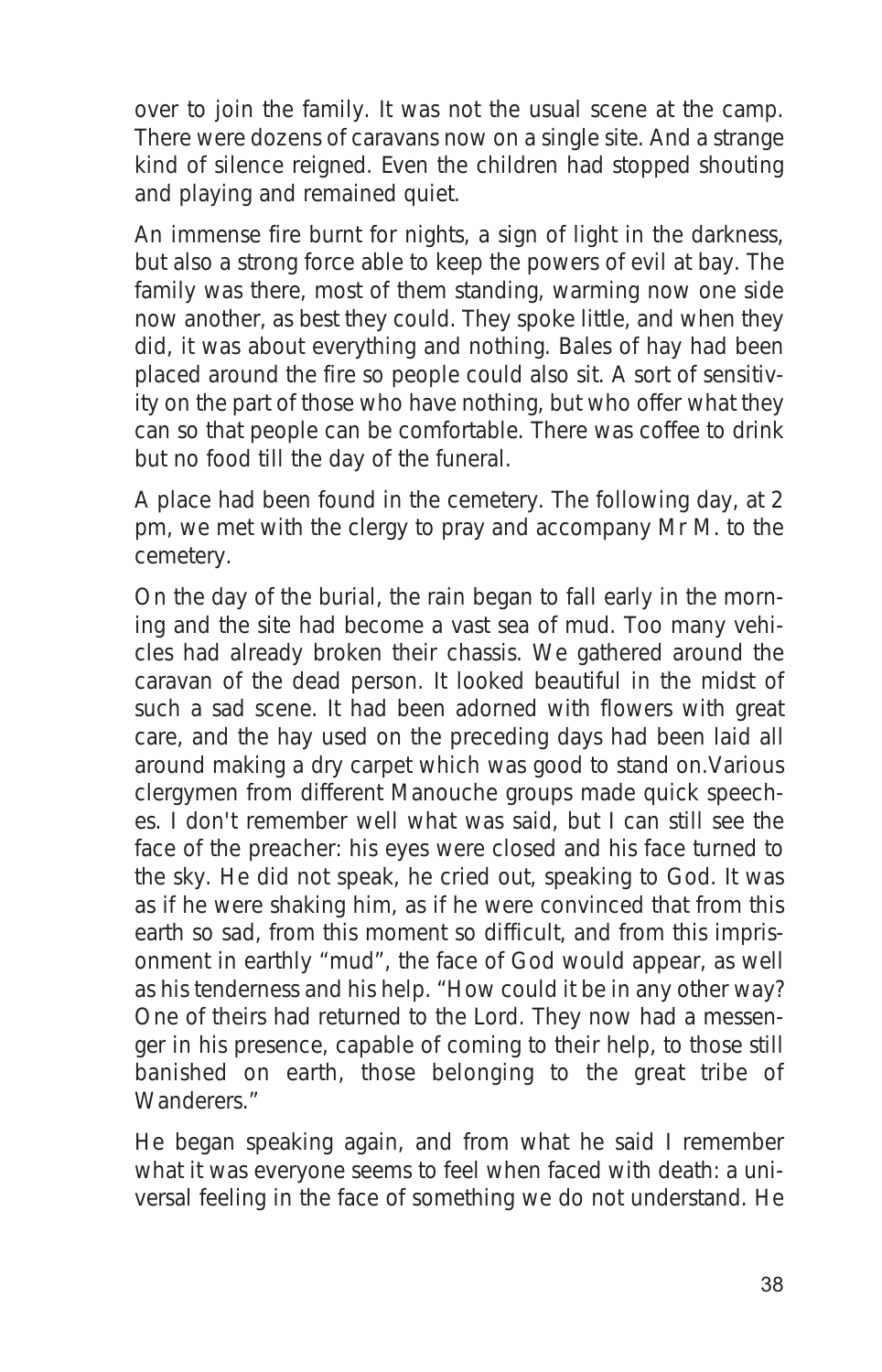*called upon everyone to love one another because there is only that which binds us together here on earth, which preserves our memory, and which binds us beyond the bounds of time in death and eternity.*

*We followed Mr M. For a long time along the alleyways of the cemetery. The children running around got under our feet, silent witnesses of life which comes and goes, goes and comes back. Death which we find so difficult to talk about to the children of our society, is there for them to see, just as it is for the adults.*

*Once the body was buried, we all left in the same deep and proud silence.*

*Good-bye, Mr Meihnard, appointed guardian before God of so many wandering families. Good bye Mr Meihnard! I wondered what he would finally discover "up there" where all injustice, all hatred and all violence are abolished.*

#### **Diary entry Nº 17:**

*We'll never really know you, Traveller. You are like the wind that blows. We think you're going to stay and you part.*

*I arrived that afternoon at the place where you had promised to remain, and all that remained was a profound silence. There was the garden that surrounded the abandoned house, the land you had cleaned up. The "blessed" place where you thought you had found a home was closed, and you didn't occupy any more the space in front of the house.*

*On the ground there was a dustbin with a school satchel hanging out. The name on it was of one of yours. Would they go to school one day, when early in the morning on a sunless day, when everything seemed to be settling down, you have been chased away and you have fled leaving behind only a few traces to say you had lived there for some time?*

*Your lorry was still there, and I couldn't resist looking inside: a trolley loaded with beer cans, a toolbox, the engine on the ground, putting an end to any possibility of travelling. The others must have towed your caravan to somewhere a few kilometres from here. I opened the door and found in the only space left free, your dog, with its sad eyes, trembling all over.* "They're not capable of abandoning a dog", *I thought, and I hoped to see you again*